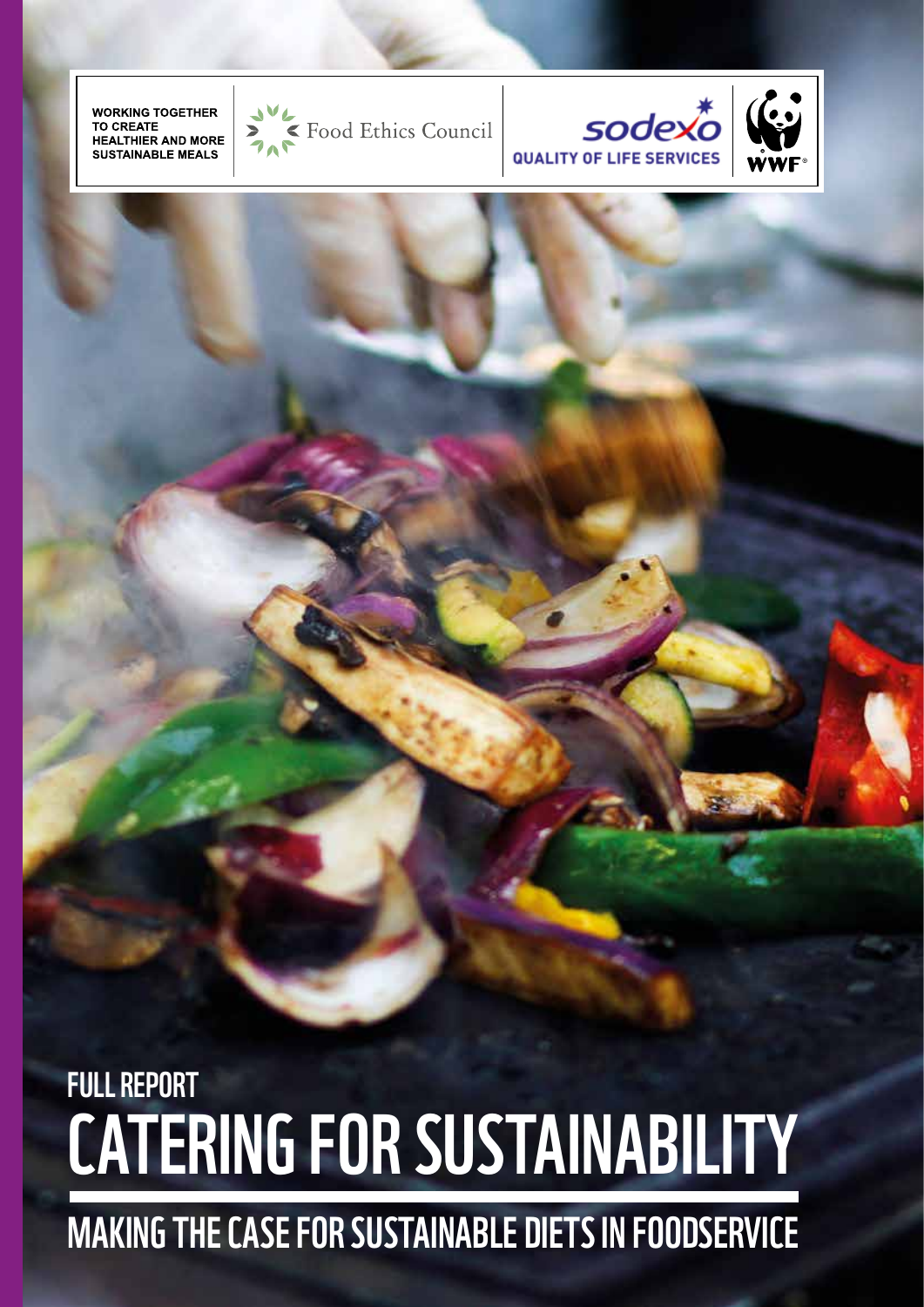#### **FOREWORD**

It's easy to make the moral case for eating more sustainably. Food lies at the intersection of some of the world's greatest environmental and societal challenges: from climate change and water depletion to malnutrition and land displacement. People's health and livelihoods and the health of the planet rely on a food system that respects planetary boundaries and prioritises people's quality of life.

But for many companies who need to balance short term profitability pressures with corporate values, the longer term business case for sustainable diets can be harder to make.

This report is one of the outcomes of a three-year partnership between Sodexo UK & Ireland and WWF-UK that aims to develop and promote more sustainable diets. In it, we demonstrate how it's possible to make a strong business case for sustainable meal choices based around revenue growth, profitability and supply chain resilience.

Sodexo itself has worked with WWF to develop Green & Lean meals which showcase plant-based proteins, are tasty, healthy, sourced to high standards and cost the customer no more than current meal options.

Feedback suggests a growing demand for meals that are nutritious but also less resource intensive to produce.

So, while there remains a degree of confusion about what sustainable diets looks like in practice – a point on which this report seeks to provide some clarity – there is clear consensus among foodservice businesses that the case for action is compelling.

As awareness of the environmental impacts of our diets grows, particularly among Generation Z/Millennials, this report suggests that it is businesses who are meeting demand for sustainable food options that will be best placed to reap the rewards.

**Nick Hughes**, Food Sustainability Adviser, WWF-UK **Edwina Hughes**, Corporate Responsibility Manager, Sodexo UK & Ireland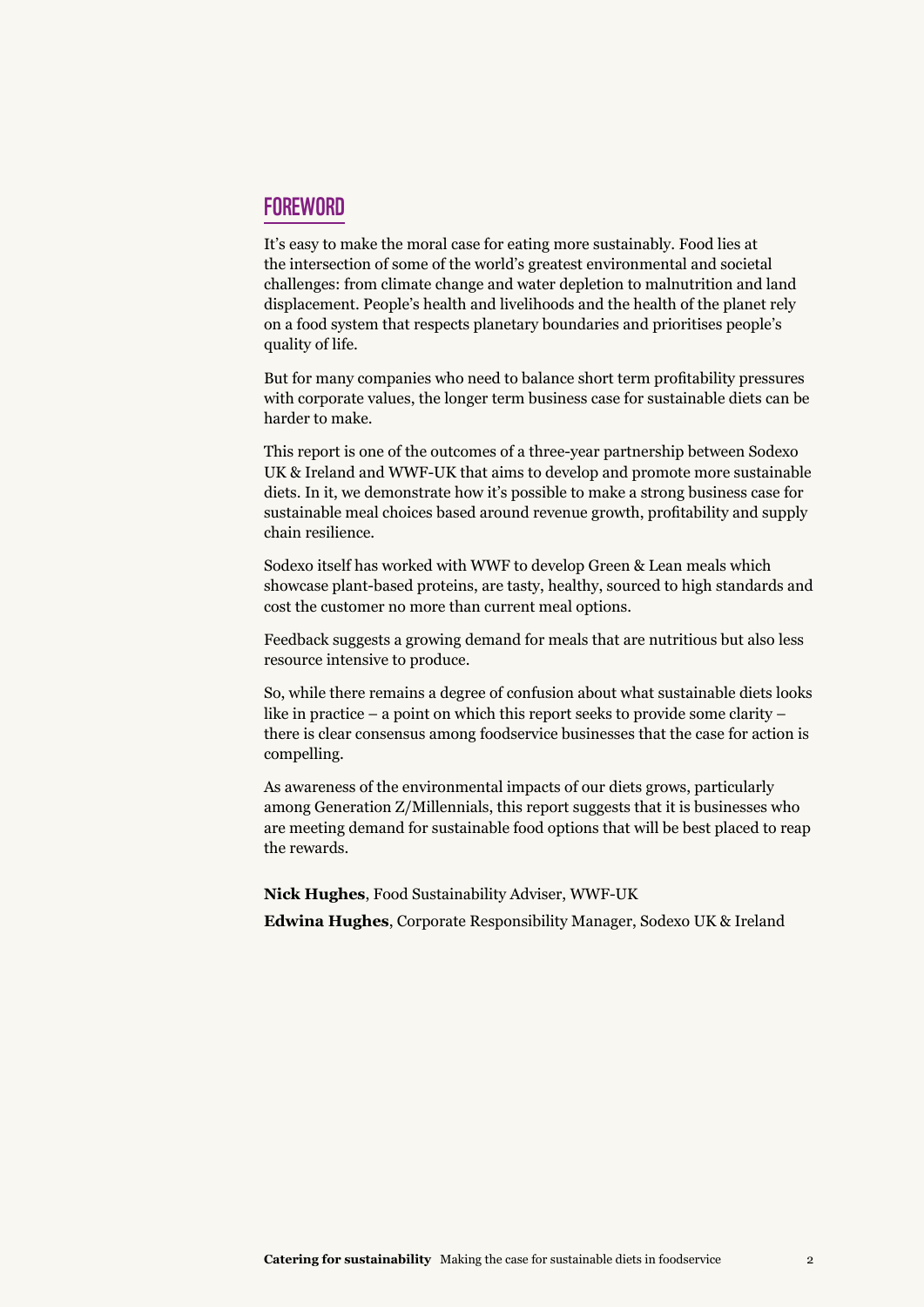### Executive summary

#### **INTRODUCTION**

What we grow, eat and throw away has an impact on the environment, our health and well-being, and on animals' quality of life. Over recent years there has been growing interest in eating sustainable diets at home and in cafes, restaurants and workplace canteens.

As part of WWF's work on sustainable food, WWF-UK and Sodexo UK & Ireland commissioned the Food Ethics Council to undertake independent research to explore the business cases for adopting and promoting sustainable diets in the foodservice sector.

The work comprised a mix of desk-based research and semi-structured interviews with 16 senior foodservice sector personnel and other opinion leaders linked to the industry. The following report reflects the authors' findings from the research and draws extensively on the interviewees' insights and opinions.

Farming is a major contributor to climate change – it is responsible for 20-30% of the world's greenhouse gas emissions, 14.5% of which is related to livestock production.<sup>1</sup> It is also vulnerable to the effects of climate change.

Increased consumption of meat and foods high in sugar, salt and saturated fat is linked to associated rises in obesity and other non-communicable diseases such as type-2 diabetes, respiratory illnesses and some cancers.<sup>2, 3</sup>

In the UK, 43.6% of all expenditure on food and drink is spent on 'out of home' catering in some form or other, in 2015 equating to £87.6 billion.4 As well as feeding between a fifth and a quarter of people in the UK at least once a week,<sup>5</sup> the foodservice industry employs over 1.6 million workers across almost 450,000 sites.4

Given its size and reach, it seems inevitable that foodservice will be affected by the challenges facing global food systems, and vulnerable to the negative effects of industrialised farming on human and planetary health.

How can foodservice ensure the long term sustainability of its industry in the face of these challenges, delivering healthy and sustainable food to its customers?

The work aims to understand whether, why and how sustainable diets are promoted by individual foodservice companies, and to assess the business cases for adopting and promoting sustainable diets across the sector. It seeks to understand the policy environment and other external drivers of change in the industry. The report focuses primarily on the UK, but within a global context. Quotes from participants are anonymous, but a list of people who contributed to the research is available in the acknowledgements section of this report.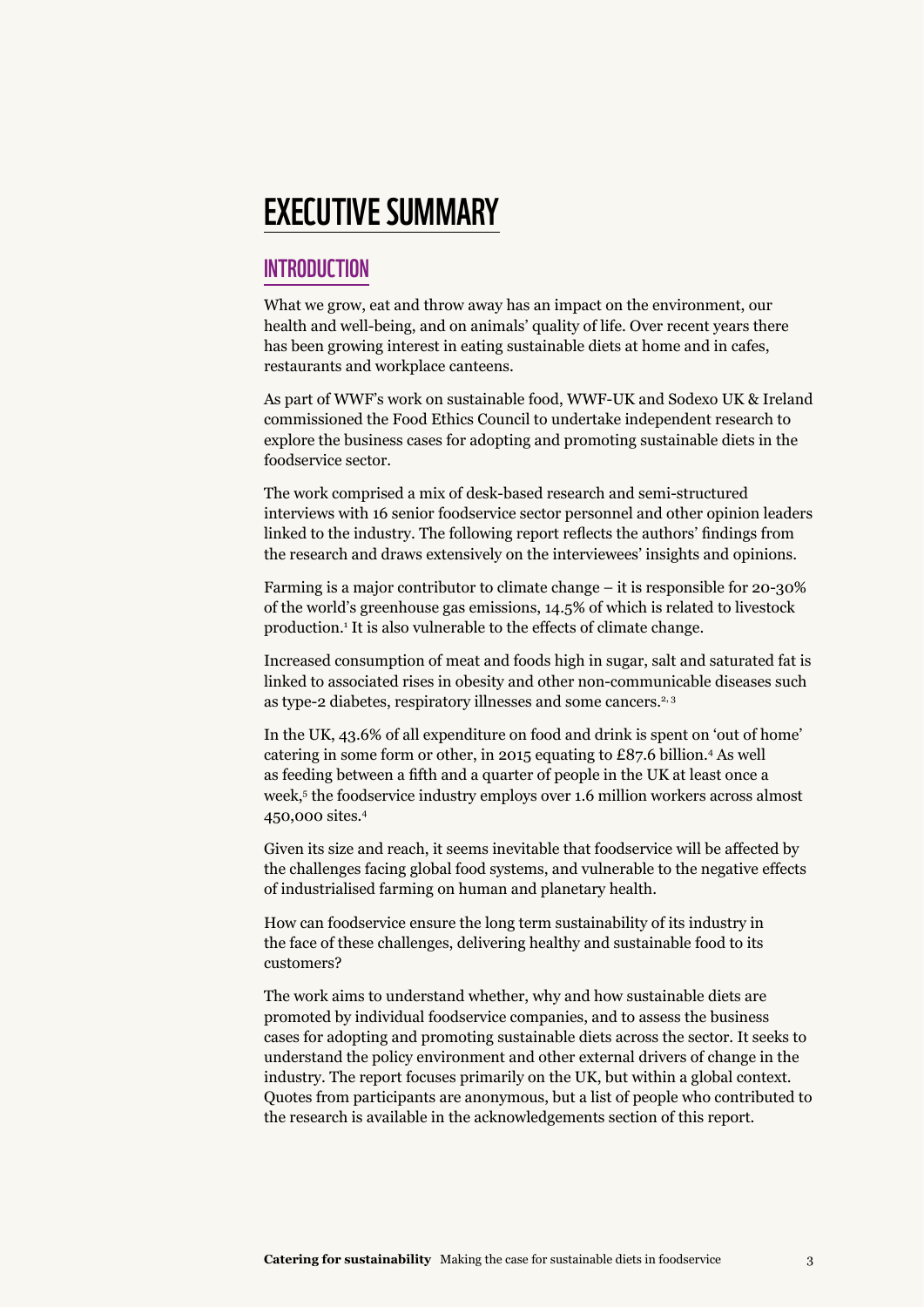#### WHAT ARE SUSTAINABLE DIETS?

The Food and Agriculture Organization of the United Nations summarises sustainable diets as:

*"[Those] diets with low environmental impacts which contribute to food and nutrition security and to healthy life for present and future generations."* <sup>6</sup>

Whereas 'healthy diets' only focus on health and nutrition, sustainable diets consider a number of issues related to food, from farm to plate, addressing multiple impacts at once, including – crucially – climate change. Sustainable diets must:

- **Protect biodiversity and ecosystems**
- **Be culturally acceptable**
- **Be easy to come by and affordable**
- **Deliver nutritious, heathy, safe and adequate food**
- **Optimise natural and human resources**

WWF's Livewell Principles for a sustainable and healthy diet have been adopted by a number of organisations working across food sectors in the UK.

#### **The Livewell Principles<sup>7</sup> are:**

1) **Eat more plants** – enjoy vegetables and whole grains!

2) **Eat a variety of foods** – have a colourful plate!

3) **Waste less food** – one third of food produced for human consumption is lost or wasted.

4) **Moderate your meat consumption, both red and white** – enjoy other sources of proteins such as peas, beans and nuts.

5) **Buy food that meets a credible certified standard** – consider MSC, free-range and fair trade.

6) **Eat fewer foods high in fat, salt and sugar** – keep foods such as cakes, sweets and chocolate as well as cured meat, fries and crisps to an occasional treat. Choose water, avoid sugary drinks and remember that juices only count as one of your 5-a-day however much you drink.

This report looks at the current conditions in which sustainable diets sit; projected trends in the market that may favour them; potential business cases for the adoption of sustainable diets; barriers to the business cases; what else is needed to move towards adopting sustainable diets; and practical recommendations for foodservice companies.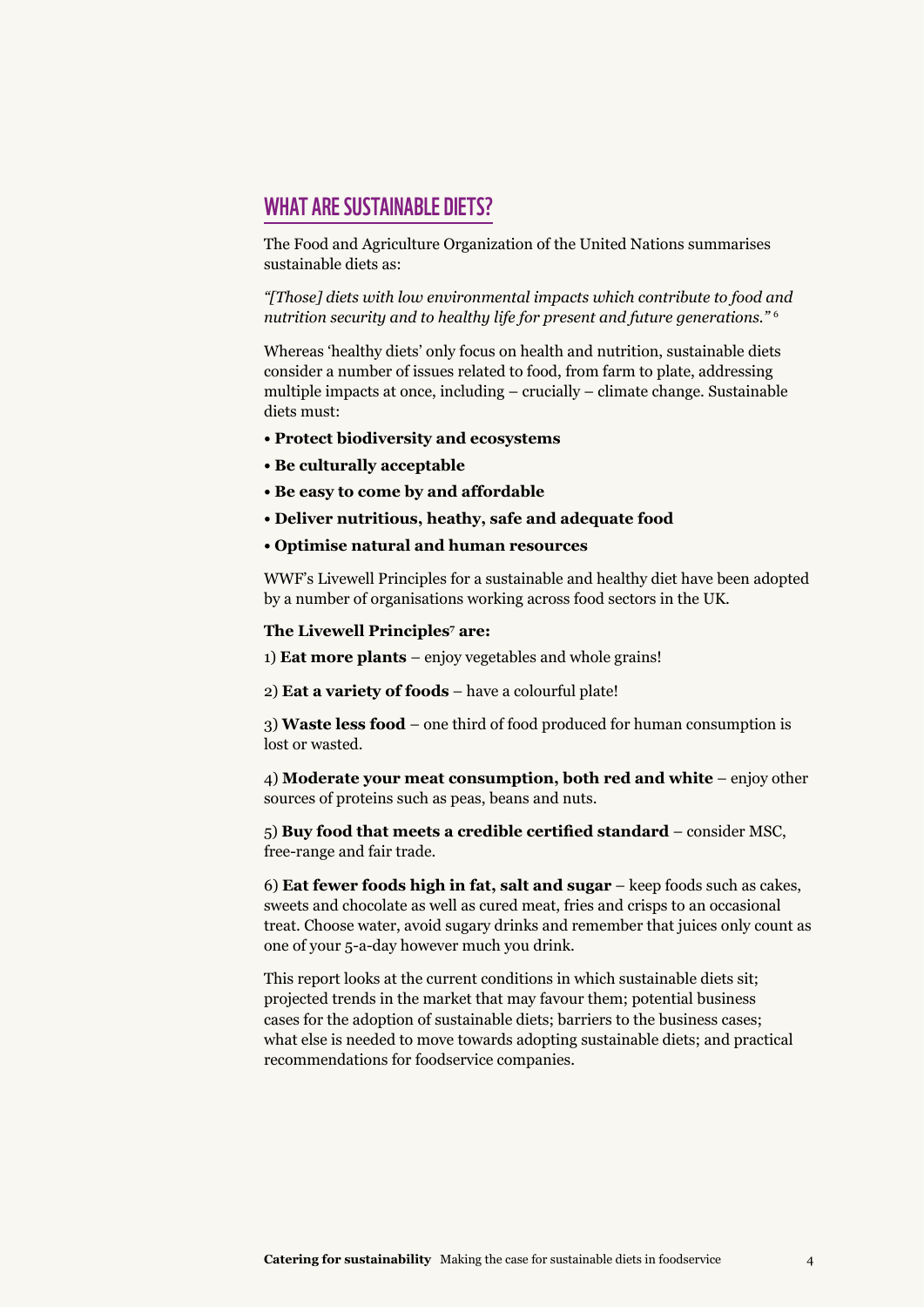#### **STATE OF PLAY**

The report assesses the current level of offer of sustainable diets across the foodservice sector in the UK, and in individual companies. The majority of companies appear not to offer sustainable menus, and confusion seems to reign over what a 'sustainable diet' means.

Some foodservice companies offer 'healthy' menu choices, and may even be making some reductions in food waste, water and energy use. However, the majority are not making links between the two areas, and hardly any meet the six criteria set out by the Livewell Principles on the previous page.

Many foodservice companies are either unaware or only partially aware of the effects of climate change on food systems, and the likely knock-on pressures for their business. Instead, they are operating on a short-term agenda of offering value for money, cutting margins and driving prices down. This focus on price can encourage efficient operations, but it should not be a proxy for sustainability.

Two drivers that may be foundations on which to build a more sustainable menu offering are **health and wellbeing**, and **provenance**, both of which have gained popularity with customers in recent years.

A small minority of foodservice companies are already working to the principles of sustainable diets, making menu changes (e.g. shifting from meat- to plantcentred meals), educating staff, clients and customers on the benefits of sustainable diets, and integrating sustainability across their business.

#### **TRENDS**

The report identifies a number of trends in foodservice that will help to build solid foundations for adopting and promoting sustainable diets.

There is an increasing demand for healthy foods from customers and catering clients alike.

Meat consciousness is on the rise. There appears to be an increasing interest in eating less meat: interest in flexitarianism - eating a mostly vegetarian diet with the occasional addition of meat - is growing.

There is a growing interest in traceability. People want to know where their food comes from, what impact it has had on the environment, and whether it meets decent animal welfare standards. This is driving an internal trend within foodservice businesses to have more transparency in their own supply chains, which can drive up standards.

Customers are changing. Millennials are one of the largest generations in history, and the generation that follows them  $-$  'Generation  $Z'$  – will represent 40% of the buying publics in the US, EU and BRIC countries.8 Together these two generations will shape the future of foodservice, as they are at the forefront of social, environmental and technological change.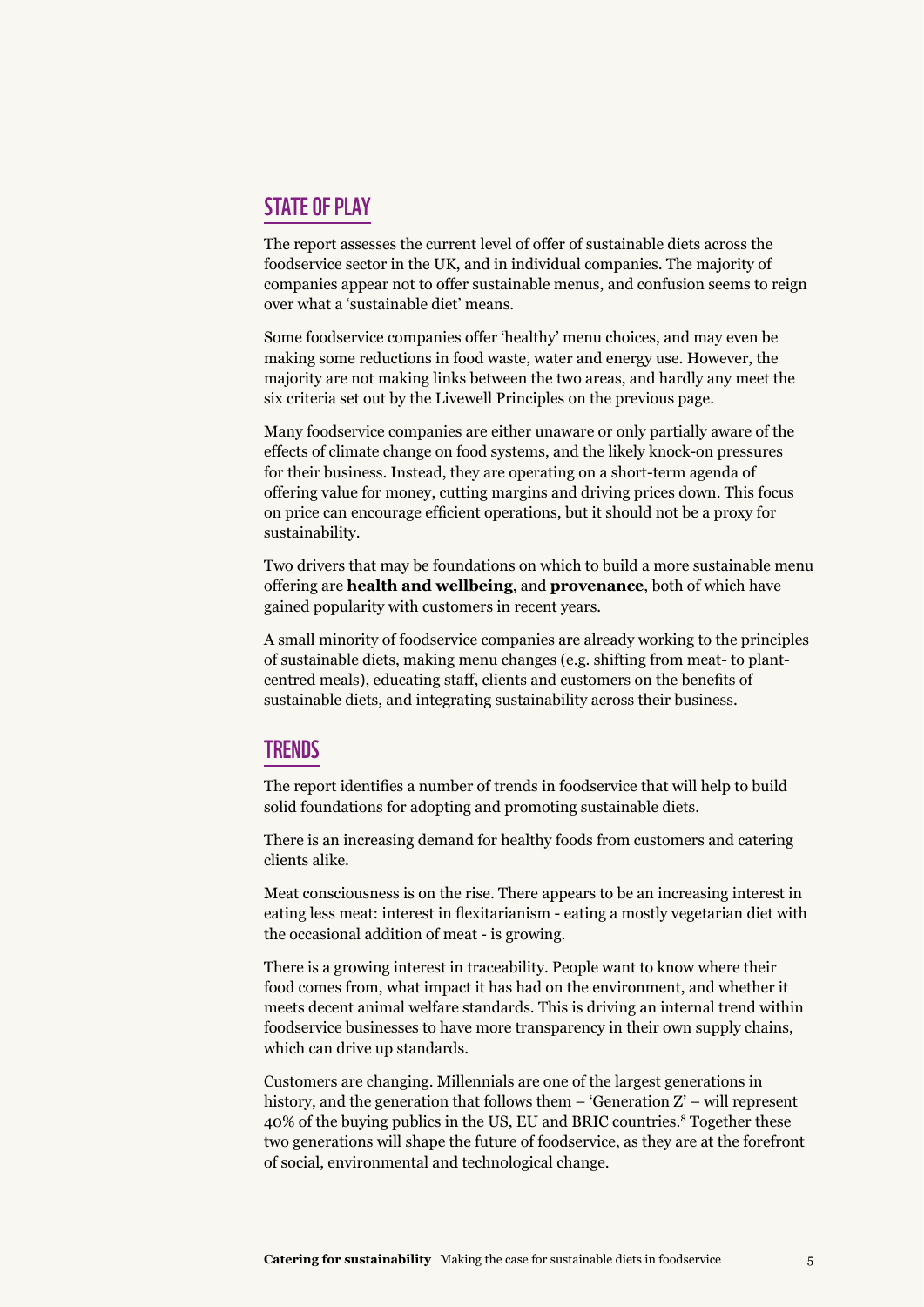Investors and NGOs are increasingly holding foodservice companies to account for their sustainability and health credentials. Are they viable in the long term? Do they have the policies to prove it? Can their credentials be vetted by independent third parties? Only then can they unlock investment from large institutional investors.

#### The business cases

No one business case fits all. Even within a business, decision makers have different motives for individual choices. This report sets out a wide suite of strong business cases for why foodservice businesses should embrace sustainable diets.

They can be grouped into three distinct areas (although in many cases they overlap and are interlinked):

- **Delivering turnover growth** by differentiating the product offer, enhancing brand reputation and building customer loyalty, stimulating customer demand, and securing investment.
- **Mitigating risks and increasing resilience** by ensuring quality and security of supply, increasing the integrity of supply chains, reducing regulatory risks, reducing the risks to reputation, and maintaining the licence to operate.
- **Maintaining and improving profit margins** by improving staff motivation and retention, making efficiency savings, using lower or same cost ingredients, and reframing costs.

#### **BARRIERS**

The senior foodservice sector personnel interviewed for this report identified a number of barriers to making a watertight business case for adopting sustainable diets, which are discussed in detail in this report. Among them is a widespread perception that sustainable diets cost more. Other interviewees dismissed this barrier: it may be more expensive to buy higher welfare meat (for instance), but buying less of it and refocussing menus on plant-based ingredients is usually cost neutral or cheaper.

Other barriers include: the myth that the customer is only interested in price, not sustainability (which may be true in the very short term, but as has been seen already, the trend is towards more sustainable meals); supply chain constraints ('there's not enough MSC fish'); and it is too complex to implement and monitor.

One really important barrier is the lack of understanding across the foodservice industry – let alone amongst its customers – of what a sustainable diet means. Another is the current lack of government incentives and regulation to enable sustainable diets and to discourage unsustainable diets.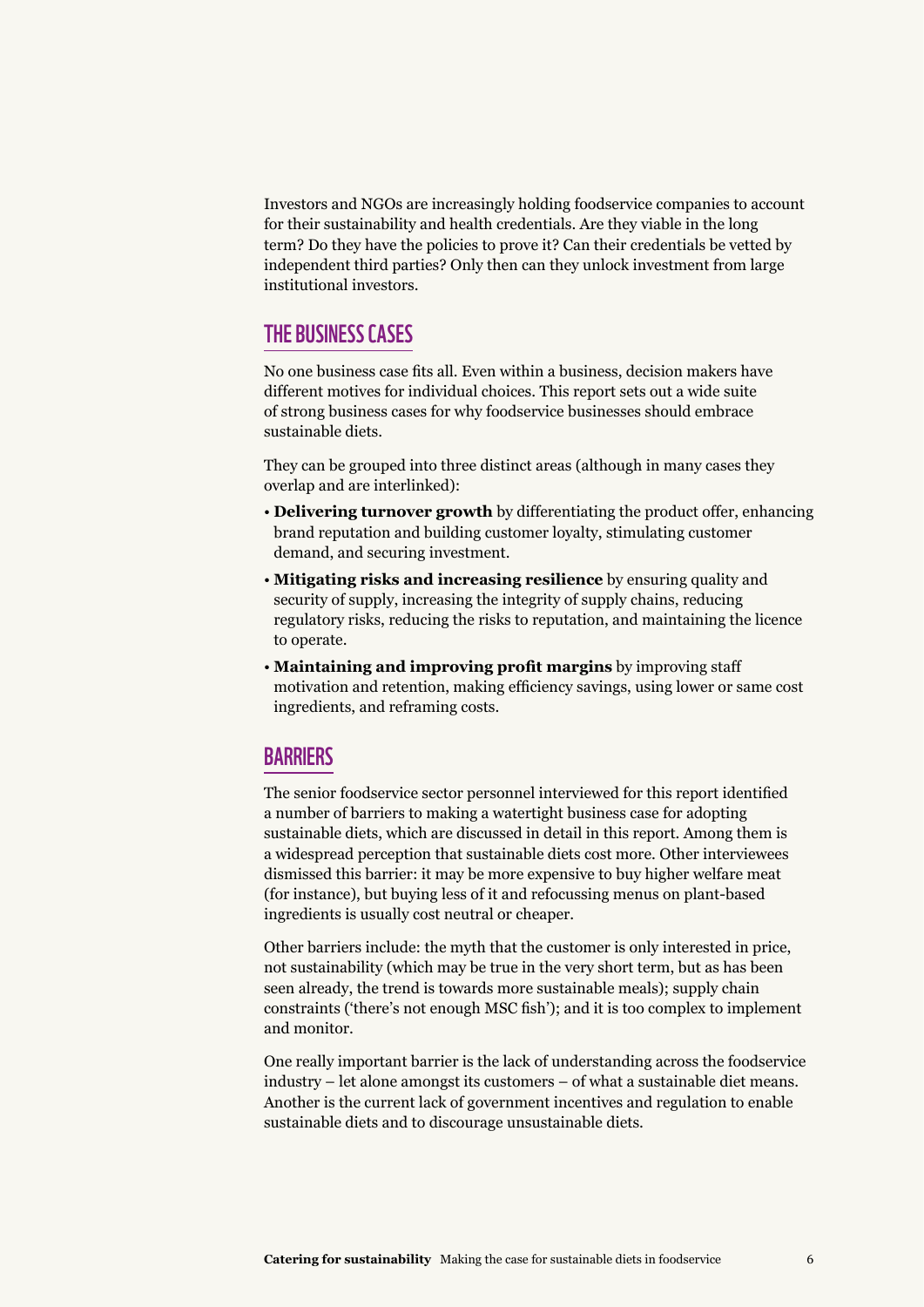#### Ingredients for change

The report identifies a number of ways to overcome the barriers to adopting and promoting sustainable diets, and other ingredients that are needed to encourage them to be taken up more widely.

#### **In your business**

- **Integrate** sustainable sourcing and health & nutrition across departments to make more rapid progress on sustainable diets
- **Pilot** sustainable menus and, if successful, roll them out across all your outlets
- **'Bundle' costs:** calculate the overall costs and benefits of introducing a sustainable menu, not the cost of individual products
- **Develop staff** who are passionate about delivering sustainability: provide them with the space, tools and incentives to deliver sustainable diets
- **Tailor** business cases for sustainable diets to the specific circumstances of your company, clients and customers
- **Horizon scan:** assess the impacts of geo-political and societal shifts on the medium and long term health of your company
- **Remove worst offenders:** choice edit/rule out ingredients that are unsustainably sourced e.g. fish species from Marine Conservation Society's 'fish to avoid list'

#### **Across your stakeholders**

- **Educate and build demand:** tell customers, clients and suppliers why sustainable diets are important
- **Invest** in sustainable supply chains
- **Ask** "would customers eat your food if they knew where it came from, how it was made, and what its health and sustainability credentials were?"
- **Promote your values:** tell stakeholders why sustainable diets matter to you

#### **Across your industry**

- **Share best practice**, including non-commercially-competitive information about the business cases that have worked for you
- **Agree on a shared definition** (or common principles) for sustainable diets to create a level playing field when implementing them
- **Collaborate** for sustainable diets: go beyond zero-sum competitiveness to promote the benefits
- **Advocate** (to national governments) for a level playing field; a change to competition law; and agree an industry-wide definition of sustainable diets.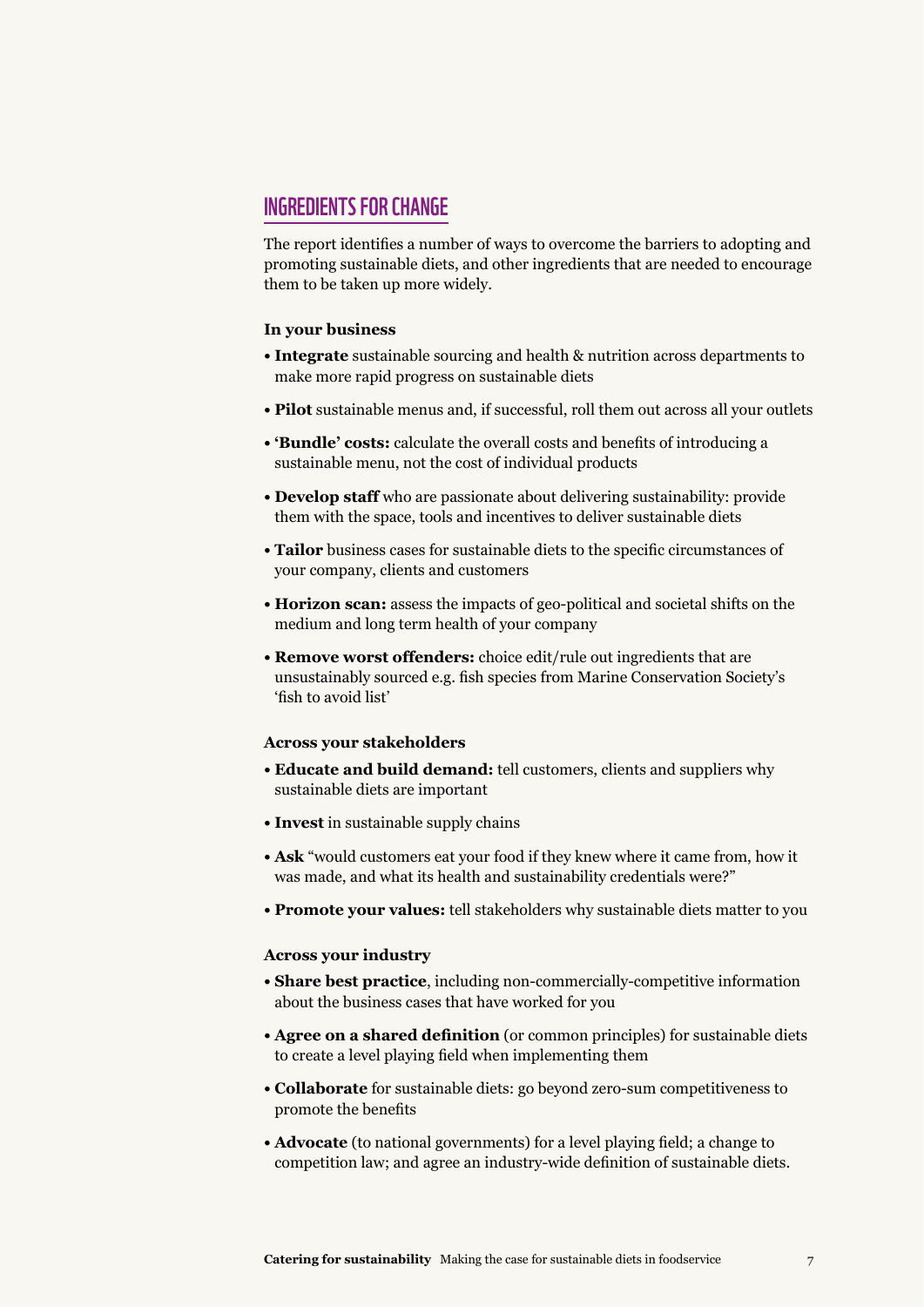#### Last word

Foodservice companies embracing sustainable diets want to survive and prosper in the long-term – and make positive contributions to the health of people and the planet. This report describes the drivers for change in more detail, gives businesses actions to take to prepare them for the future, and sets out compelling business cases for adopting sustainable diets.

By promoting sustainable diets, foodservice companies can get short-term reputational benefits. More fundamentally, they can future-proof their business: ensure their product offer is ready for the customers of tomorrow; make sure their supply chains are fit for the future; and ensure their staff are ready, fit and motivated for what lies ahead.

In the past, the market has been heavily stacked so that the short-term business case for promoting cheap, unhealthy, unsustainable diets felt strong, even if in reality the long-term case was weak. It is not surprising that until recently relatively few foodservice companies had begun to adopt genuinely sustainable diets. But change is coming – and fast.

With pressure from customers, clients and investors, it is inevitable that sustainable diets will become a much larger part of – and ultimately the only – offering on the menu of food providers big and small. Are you ready for that change?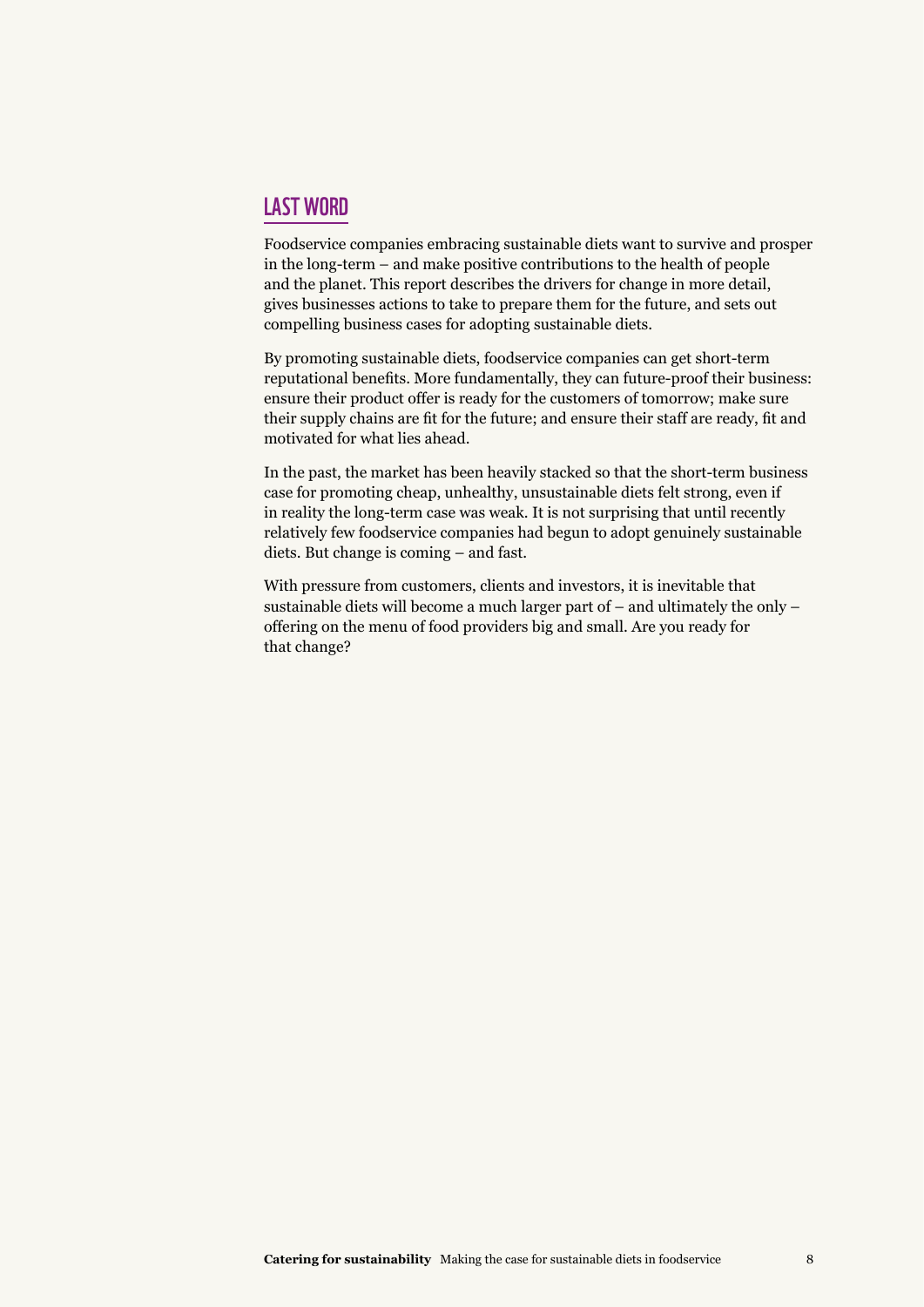## CHAPTER 1: Introduction

#### **1.1 Impacts of diets**

What we grow, eat and throw away has an impact on the environment, our health and well-being, and animals' quality of life.

Farming is a major contributor to climate change – it is responsible for 20-30% of the world's greenhouse gas emissions,9 14.5% of which is related to livestock production.1 Food production is the main driver of deforestation, land-use change and biodiversity loss, and it uses 69% of all fresh water extracted for human needs globally.<sup>10</sup> Almost 30% of fish stocks were overexploited or depleted by 2009.<sup>11</sup>

Industrialised farming can have negative impacts on animal welfare, ecosystems and on human health due to over-reliance on antibiotics, pesticides and other chemical inputs. Most obviously, diets also have direct impacts on human health.

Increased consumption of meat and foods high in sugar, salt and saturated fat around the world has been linked to associated rises in obesity and other noncommunicable diseases such as type-2 diabetes, respiratory illnesses and some cancers.<sup>2,3</sup>

One way to tackle these pressing issues is the widespread adoption of sustainable diets.

#### **1.2 Sustainable diets**

The Food and Agriculture Organization of the United Nations summarises sustainable diets as:

*"[Those] diets with low environmental impacts which contribute to food and nutrition security and to healthy life for present and future generations. Sustainable diets are protective and respectful of biodiversity and ecosystems, culturally acceptable, accessible, economically fair and affordable; nutritionally adequate, safe and healthy; while optimising natural and human resources."* <sup>6</sup>

Whereas 'healthy diets' only focus on health and nutrition, sustainable diets consider a number of issues related to food, from farm to plate, addressing multiple impacts at once. Research from Oxford University and the British Heart Foundation found that *"public health and climate change dietary goals are in broad alignment with the largest results in both domains occurring when consumption of all meat and dairy products are reduced."* <sup>9</sup>

WWF's Livewell Principles for a sustainable and healthy diet have been adopted by a number of organisations working across food sectors in the UK.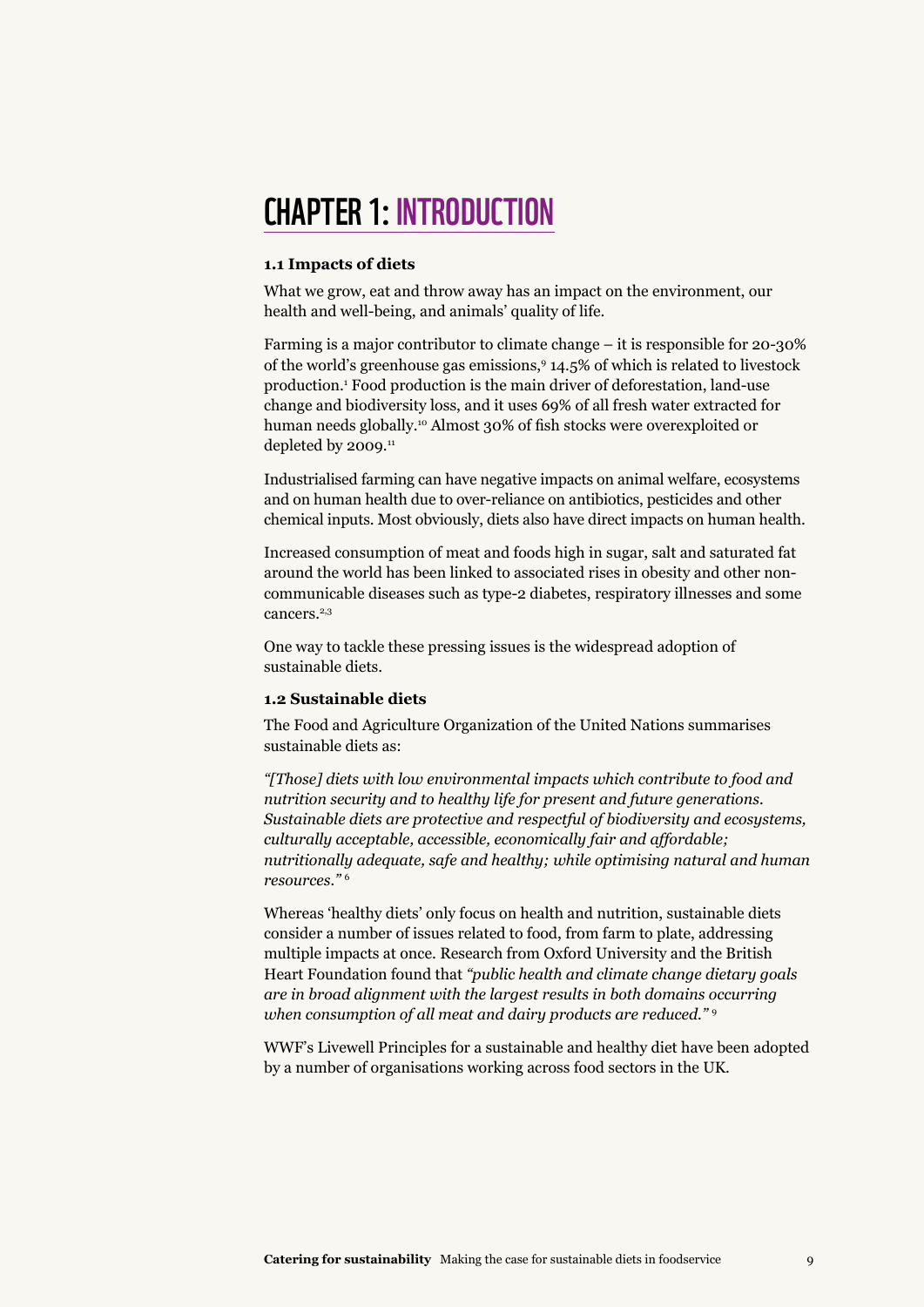#### **The Livewell Principles<sup>7</sup> are:**

1) **Eat more plants –** enjoy vegetables and whole grains.

2) **Eat a variety of foods** – have a colourful plate.

3) **Waste less food** – one third of food produced for human consumption is lost or wasted.

4) **Moderate your meat consumption, both red and white** – enjoy other sources of proteins such as peas, beans and nuts.

5) **Buy food that meets a credible certified standard** – consider MSC, free-range and fair trade.

6) **Eat fewer foods high in fat, salt and sugar** – keep foods such as cakes, sweets and chocolate as well as cured meat, fries and crisps to an occasional treat. Choose water, avoid sugary drinks and remember that juices only count as one of your 5-a-day however much you drink.

The Food Climate Research Network (FCRN) has developed a checklist of issues to consider when defining a sustainable diet (see Figure 1).

#### **NUTRITION**

- Energy, macronutrients, micronutrients
- Influence on nutritional status including lifestyle, sanitation, cooking facilities, affordability, access, availability, intra household distribution
- Individual needs & health status
- Knowledge & belief



*Figure 1: Issues to consider when referring to sustainable diets (Source: 'What is a sustainable healthy diet' report, FCRN)12*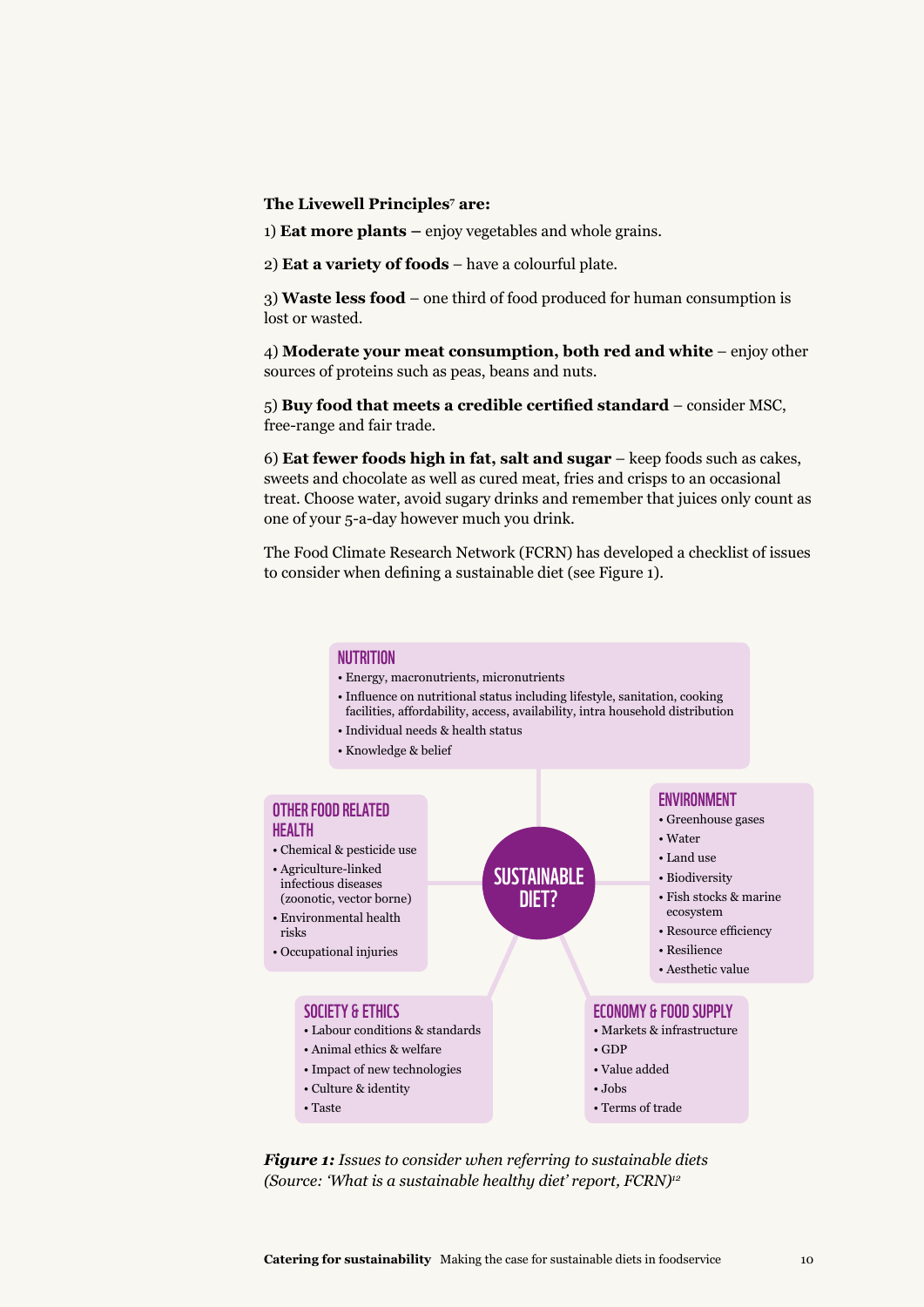#### **1.3 Context**

In this report, sustainable diets are considered in a foodservice context, so food *consumption* is the main focus: smaller portion sizes, reduced meat content and increased consumption of plant-based foods.

#### **1.31 Foodservice**

The UK foodservice sector is highly diverse. In 2014 it was valued at £46.6 billion and is expected to grow by 2.2% between 2014 and 2019 to reach a value of  $£56.3$  billion.<sup>13</sup> The sector can be broadly split into contract caterers such as staff catering and education; restaurants; quick service; hotels; and travel. Within these broad categories there is a huge range of size from multinational corporations to small businesses employing a handful of staff.

From high street chicken shops to Michelin starred restaurants, from hospital food to workplace canteens, its reach into people's everyday lives is immense.



#### The uk foodservice market - food purchases



*Key: QSR = Quick Service Restaurants*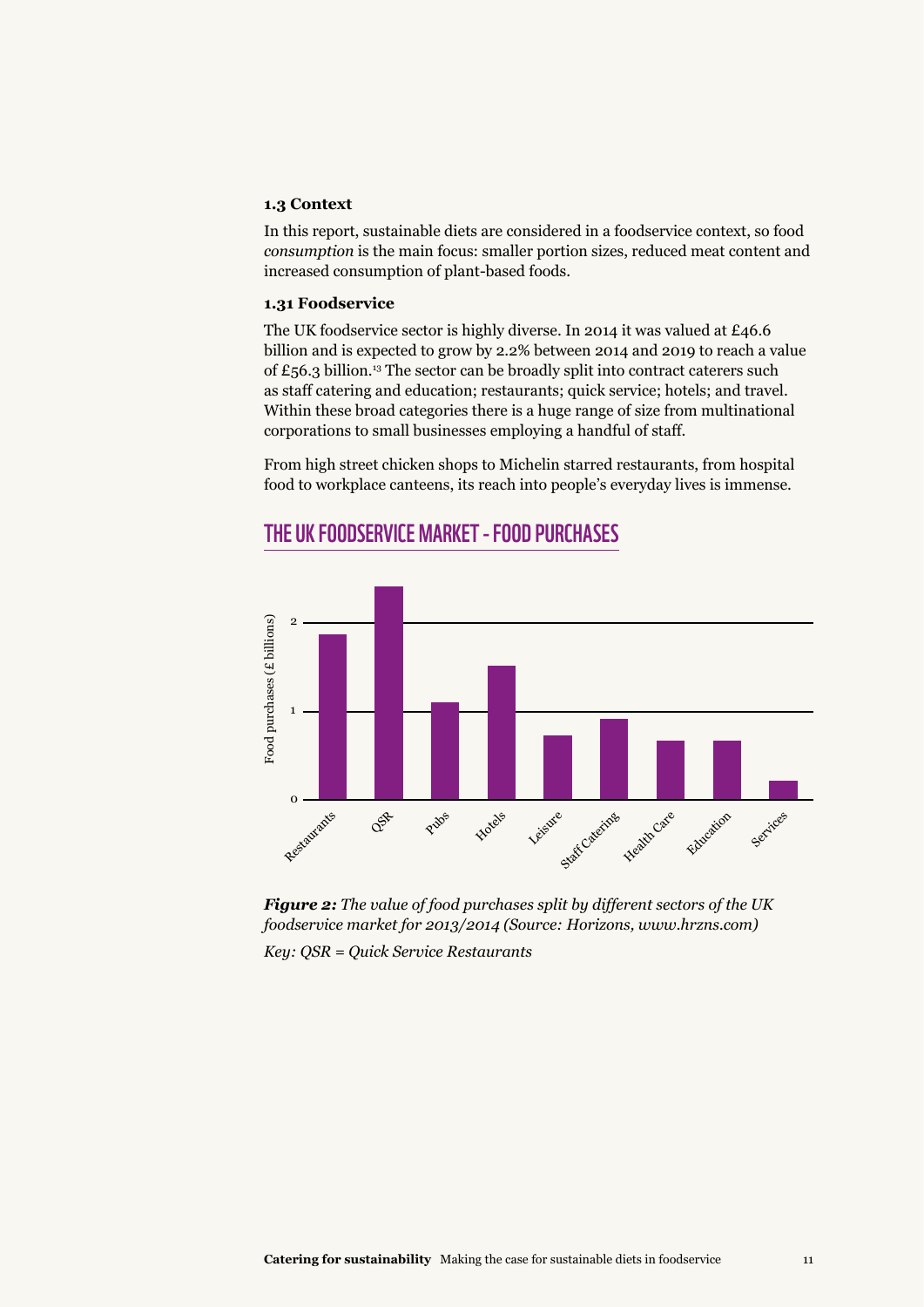#### The uk foodservice market - meals



*Figure 3: The number of meals per year split by different sectors of the UK foodservice market for 2013/2014 (Source: Horizons, www.hrzns.com) Key: QSR = Quick Service Restaurants*

According to Defra's food pocketbook, the UK buying public spent £87.6 billion on catering services in 2015, out of a total food expenditure of £201.0 billion4 (43.6% of total consumer expenditure on food, drink and catering). It is estimated that between a fifth and a quarter of people in the UK dine out or eat takeaway meals at least once a week.<sup>5</sup>

The foodservice sector is a very large employer. In 2015, caterers (cafes, restaurants and canteens) employed over 1.6 million workers across almost 450,000 sites in the UK.4

#### **1.3.2 Building a business case for sustainable diets**

Sustainable diets contribute to food security, human health, animal welfare and a resilient environment. In what ways can businesses also benefit from adopting healthy, sustainable meals and how can they help create the external conditions needed for sustainable diets to flourish?

A business case refers to the rationale of a business to engage with a certain activity, *'on the basis of its expected commercial benefit'*. 14 Traditionally, this commercial benefit has uncompromisingly been profit, or the shareholder value to which most businesses are legally bound. However, there is a growing recognition of the risks of socially and environmentally irresponsible behaviours and the opportunities for sustainable businesses.

What are the business cases for adopting the provision of sustainable diets across the sector? What are the barriers, and how can companies address those barriers to offer food that sustains the business, and ultimately life itself? This report sets out to answer those questions.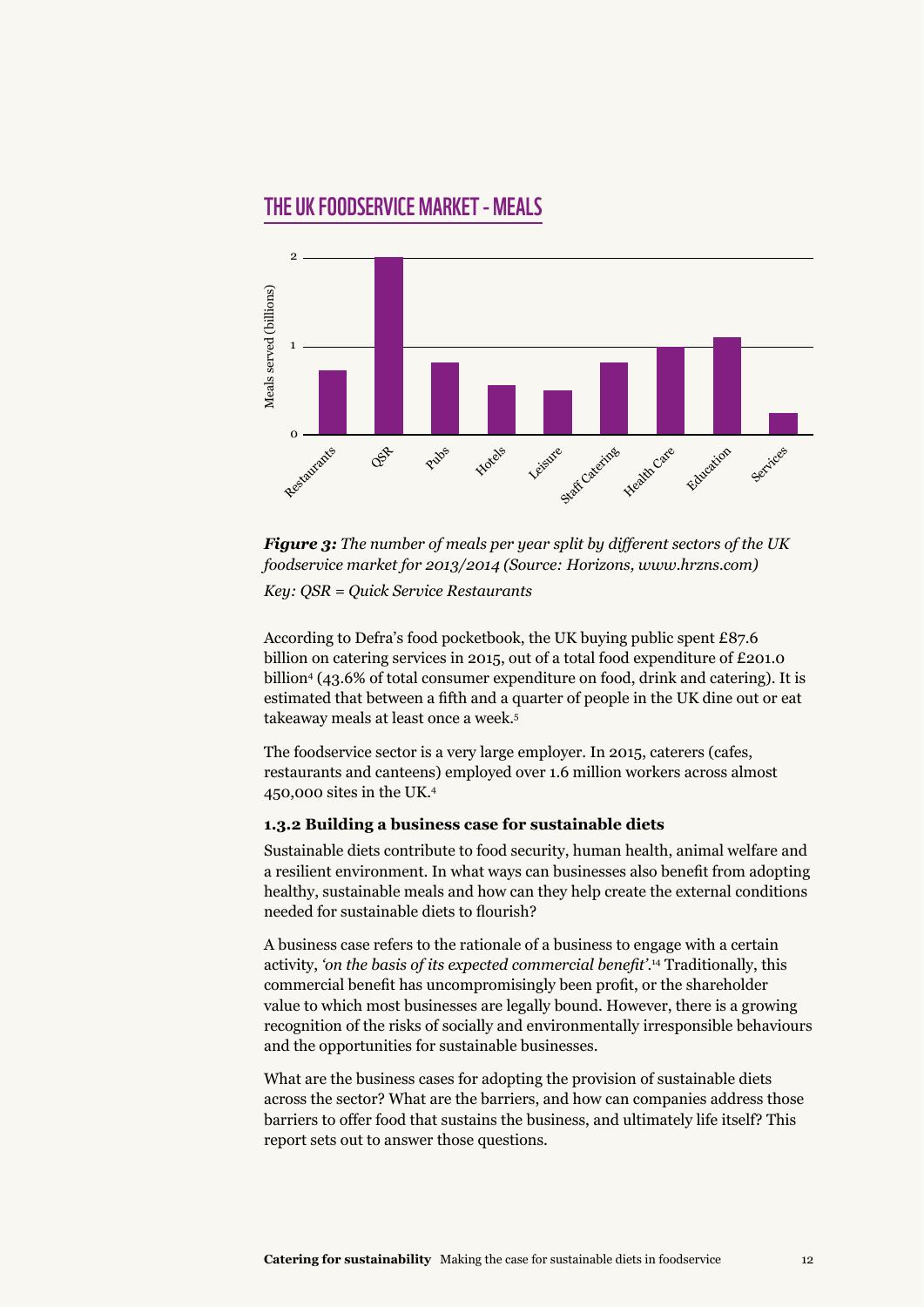#### **1.3.3 Method**

WWF is committed to tackling the effects of climate change on the environment, including the effects of food production and consumption. Its Livewell for LIFE project is a cross-sector initiative that engages in the sustainable diets debate across Europe, looking at health, nutrition, carbon and affordability.15 The project demonstrates that low-carbon, healthy diets can help achieve a reduction of at least 25% in greenhouse gas emissions from the EU food supply chain in line with EU targets.

As part of WWF's work on sustainable food, WWF-UK and Sodexo UK & Ireland commissioned the Food Ethics Council to undertake independent research to explore the business cases for the adoption and promotion of sustainable diets in the foodservice sector.

The aim of the work is to understand whether, why and how sustainable diets are promoted by foodservice, and to assess the business cases for adopting and promoting sustainable diets across the sector. It seeks to understand the policy environment and other external drivers of change in the industry.

The work comprised a mix of desk-based research and semi-structured interviews (a standard set of questions with scope to interrogate responses further) with senior foodservice representatives from large foodservice businesses with major operations (and often headquartered) in the UK and other opinion leaders linked to the industry.

Desk research consisted of a targeted web search for relevant literature (predominantly 'grey', or non-academic literature). Names are given to the actions or views of specific companies only where that information is publicly available. Sixteen experts were interviewed, primarily those with responsibility for sustainability and/or nutrition issues (and in some cases strategy), including contract caterers, catering suppliers, restaurants, and external consultants.

A list of people who contributed to this research is available in the acknowledgements section. In order to allow people to express themselves freely, quotes from participants have not been attributed. Information and views from the interviews and desk research were analysed and incorporated into the report.

In terms of geographical scope, the research explores issues relating to sustainable diets from a UK perspective, but within a global context.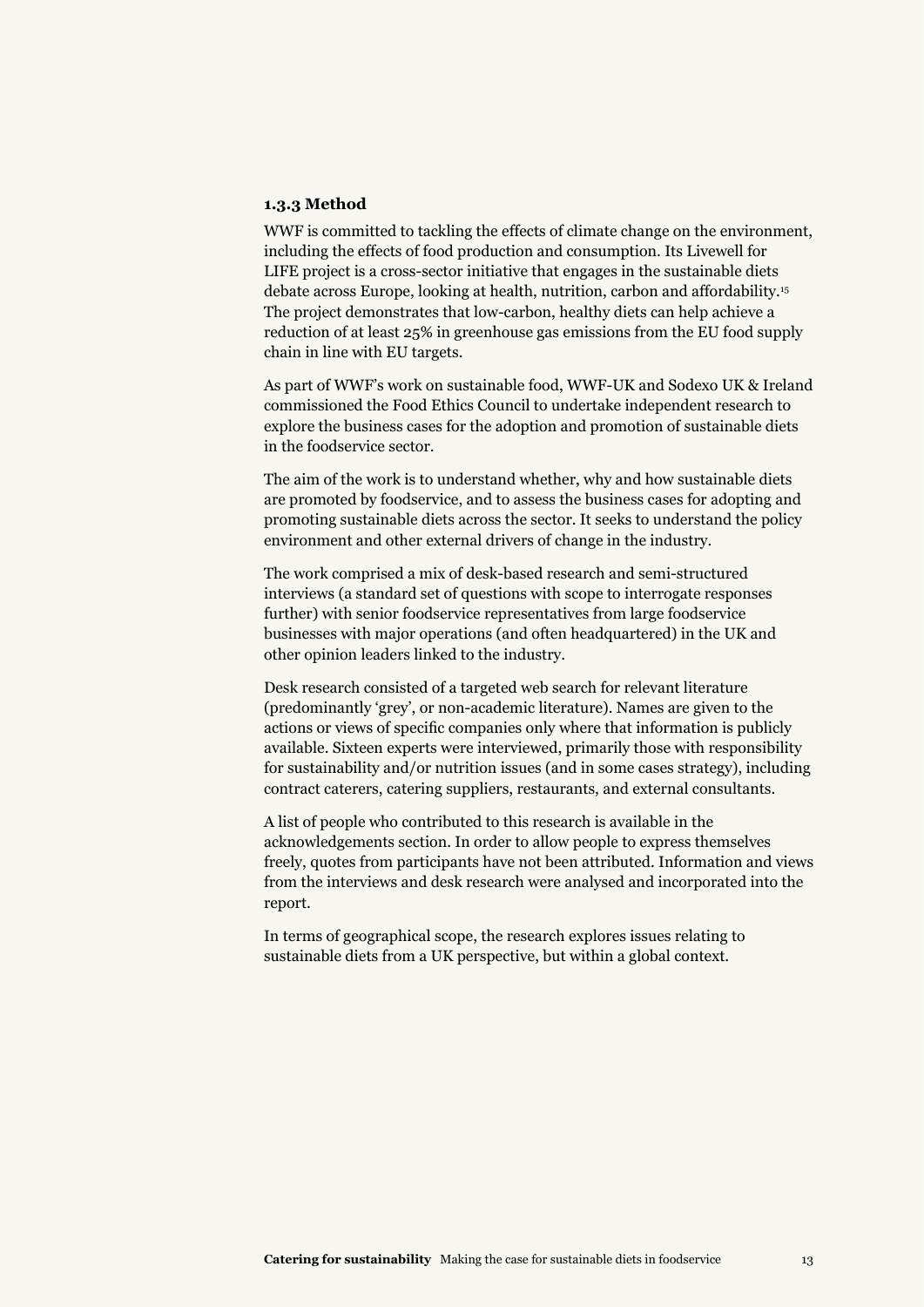#### **1.3.4 Report structure**

The report consists of seven chapters:

|   | <b>INTRODUCTION</b>                                                                                                                   |
|---|---------------------------------------------------------------------------------------------------------------------------------------|
| 2 | <b>STATE OF PLAY</b><br>State of play in the foodservice sector in relation<br>to promoting sustainable diets                         |
|   | <b>TRENDS</b><br>Trends in the market that are likely to<br>affect foodservice sector businesses                                      |
|   | <b>SETTING OUT THE BUSINESS CASES</b><br>The arguments for promoting sustainable diets,<br>according to senior foodservice executives |
|   | <b>BARRIERS TO ADOPTION OF SUSTAINABLE DIETS</b>                                                                                      |
| 6 | <b>WHAT ELSE IS NEEDED TO PROMOTE SUSTAINABLE DIETS?</b>                                                                              |
|   | <b>CONCLUSIONS &amp; RECOMMENDATIONS</b><br>Ingredients for change                                                                    |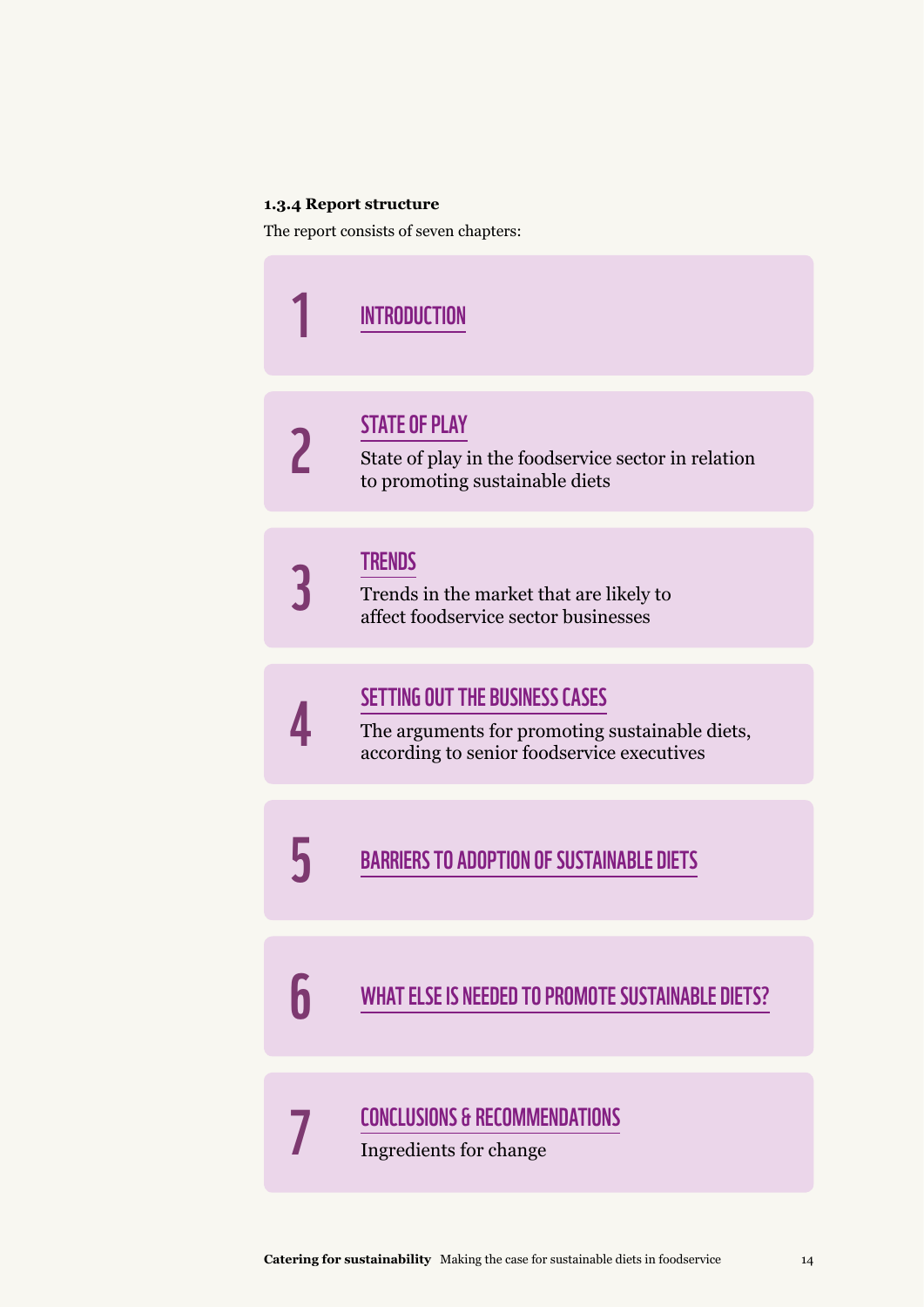## **CHAPTER 2: STATE OF PLAY**

#### **2.1 Current interpretation of sustainable diets in foodservice**

The Food Ethics Council looked at the current level of offer of sustainable diets across the foodservice sector as a whole, and with individual companies. The majority do not see themselves as offering sustainable diets, and some interviewees for this work were hard pressed to define a sustainable diet. Even those who do understand what a sustainable diet means believe that clients and customers may not.

#### **2.1.1 Efficient operations as a proxy for sustainability**

In many foodservice companies, the concept of 'sustainability' is limited to making reductions in energy, water and waste, and is firmly rooted in the CSR agenda. Health and nutrition is usually dealt with by separate teams. It is very rare to come across a foodservice company that puts the two together.

For example, Pizza Express equates being "greener" with energy efficiency appliances and recycling initiatives.16 Making such reductions can save a company money, but on their own they do not offer a credible alternative to today's 'business as usual' approach to food production and consumption, and fall far short of even the FAO's more basic definition of a sustainable diet.

#### **2.1.2 Provenance**

Foodservice clients and customers are increasingly interested in the provenance of products, a trend that began in the niche food retail sector and has grown over the past decade, partly driven by celebrity chef endorsements, and partly in support of 'local' businesses.

A YouGov report published in 2012 showed that – even whilst deep in recession – UK shoppers were keen to support their local and national economies by buying 'local' (usually seen as within 30 to 50 miles of the respondent's home town). The second most important reason for 'buying local' was the perceived quality of the product (the first being to support the local economy). The products that shoppers were most likely to want to source locally were poultry, red meat and eggs.<sup>17</sup>

These findings are borne out in a survey for AHDB Pork, which indicates that as many as 65% of people are interested in where their meat comes from, partly driven by quality and traceability, and partly by animal welfare concerns.<sup>18</sup>

However, it should be made clear that local sourcing is not a proxy for sustainable sourcing – the two are very different, although one *may* go hand in hand with the other.

#### **2.1.3 Value for money**

Most small and medium sized 'middle market' foodservice companies appear to focus purely on price and value for money.

This 'middle market' is under-regulated, partly due to financial cuts to local councils (responsible for environmental health) and the Food Standards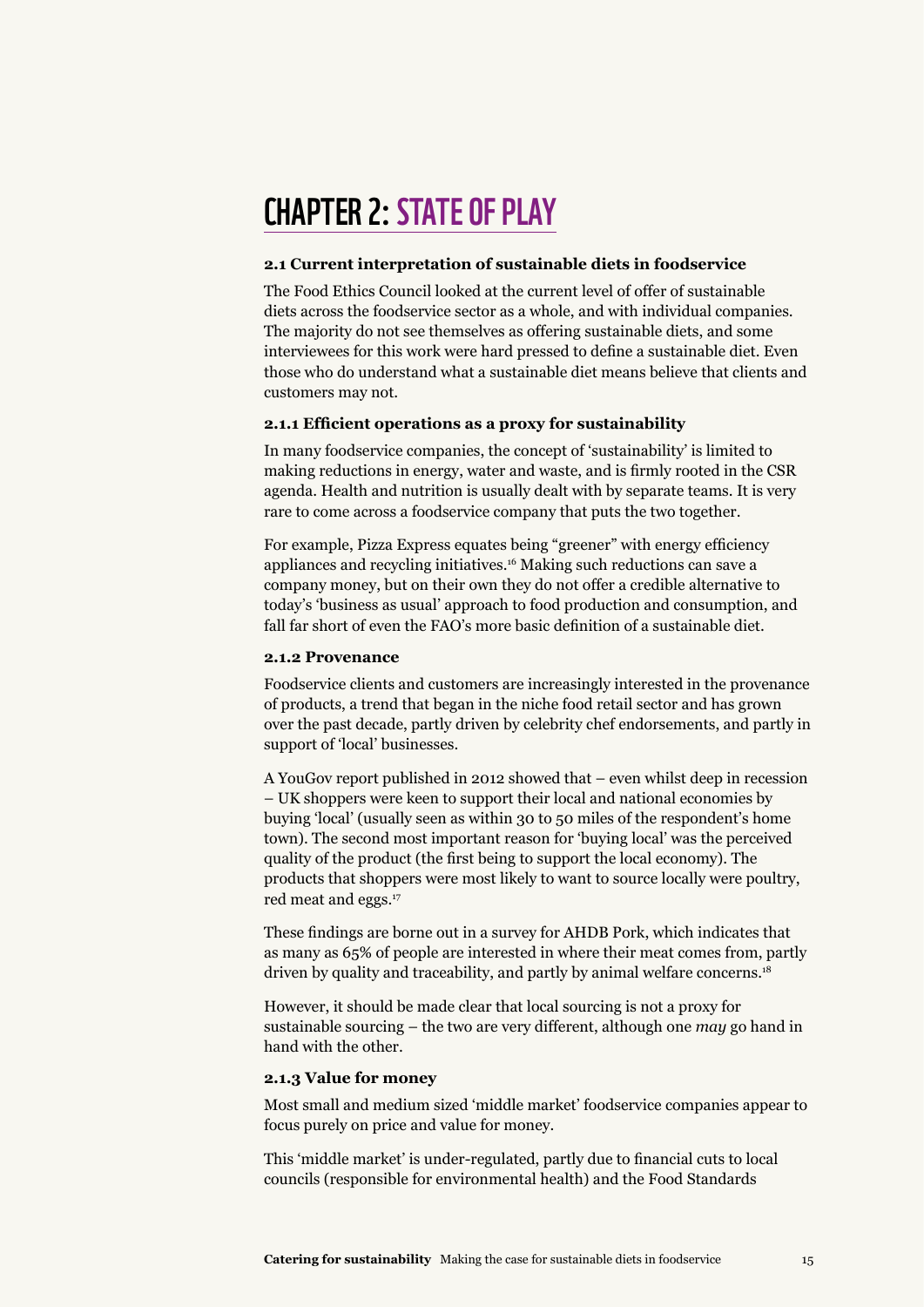Agency.i Many of its core customers seem less interested in where their food comes from or how healthy it is than in how much it costs and whether it represents value for money. This often translates into a customer expectation of large portions of food, with the main ingredient being animal protein.

#### **2.2 Health and wellbeing**

Health and wellbeing were identified by all interviewees as highly important to customers and clients, and therefore to foodservice companies. The foodservice agenda around health and wellbeing is also influenced by government regulation on allergens, voluntary agreements on calorific values (e.g. displaying calorific, salt, fat and sugar values), and environmental health and food safety schemes like the Food Hygiene Rating Scheme (Scores on the Doors).

Foodservice companies are developing offers based on health and nutrition. To cite one example, in 2013 Elior (a contract caterer operating in 13 countries) launched its 'You & Life' campaign to inform staff, customers, and clients of its policy to deliver 'healthy, safe and tasty food in a responsible and sustainable way'.19 However, the majority of companies do not link health with sustainability, and neither do their customers.

#### **2.3 What progressive foodservice companies are doing**

In contrast to the mass middle market, a minority of more progressive foodservice companies have developed strategies for delivering sustainable diets.

These companies are making menu changes; educating staff, clients and customers on the benefits of sustainable diets; and integrating sustainability across the business.

Initiatives include developing vegetarian alternatives to signature dishes, offering training to chefs on sustainability and supply chain traceability, meat free Mondays, signing up to third party certification schemes such as MSC fish, Food for Life Catering Mark and Fairtrade, and promoting sustainable diets to customers and clients.

For instance, Lussmanns restaurant (winner of the Sustainable Restaurant Association's award for Sustainable Small Restaurant Group of the Year two years in a row20) has made sustainable dining accessible and affordable. It claims to be the first restaurant group outside London to offer MSC certified fish and shellfish.<sup>21</sup> IKEA Food offers a vegetarian alternative to its iconic meatballs.22 [See separate case study].

Companies such as Mara Seaweeds<sup>23</sup> and Quorn<sup>24</sup> have capitalised on providing alternative, sustainable produce and are gaining in popularity. Quorn increased its production capacity by 50% in 2015 to meet surging demand in the USA

<sup>&</sup>lt;sup>i</sup> The November 2015 spending review confirmed the FSA budget would be frozen at £85.4M a year until 2020. This equates to a cut in real terms of  $£6M$  or 7% to its budget during that period. Its funding fell by £22M from 2013 to the end of 2015/16.

http://www.foodmanufacture.co.uk/Food-Safety/Food-safety-implications-of-FSA-budget-cuts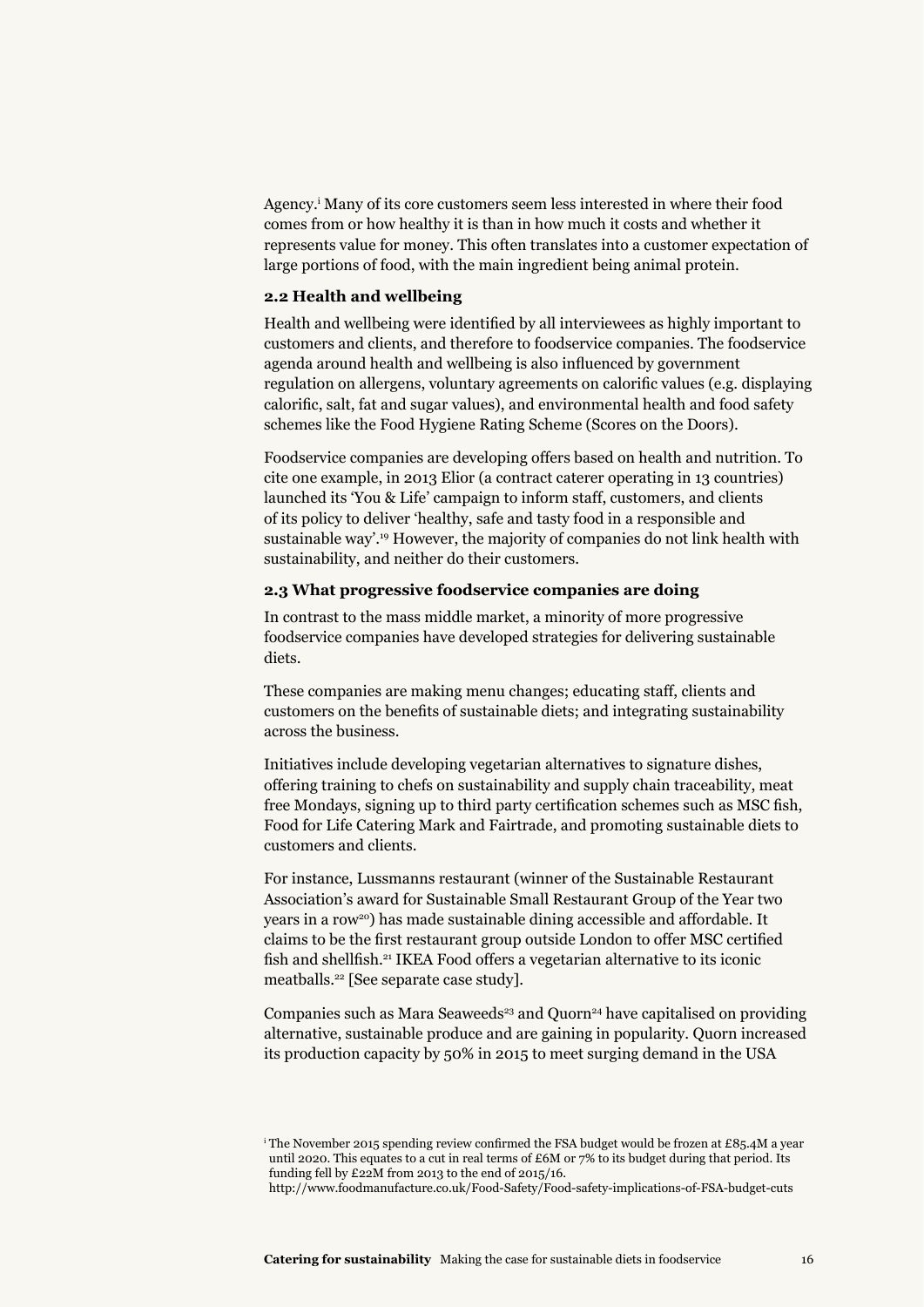and Europe.25 Some restaurants offer unusual ingredients, such as El Patron (London), which served insects for a month to promote Mexican gastronomy and highlight the need to think differently about protein consumption.<sup>26</sup>

#### **2.4 Summary of current state of play**

Whilst the majority of foodservice companies are not yet offering sustainable meals, a growing minority are. Of these, some appear to be moving gradually towards the WWF-UK definition of sustainable diets through their pursuit of quality assurance, customer and client demands for healthy food, and their focus on reducing input costs such as energy and water usage and food waste. They may just not be marketing the changes as 'sustainable diets'.

Businesses with the most progressive take on sustainable diets are making overt links between human health and the environment, specifically in giving one senior manager responsibility for both areas, rather than seeing them as separate issues.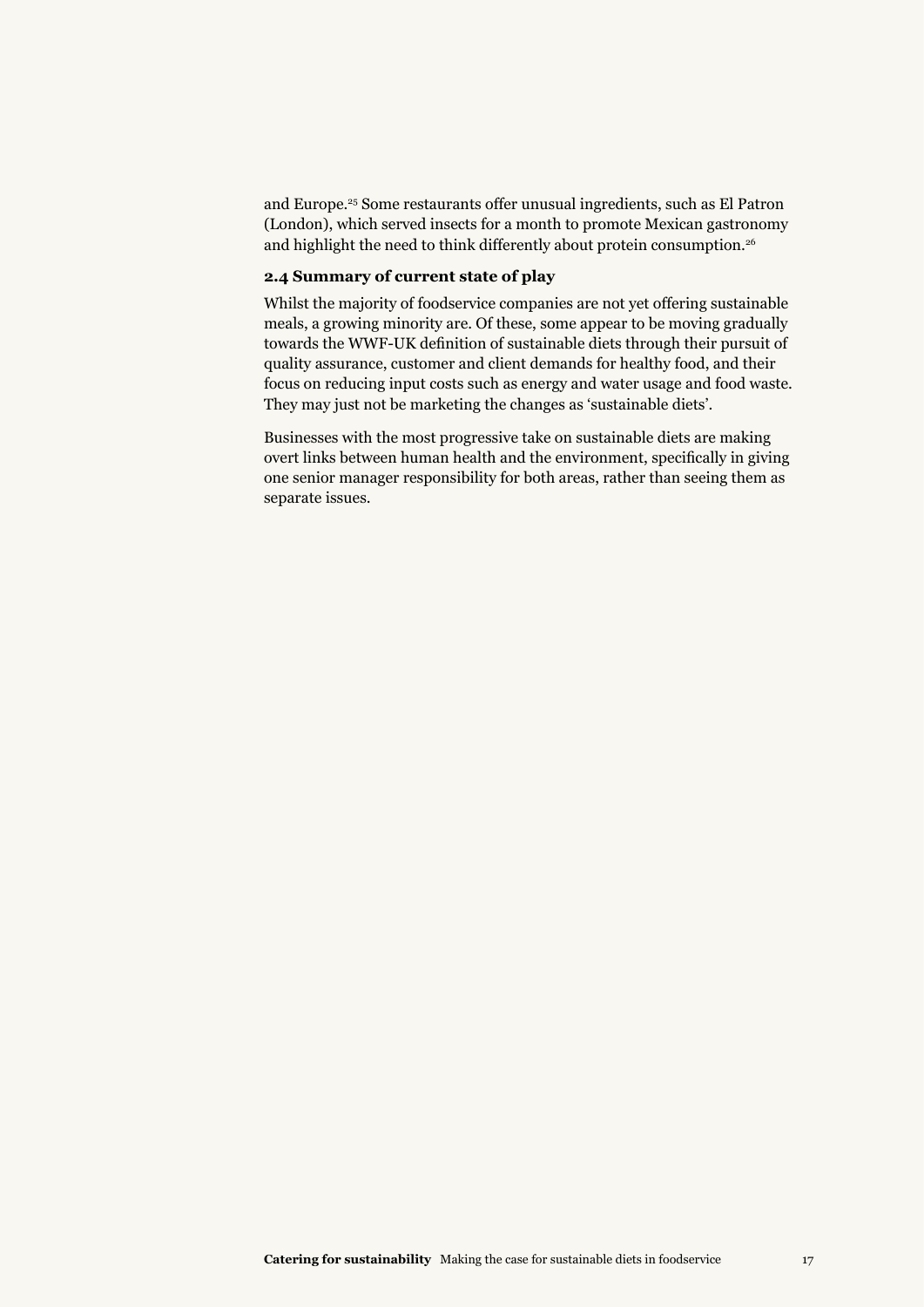## **CHAPTER 3: TRENDS**

What major trends are emerging in foodservice, how might they affect current and future business models, and is an interest in sustainable diets (or aspects of them) beginning to emerge amongst customers, clients, employees and society at large? These are some of the questions this report is trying to answer.

Desk research and interviews identified a number of key trends likely to impact on foodservice, in terms of customer offerings, future demand, supply chains, shifts in investment patterns and the changing policy environment.

According to a survey led by the National Restaurant Association, nearly all the Top 20 Food Trends in 2015 related to sustainability and health. These ranged from sustainable sourcing and transparency of supply chain, to healthy and minimally processed food, locally sourced, whole grains, and greater variety of cuts of meats and fish species.<sup>27</sup>

#### **3.1 Increasing demand for healthy foods**

Over recent years, the trend towards health and wellbeing has continued apace, with no sign of interest tailing off. Interviewees reported that more customers are asking for healthier options, and their clients want to provide healthier food to their workforces. In many cases, clients are taking their lead from the US, where it was suggested the connection between offering healthy meals and lower company costs (e.g. around health insurance, absenteeism and health and safety) is already well established.

Many (but not all) customers want to know the nutritional value of their food, and demand healthier options. However, it appears that customers want to be in control of choosing whether to eat healthily or not; and want indulgent food to stay on the menu so they can treat themselves. Clients want their food providers to develop healthy options, and display information such as nutritional and GDA values.

Despite an increase in the number of people wanting healthy options, they may not always be able to choose them. Research for Menus of Change (a sustainable food conference for professional chefs and foodservice operators)<sup>28</sup> found a great disparity between what customers look for and what is on offer. The strongest disparities were in whole grains (47% availability versus 83% demand), nuts (44% versus 82%) and legumes (53% versus 80%).

#### **3.2 Meat-consciousness on the rise**

There is an increasing interest in eating less meat. 'Flexitarianism' - eating a mostly vegetarian diet with the occasional addition of meat - is gaining ground, partly because of news stories about the health impacts of eating high levels of red and/or processed meat. Some interviewees for this research successfully introduced menu changes like red-meat free Mondays in the UK (and wholly meat free in other countries) and reformulated dishes to reduce the meat content. This keeps contract costs down, enables people to eat more healthily, and contributes to reduced greenhouse gas emissions.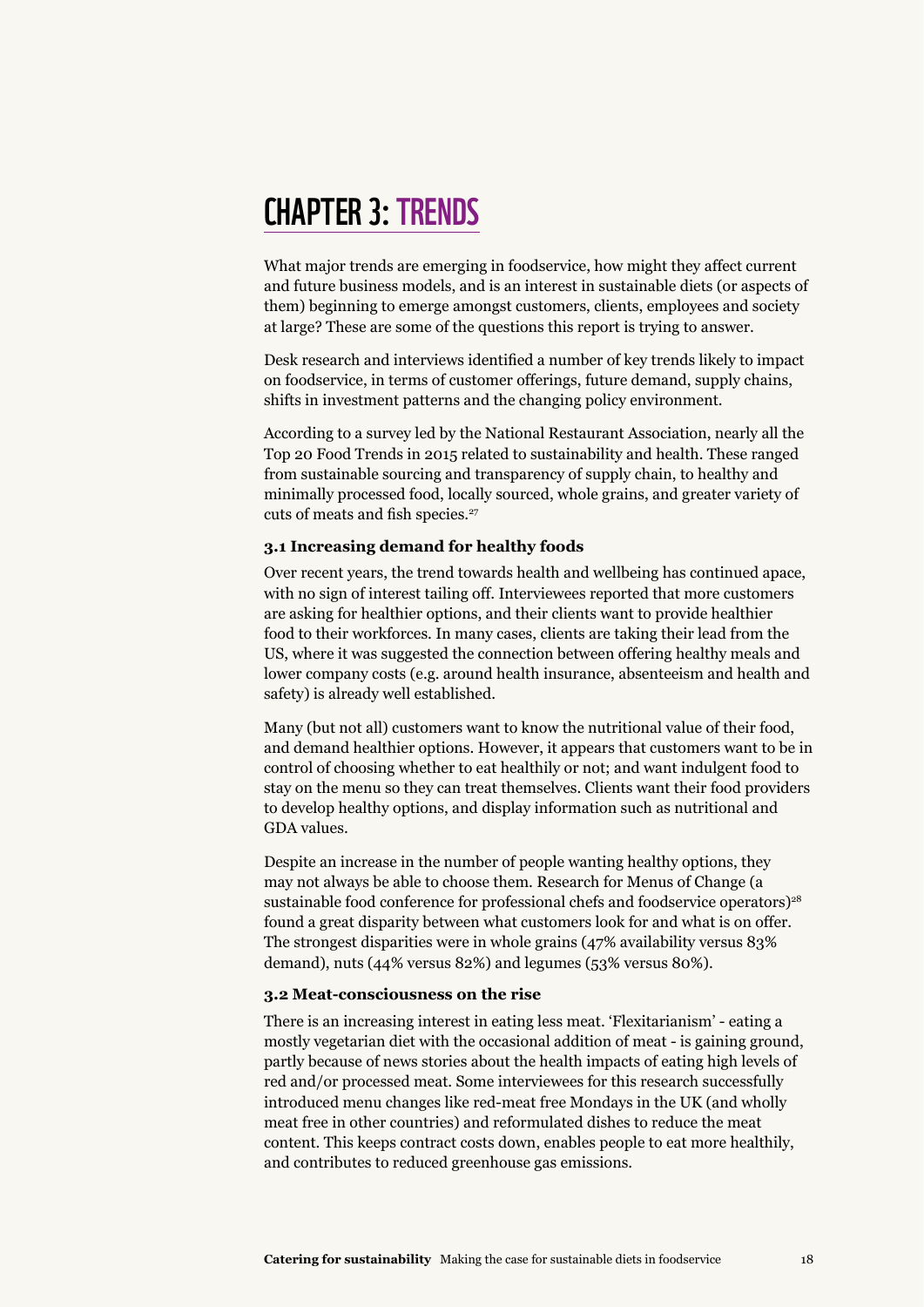Pret A Manger is one company responding to customer demand by offering a wider choice of vegetarian options.<sup>29</sup> A poll carried out for the company in 2015 revealed that 44% of its customers would like to see a vegetarian branch; 52% were keen on a veggie fridge in every shop; and only 4% said Pret was fine as it was. As a result, the company plans to trial a vegetarian fridge in one of its UK shops, and convert an existing shop into a vegetarian Pret for a few weeks in summer 2016.<sup>30</sup>

#### **3.3 Growing interest in traceability**

The interest in provenance is a trend that most interviewees predicted as only growing stronger. Driven partly by celebrity chefs on TV, and partly by concerns over animal welfare and paying producers a fair price, more people are asking questions about where their food comes from.

And, powered by technology, people are increasingly able to find out. *"Use of technology will increase … customers in the States are already using it … they can swipe product labels and menu cards with their smart phones and be shown the farm or the animal that food came from … What we're seeing from consumers… (and it cuts across many other parts of their lives), is this requirement for personalisation. Technology helps us to deliver that"*, predicted one expert we interviewed.

The 'Eco-Eating Culinary Trend Mapping Report' identifies a long-term increase in 'environmentally conscious eaters'.31 This trend leads naturally on from provenance. Having become engaged with stories about individual producers or local products, customers then look more deeply into how their food got from field to fork. As one interviewee explained: *"Businesses tend to shine the spotlight on good/positive projects, and customers respond to these positively. However, people are seeing the negative impacts (e.g. climate change) higher and higher on their agenda. The same goes for health issues (obesity, sugar, etc.) … There has been an evolution of society and how we've been farming, and customers are now asking how this has happened."*

Customer interest in traceability reflects a growing concern among foodservice companies about the security and transparency of their supply chains. Scandals like 'Horsegate' revealed a shocking lack of traceability in food supply chains that affected retailers and restaurants alike.

Research for this report identified a definite move within foodservice towards consolidating, understanding and nurturing supply chains. One interviewee reported a *"trend of improving the visibility of our own supply chain, a continued focus on consolidating supply chains. In the UK post-horsemeat … [there has been a reduction in] … the number of suppliers, and we've worked with the remaining ones at a more granular level – … [but that does mean] … some suppliers will lose out."* Working more closely with suppliers means that companies can more easily secure quality and quantity of supply. And they can tell customers about the provenance of the product as well.

#### **3.4 Increasing importance of millennials**

Many interviewees referred to the significance of 'Millennials' and Generation Z, and their relevance to the foodservice sector. Millennials are one of the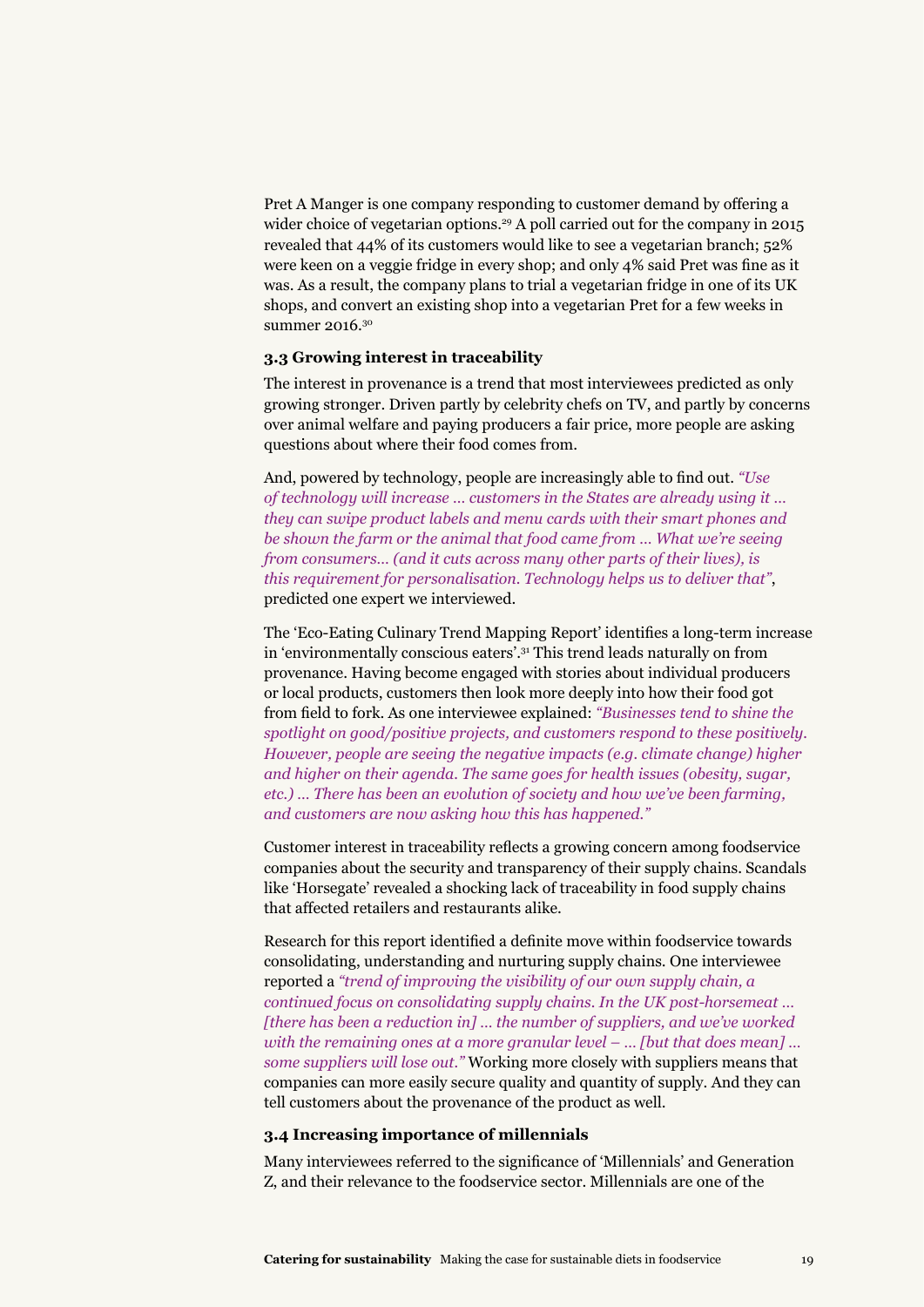largest generations in history. Born between 1980 and 2000 they have grown up in a time of unprecedented social, environmental and technological changes. According to Goldman Sachs they are "poised to reshape the economy; their unique experiences will change the ways we buy and sell, forcing companies to examine how they do business for decades to come."32

'Generation Z' (young people born after 1995) will represent 40% of the buying publics in the US, EU and BRIC countries. Together these two generations, with their expectations that food providers should make sustainable and healthy choices for them, will change the industry. It's already happening in catering in the university and high tech sectors.

Having grown up learning about climate change, animal welfare and social justice issues, they expect the food they eat to reflect their own interests. Increasingly, they expect companies to 'shape up' or face social media exposure. *"[Younger generations] are very engaged and almost quite militant if they think they are not getting the right information. They want to know what they are eating, where it comes from, what they can do to help the restaurant act in a more responsible way. That might be around recycling, packaging, or knowing more about the fish they are going to eat. The level of engagement is much higher in younger people, and in general it's getting much higher."* 

#### **3.5 Investors**

Investor pressure may soon mean that larger foodservice companies will need to offer sustainable diets as the norm. A recent report from the University of Oxford and Arabesque partners found that "financial analysts and professional investors increasingly consider a company's sustainability performance, factoring in environmental, social, and governance (ESG) elements into company valuations."33

The report went on to say: "…the University of Oxford found that almost 90% of research reports on publicly traded companies now find that strong ESG performance is linked to better business performance, and that sustainability practices positively influence stock performance." Although investor focus is currently on food production, as the impacts of food consumption on human health and the environment become even more explicit, this is likely to change.

Oxfam's Behind the Brands company scorecard34 assesses how social and environmental issues are addressed by companies in the food supply chain. The Access to Nutrition Index35 assesses and ranks food and drink manufacturers on their commitments, practices and performances around nutrition. The index has gained recognition worldwide as an independent benchmark for stakeholders, including investors, who recognise health and nutrition as significant drivers for future growth in the food and beverage sector.

It is not inconceivable that similar indices for foodservice companies could be developed in the future, putting them under much greater public scrutiny than most receive at present. For example, the Farm Animal Investment Risk and Return (FAIRR) initiative was recently established to ensure investors understand the opportunities and risks associated with poor animal welfare standards and intensive livestock farming, and support them through their investment processes.36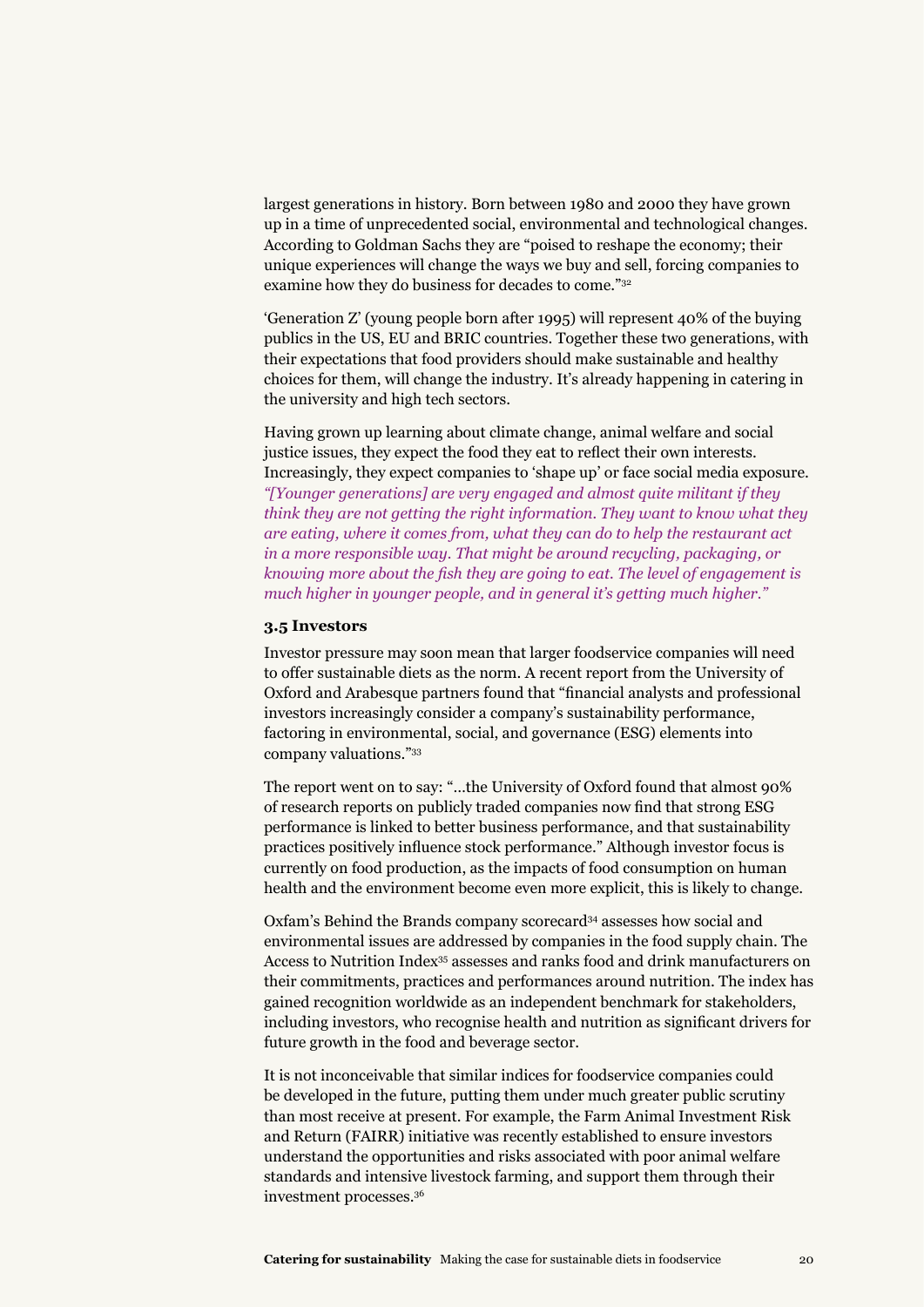#### **3.6 Conclusion to trends**

It is inevitable that different sectors within foodservice will move at different paces, driven by customer demand. *"What we're seeing and what we predict for foodservice in the coming years is that each of those individual sectors will move differently – and ultimately will all end up moving towards quality. But they're all on different parts of the cycle"* said an industry expert. The school and hospital food environments, he explained, are already focused on health and (to a lesser extent) sustainability, but the care sector, which is seen as lower profile, is still lagging behind. They *"seem to have taken very heavily the introduction of the national living wage, so are still very much on the cost angle. I would predict that … [eventually] … they'll move towards quality."*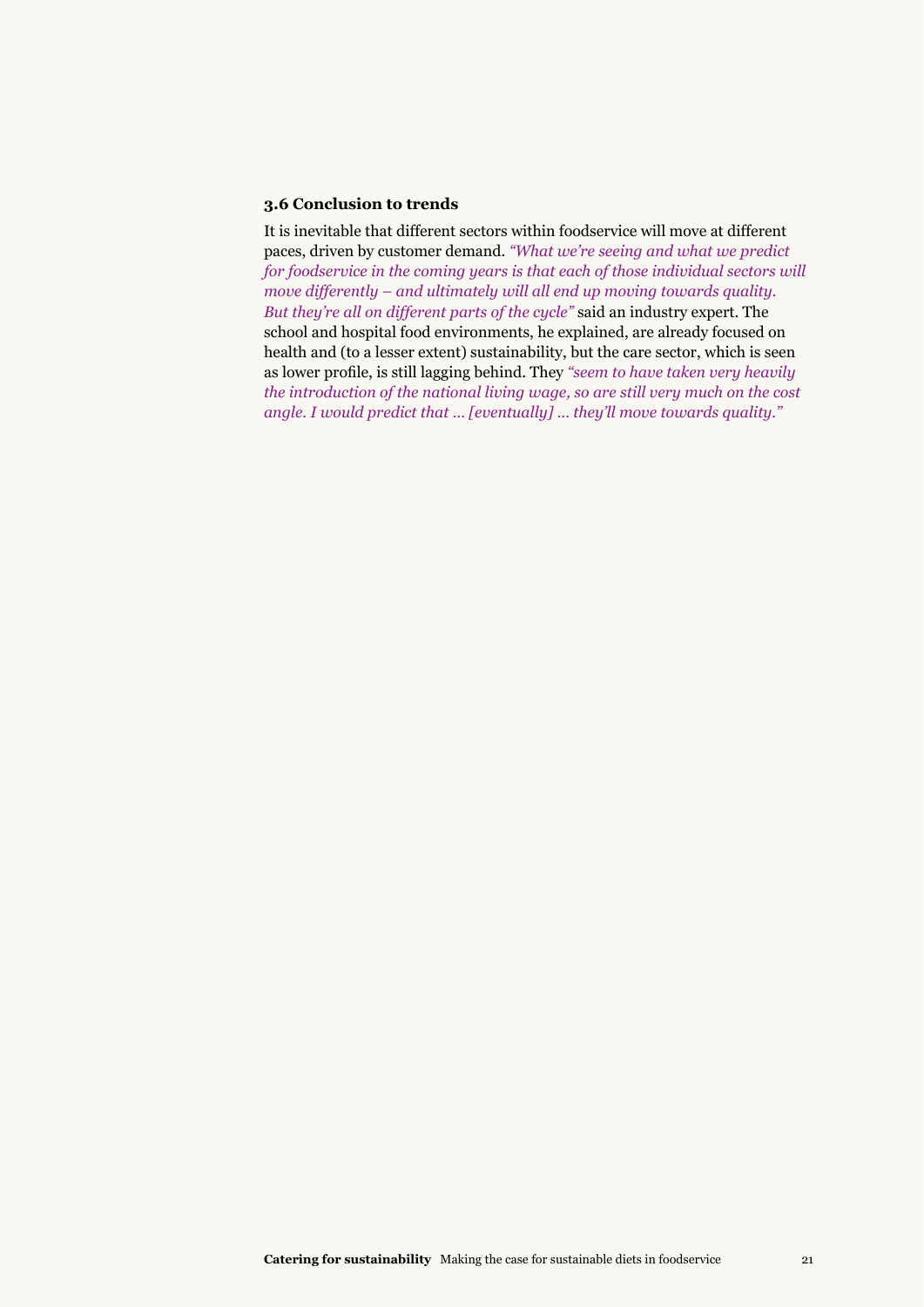#### case study:LEON

#### **Background**

The restaurant chain Leon was founded in July 2004 by Henry Dimbleby, John Vincent and Allegra McEvedy, with the first restaurant opening in Carnaby Street, London. The aim was to change the face of fast food by bringing fresh, wholesome cooking to the high street. The brand includes cookbooks and collectables, the Leon Foundation, Leon TV, and Cook5.

#### **Key initiatives introduced that support sustainable diets**

Leon believes in a balanced diet, the power of plants, good fats, natural ingredients and giving your body what it needs. Menus are developed by a multi-disciplinary team and reviewed four times a year (once per season). Menu items are designed around what Leon believes will most inspire people, starting with grains or plants as a base. Animal protein is sometimes added to compliment the recipe, with a preference for chicken over red meat, due to the resource intensive nature of beef and pork farming. This also allows for wider margins and investment into better produce. Whenever possible, ingredients are certified organic.

Leon doesn't disclose calories for its meals: it believes the focus should be on the balance and variety of the diet. In 2015/16, the brand has introduced superfood salads, leafy salads and protein pots, to provide more flexible meal options to its customers.

CEO John Vincent works at the Victoria (London) branch about once a week. This has led to a buddy-up scheme, where members of staff from head office spend five days a year working in a restaurant's kitchen or front of house. This means head office staff stay close to the fundamentals of the business, understand the demands of the job and the customer, and develop a working relationship with the restaurant's general manager. In turn, kitchen staff can feel more connected to head office, the brand and its culture, plus they understand the management challenges.

#### **Why? The business rationale**

Back in 2004, Leon's vision was to make natural fast food that was convenient, quick to serve, and fitted with customers' busy lives, all at a reasonable price. The business model was very much driven by the founders and their belief that sustainable and healthy food could also be convenient and affordable.

Staying focused on sustainable diets has been integral to delivering Leon's vision. This was first done by promoting a Mediterranean diet. More recently, Leon has listened to customer demand for more gluten and dairy free options, and monitors emerging food preferences. Menus are regularly updated to incorporate innovative products, sustain customer interest, and reflect seasonality. The brand is responding to customer demand for healthier, more sustainable and affordable meals, while also engaging with future customers and millennials with their Cook5 initiative, a cooking competition for under-16s.

As the brand expands beyond London, there will be opportunities to see how demand for its menu varies geographically.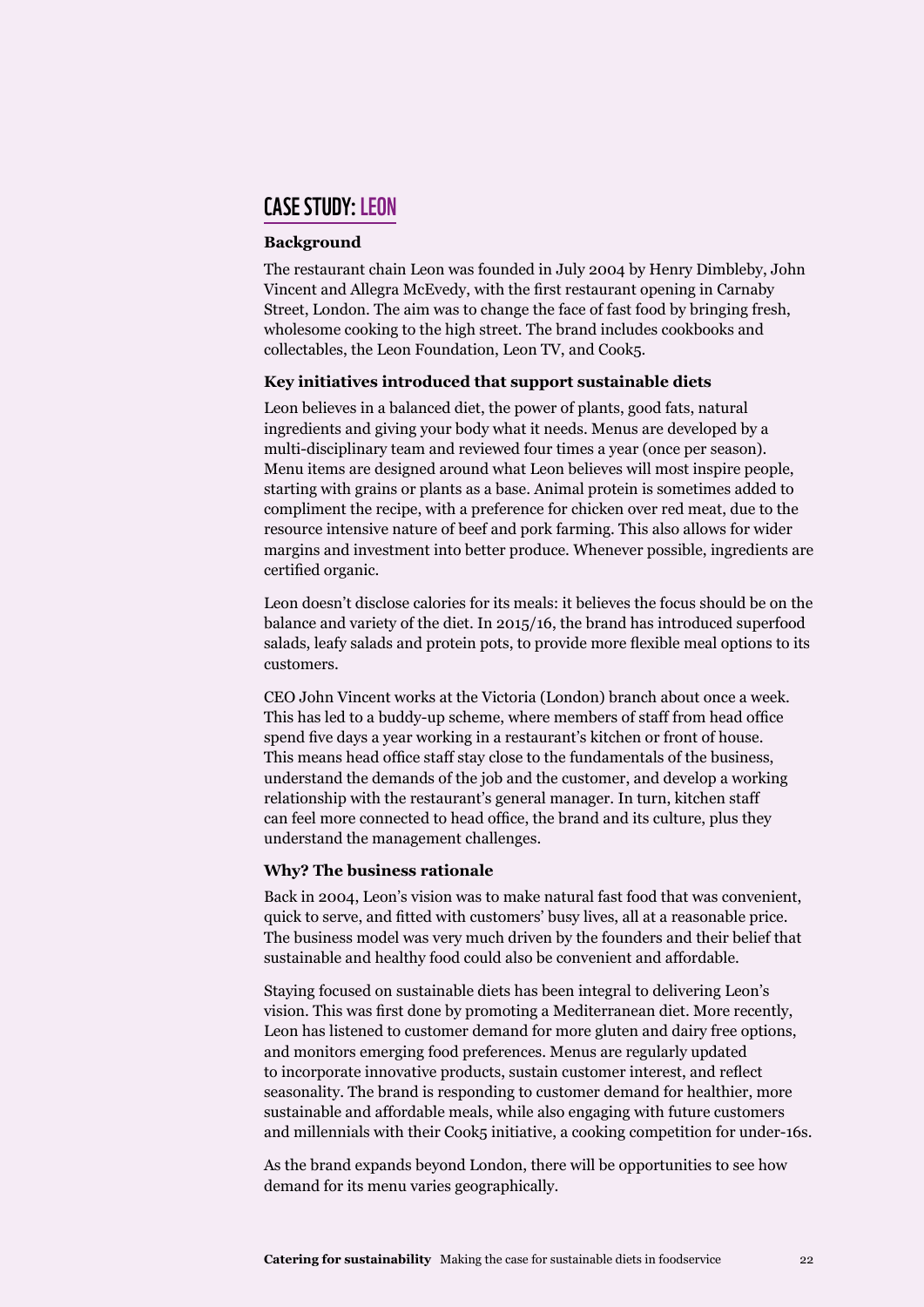#### **How successful has it been?**

Six months after launching in 2004, Leon was named the Best New Restaurant in Great Britain at the Observer Food Monthly Awards. Since then, the brand has expanded from one to 36 restaurants. Leon believes that faster growth would have compromised its values. It chose to grow sustainably, rather than simply prioritise financial returns.

Leon sees itself as a brand, as opposed to just a food operator. The company was founded on a strong set of beliefs that are central to the business operations and which it believes are behind its success.

Other reasons for its success have been its business model (such as restricting chiller cabinets and getting customers to order food at the counter); its menu development, and its passionate founders who lead the organisation.

#### **What are the challenges?**

Leon competes with other fast food chains, so affordability, portability and convenience are key. Consistently pursuing its founding principles, while developing menus that deliver on price is challenging, but with perseverance, it is possible to do. According to Leon; purpose-driven leadership will always find a way to make things work.

Another challenge is being a small to medium sized business. This makes it harder to negotiate price on smaller volumes with suppliers. In the future, Leon wants to grow and help more people follow a sustainable diet.

#### **Future developments**

It wants to find better ingredients for its menus, more interesting ways to engage with people and to help them eat well. Its principle is to make it easier for more people to eat and live well: eat well by making healthy and sustainable choices more convenient and less challenging to choose; and live well by promoting and engaging customers and staff more.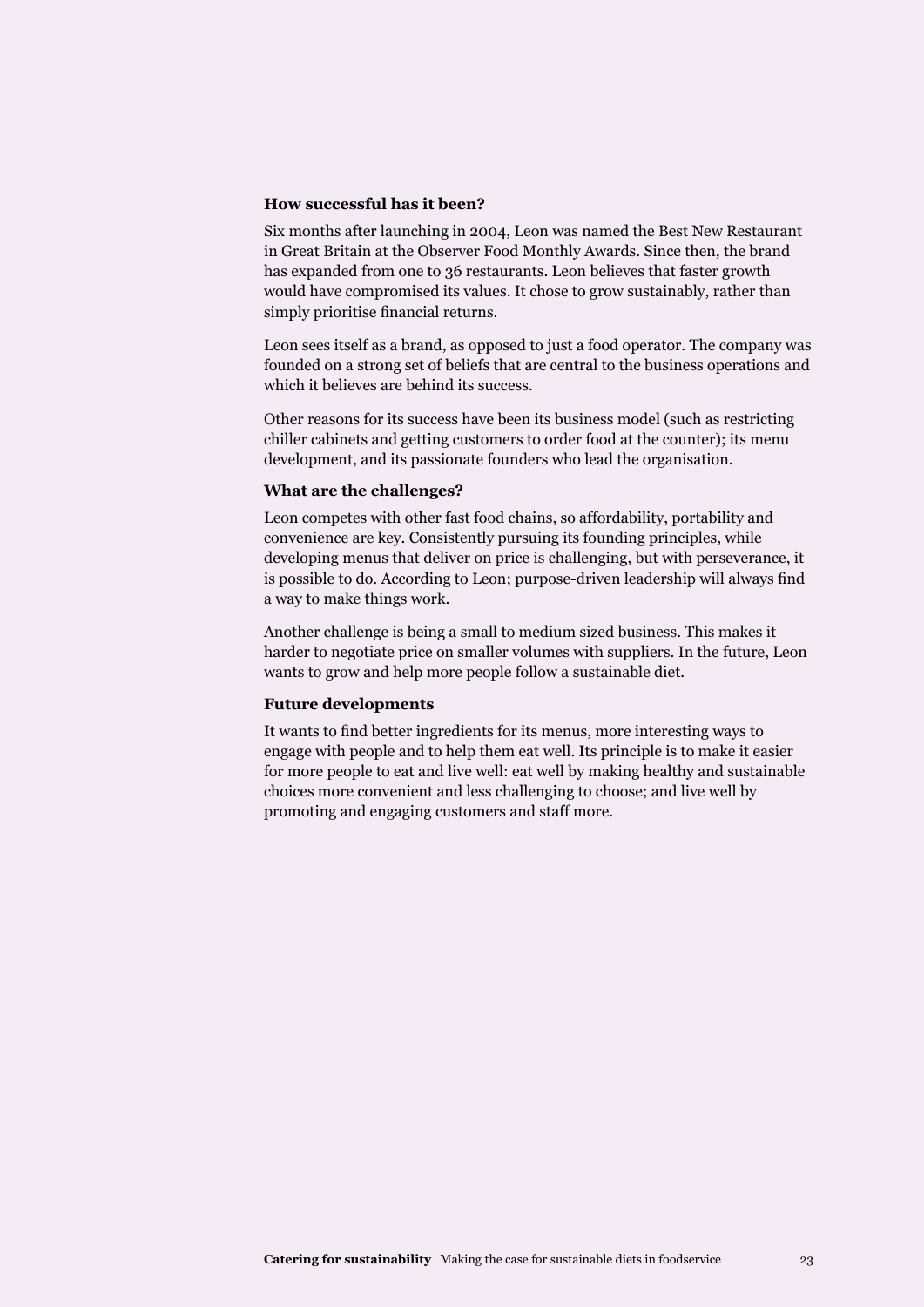## chapter 4:Setting out the business cases

The previous two chapters helped to build up a picture of the landscape in which the industry operates. This is vitally important when considering the business rationale for promoting sustainable diets in the foodservice industry, as no business case operates in a vacuum.

No one business case fits all. Even within a business, decision makers have different motives for individual choices. This report sets out a wide suite of strong business cases for why foodservice businesses should embrace sustainable diets.

They can be grouped into three distinct areas (although in many cases they overlap and are interlinked):

- Delivering turnover growth
- Mitigating risks and increasing resilience
- Maintaining and improving profit margins

#### **4.1 Turnover growth**

Nurturing opportunities and increasing sales is a vital element of any business. The business case arguments in this section focus on points of differentiation from competitors, retaining current customers and gaining new ones.

#### **4.1.1 Differentiating the product offer**

Differentiation can take on a number of forms, from offering a different menu from that of competitors to building a brand reputation that helps a business stand out from the crowd. Differentiating on the basis of health and wellbeing can be particularly important in some sectors, especially the high-tech and youth-oriented sectors.

One large international foodservice company has introduced sustainable menus so that it can offer high quality food to its public and private sector clients and differentiate it from the competition. An interviewee explains: *"As with all caterers, there's an element of potential financial return for them. They believe it's a way to differentiate their food offering – there will be benefits in terms of meal uptake, revenue and profits ultimately for their business"* 

The interviewee was at pains to point out that offering sustainable diets was not just about financial return. It is also led by *"individual champions who truly believe that sustainable diets are hugely positive and are the thing that everybody should know about and should be engaging with".* 

A number of people interviewed for this research highlighted the competitive advantage of working with smaller suppliers and producers, which can unlock new and unusual products.

As one interviewee explained: *"[We] work with new suppliers and start-ups, [often] very small suppliers that are looking to enter the foodservice market. I ran a supply chain inclusion programme to see how to get more diversity*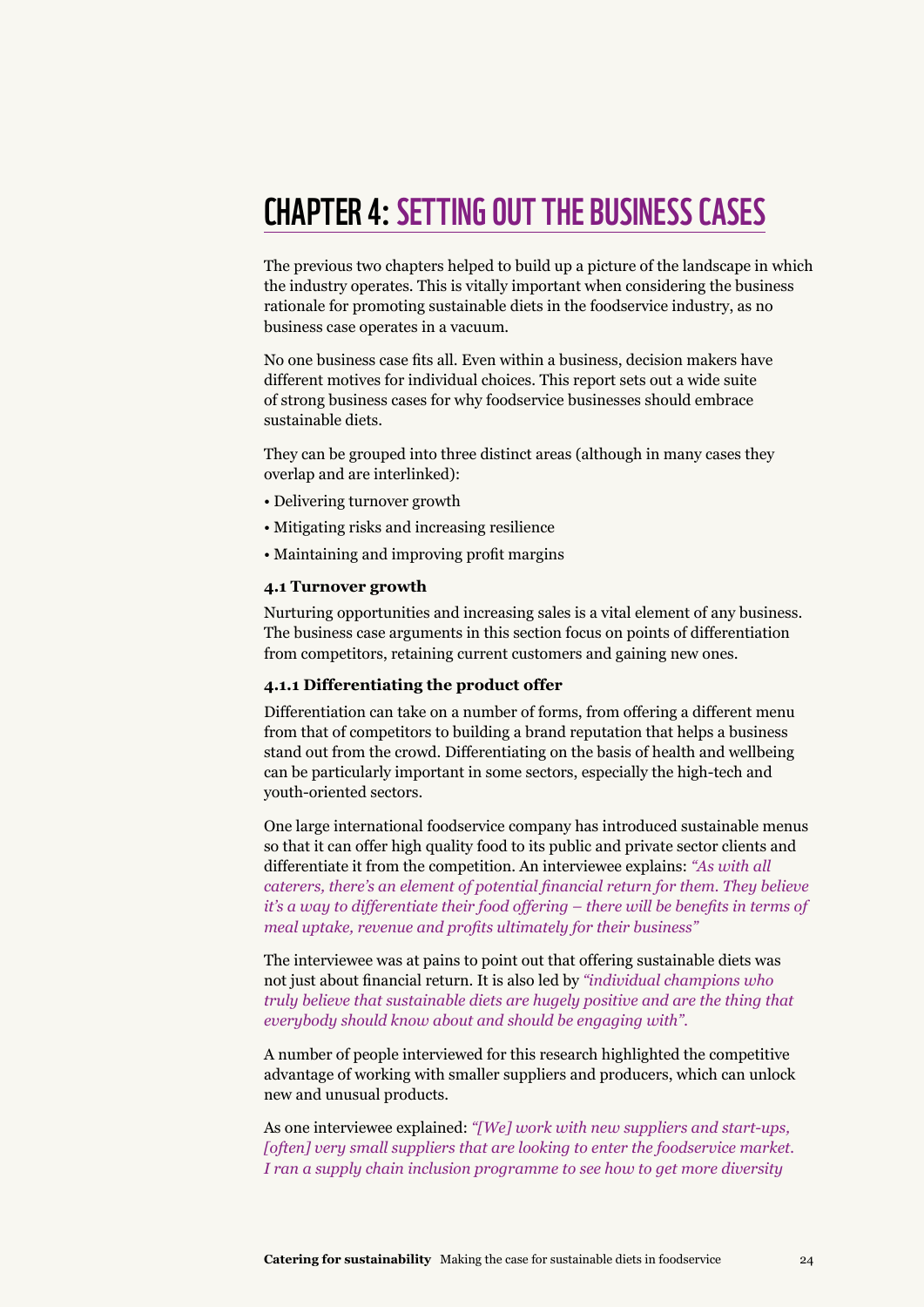*in the supply chain. Our clients are very excited about us working with small suppliers who are very entrepreneurial. We hold the hands of the suppliers to even things out. [The clients] like the quirky different side of life."* 

Working closely with suppliers to develop products that help a foodservice company deliver a sustainable menu can have a beneficial effect on its bottom line. One interviewee explained how their company worked with a supplier to use the outer leaves of spinach plants that had not previously "made the grade" on cosmetic grounds. Taking advantage of a good relationship with the foodservice company, the farmer co-invested in technology so he could sell a part of his product that he would normally have to throw away. This increased the farmer's and the foodservice company's profits, and secured a continuing supply of spinach from a valued producer.

#### **4.1.2 Enhancing brand reputation and building customer loyalty**

Adopting sustainable diets can enhance a foodservice company's brand, and future proof it against shocks and shifts in social attitudes. As all businesses know, developing a strong and trustworthy brand reputation can protect market share, attract new customers and may have the additional bonus of creating a price premium. As one interviewee highlighted: *"Trust, brand identity, business resilience, potential future legislation – they are what we would say to others about making the sustainable business case."*

As people become more aware of some of the social issues linked with food production, including animal welfare, environmental degradation, fair prices for producers and human health and wellbeing, they are demanding more information about the food they buy.

Increasingly, if a company is unable to tell a customer where its meat comes from, or – worse – it is linked to cruel or damaging practices, there is a reputational risk, and an associated risk to the company in loss of customers. In extreme cases, lack of transparency in supply chains can deal to a major blow to a company, as a number of food businesses (predominantly retailers, but also those operating in the foodservice sector) found out in 2013 when the horsemeat scandal hit European food chains.

Some interviewees stressed the importance of ethical considerations in certain sectors (e.g. the university sector). Technological advances mean that customers can ask a question about the animal welfare standards in their burger, and expect to get an answer within minutes (especially if they ask it on Twitter). And if the answer is not satisfactory, the customer can singlehandedly inflict damage on the company's reputation, which takes a lot of staff time and money to rectify.

In early 2016, Gourmet Burger Kitchen came under fire when its advertising campaign – which included slogans such as "You'll always remember when you gave up being a vegetarian" - was badly received via twitter.37 It had to be swiftly withdrawn as a result.

#### **4.1.3 Stimulating customer demand**

Although there is customer demand for sustainable meals, the majority of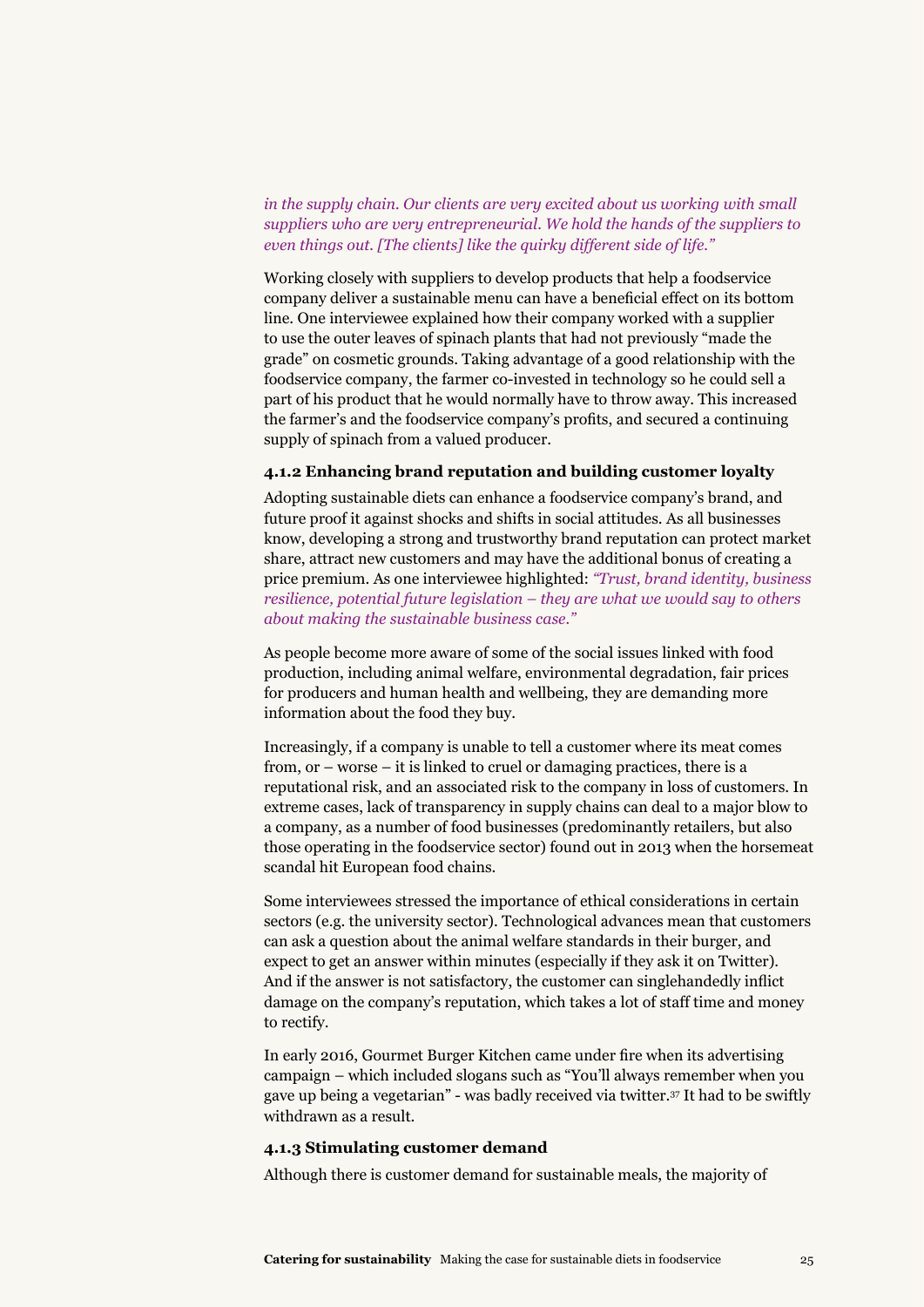foodservice companies are only seeing patchy understanding of and demand for sustainable menus. Most of the demand is around healthy, rather than sustainable, diets.

Defining a sustainable diet and making links between healthy food and a healthy environment will stimulate greater customer demand. WRAP's 'Food Futures' report concurred: *"Businesses and government will need to take a greater role in helping people eat more healthily – including reformulating products and changing public procurement standards. With an increasing proportion of eating occasions taking place out of home, it will be important that healthy, sustainable choices are available and affordable in all channels, from restaurants to workplace catering."*<sup>38</sup>

Admittedly still a 'patchy' picture, some markets are already demanding sustainable diets (to a certain extent). The Government's Plan for Public Procurement and its buying standards have created a large market for (at least some elements of) sustainable diets across the public sector, including schools, hospitals, central and local government staff canteens.

Although the government's standards do not meet all the requirements of the FAO's definition of a sustainable diet, it is a foundation on which foodservice businesses can build their sustainable menu offerings, and some are also working to these standards across their private sector contracts.

The foodservice industry is also seeing more private sector tenders with sustainability and health and wellbeing criteria (a trend that is more advanced in the US). This will only increase as customers and clients become more knowledgeable about the impacts of food on health and the environment. Within the very near future, if a company fails to deliver sustainability as standard, it is likely to lose out on contracts, and its reputation will begin to suffer.

In the private sector, younger customers are driving the sustainability agenda. Interviewees reported that company canteens in the high-tech and innovation sectors, and universities expect sustainable diets as standard.

With this in mind, some more enlightened foodservice companies are pushing back when clients say their customers are not interested. And even when there genuinely is a lack of interest, these companies see it as their role to engage and educate clients and consumers, and build demand.

Many businesses believe they should give customers 'what they want', even if it means unhealthy and unsustainable diets. But some companies give customers what they don't yet *know* they want (e.g. Marks & Spencer's Plan A).

Accordingly, a small minority of foodservice companies have successfully worked to promote sustainable diets to their customers. They are using apps to tell customers more about the food on their plates, holding 'meet the producer' events in canteens and rolling out healthy eating roadshows. In essence, these businesses take responsibility for educating the public, and stimulating greater customer understanding of and demand for sustainable diets. *"There is a need to re-educate everyone about the issues",* said one interviewee. *"We can't give*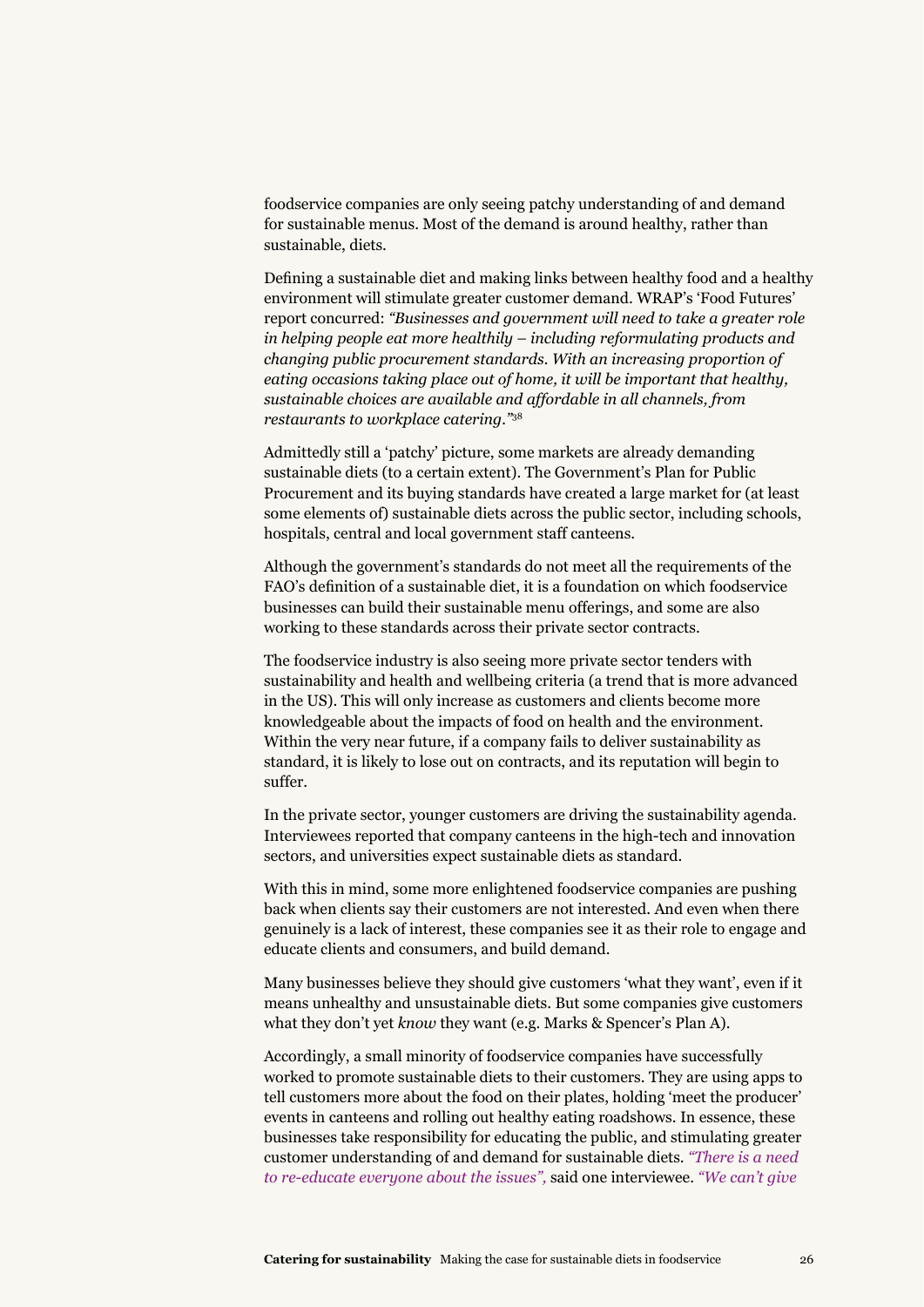*you a chocolate bar for just two dollars because of all the issues related to cheap chocolate production. But unless the customer is aware of this, it is difficult to create a shift in the market."*

In a nutshell, stimulating demand for, and offering, sustainable diets can differentiate a company's product offer, and attract and retain new customers, increasing turnover.

#### **4.1.4 Securing investment**

Increasingly, trends show that companies with strong sustainability performances secure higher levels of investment. This is as true of the foodservice sector as it is of any other, and of particular relevance to medium and large companies looking to grow.

One US study reported: "Foodservice companies and food and beverage manufacturers that put sustainability at the center of their businesses are increasingly attracting private investment and being rewarded by public markets. They should expect even greater scrutiny over the years to come on environmental practices, particularly relating to water use and stress, as well as supply chain labor."39

The report also noted an increased appetite amongst investors for putting their money into foodservice companies that "feature plant-forward concepts and focus on sustainable supply chains. Investors in publicly traded companies also now clearly link stock performance with sustainability performance."39

#### **4.2 Mitigate risks and increase resilience**

Managing short term risks and increasing medium to long term resilience to external shocks is critical to business sustainability.

A foodservice company that wants to have a medium to long term future needs to factor in these geo-political risks, and build resilience into its operations. Developing a sustainable menu offering can help to mitigate risks and increase resilience. Here we look in more detail at how that can be done.

#### **4.2.1 Greater security and quality of supply**

Food prices are likely to see increased volatility as climate change exacerbates water shortages and temperatures fluctuations, as chemical inputs become more expensive and a growing population puts excessive demands on the food system. Many products are vulnerable to these shocks, and may suffer shortages or price increases, resulting in reactive menu changes. Meat is most likely to be affected by climate, high input costs and increasing global demand. It therefore makes sense to reformulate menus so they rely less on meat, and to do it before costs become prohibitive.

Reducing the amount of meat (and increasing the plant based content) does not just mitigate the risk to the business of price hikes. It is also a means of meeting a company's environmental and health goals. According to the most recent National Diet and Nutrition Survey, the UK's population is eating far too much red meat and far too little fruit and vegetables. The cost to the public purse of treating non communicable, diet related diseases is enormous, and, as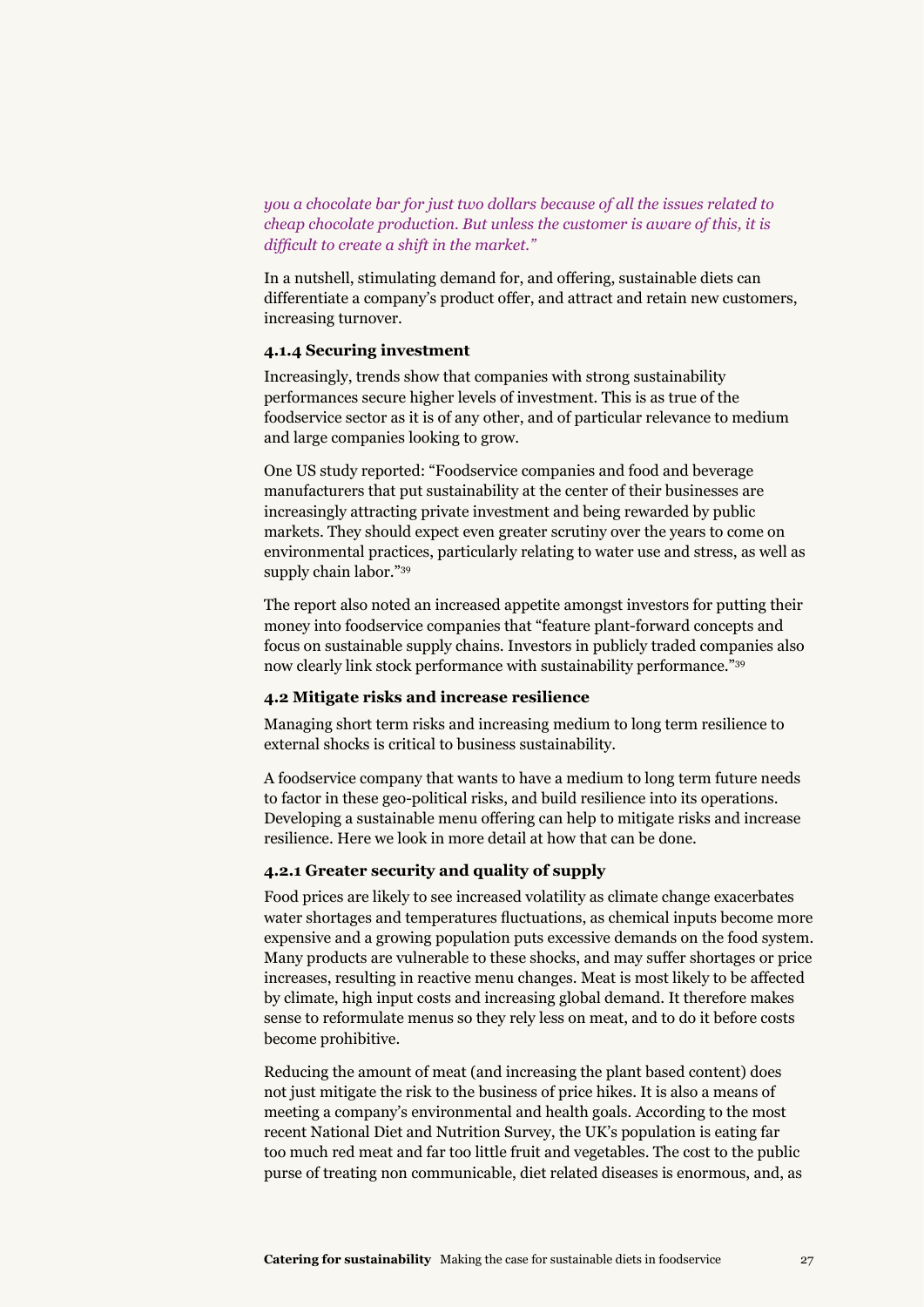has already been seen in this research, it is also costly for a company if its staff is eating unhealthily, and can cause reputational damage if it serves unhealthy food to customers.40, 41

When asked where they see their greatest supply chain vulnerabilities, interviewees flagged up climate change. One noted that *"When and where climate change will hit our supply chains is unpredictable. Everyone knows it's coming, and it will have an impact."* Extreme weather events such as floods and droughts, and changing climates that force a shift in cropping patterns and land use will inevitably mean that diets will have to change. Better to make those changes now – before the pressures really hit – than to risk the business's sustainability by having to react to a crisis.

#### Another interviewee predicted that *"climate change is the clear vulnerability that creates all sorts of problems that might impact on stopping us from sourcing affordable food."*

Alongside reformulating menus to reduce reliance on meat, encouraging more sustainable food production – particularly meat – is another way to secure supply. Asking suppliers for meat or fish that is produced sustainably (e.g. Soil Association or MSC certified) will help to increase sustainable supply of these products and bring down costs.

#### As one interviewee explained: *"We have to think about what is the most effective thing for us to do to secure sustainable supply chains, and how we can help change the industry. For us it's all about working in partnership with our suppliers to help change the industry."*

Take the example of MSC certified fish. At first, it was much more expensive than its 'business as usual' counterpart. But as more foodservice and retail outlets demanded it, the pressing constraint became the lack of MSC certified fish available. As it became clear that demand was growing, more fisheries became certified to service the need, and prices began to stabilise.

If it can be done with fish, it should be doable across all key product lines. It just takes demand – from customers and the foodservice industry alike. Businesses need to embrace sustainable diets, make the case for them, educate their customers and drive change along the supply chain.

#### **4.2.2 Integrity of supply chains**

An associated supply risk is traceability within, and integrity of, supply chains. A complex web makes it harder to trace ingredients from field to fork, which can lead to all sorts of risks around health and safety and reputation. In the horsemeat scandal, a number of food retailers and food manufacturers were found to be selling products containing horsemeat labelled as beef. Tesco was one of those affected, and the scandal contributed to a noticeable drop in sales (1% in 13 weeks) and shares of the company (5% in three months).42 Foodservice companies were also affected by horsemeat, including Burger King.43

Even quick service restaurants not directly affected by 'Horsegate' changed their marketing strategies, focusing on provenance and traceability. McDonald's (which was not implicated in the scandal) launched a nationwide 'provenance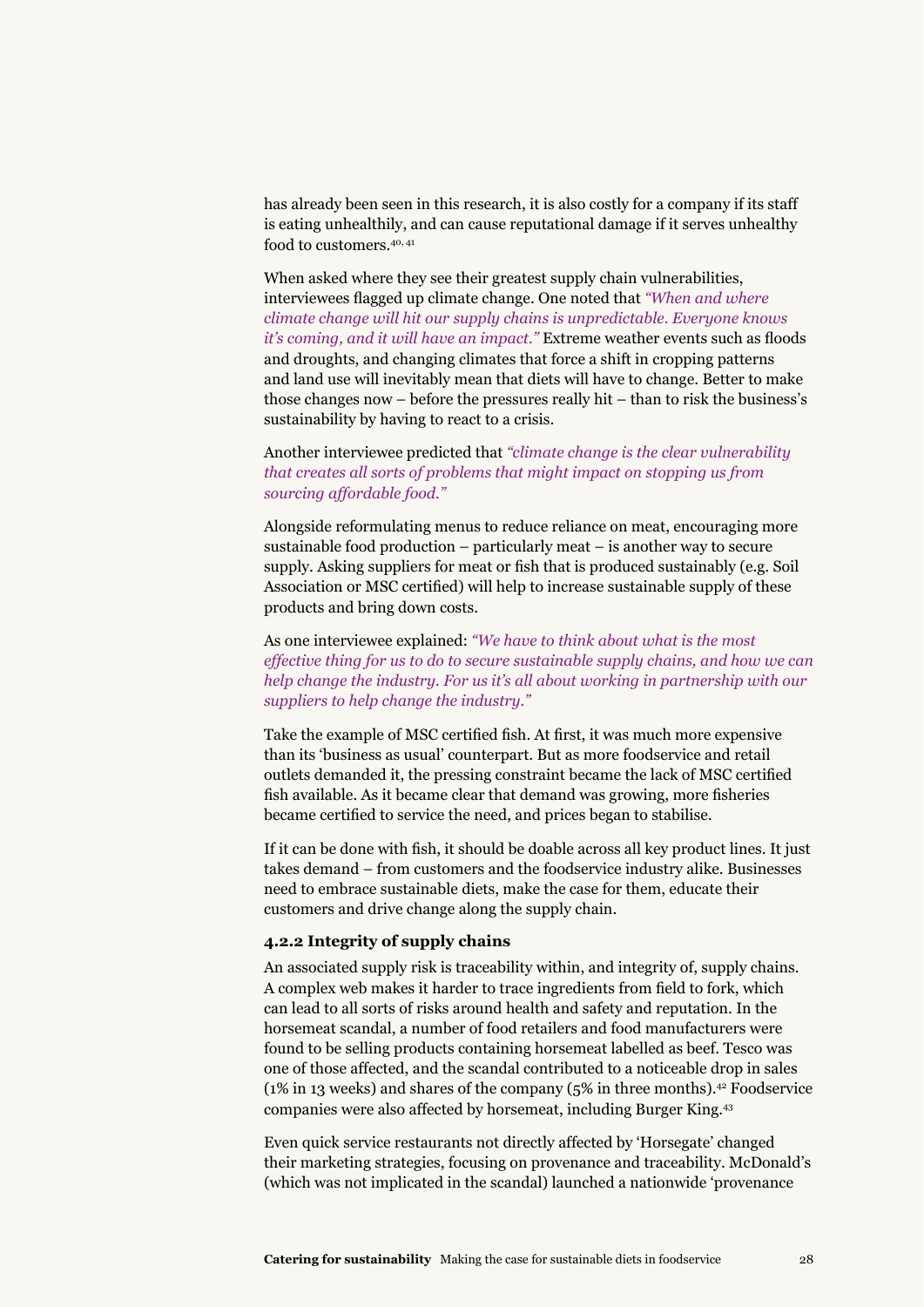push'44 in the months following 'Horsegate', whilst a number of food companies reassessed their supply chains as a result.

As well as security of supply, knowing your supply chain can help guarantee *quality* of supply. Knowing that your beef producers all work to your standards on antibiotics, feed, and animal welfare gives your company a competitive advantage on consistency of quality.

#### **4.2.3 Reduced regulatory risk**

It's impossible to predict where future regulatory risks might lie. It is possible, however, to reduce current regulatory risks, and perhaps get ahead of forthcoming regulation, e.g. a tax on sugary drinks – or possible future regulation, e.g. a tax on meat.

There is an increased drive for more data, and more reporting on indices set by government, investors and NGOs all wanting to hold the industry to account. Keeping on top of these can be onerous for a company, but equally can be detrimental (financially and to a company's reputation) if not heeded.

In discussions about the increasing burden of collecting data, interviewees were asked who is driving this need for more and more datasets. One reply was *"NGOs, clients and large [foodservice] organisations, investor type indices that we participate in to help us demonstrate to investors that we are acting in a responsible way as a responsible business in many different facets. Climate change and sustainability is an increasingly large element of that. Years ago when I first started it was fine just to say 'I've got a policy'. Now it's 'yes we've got the policy, here's how we implement it, and here's how the companies [supplying us] comply and here's a great example of how that impacts on sustainability".*

Whatever the UK Government's current position on regulation, legislation *will* impact on food businesses in the medium term. Prior to the Government's announcement in March 2016 about introducing a levy on sugary drinks,45 some restaurants had already started voluntarily imposing their own (Jamie Oliver, Leon and Abokado to name a few) and the NHS Chief Executive had announced that he would be imposing a 20% levy on sugary food and drinks across the NHS.46

Those that are already working to  $-$  or going beyond  $-$  the highest standards in terms of health and sustainability are less likely to have to make expensive changes to their business models, or face financial penalties (fines or taxes). They are also more likely to be in a good position to attract investment, clients and customers.

#### **4.2.4 Reduced risk to reputation**

Adopting sustainable diets across a foodservice business can have additional benefits pertaining to reducing risks to reputation. Negative publicity around poor quality food, animal welfare, human rights or environmental issues can be hugely damaging, leading to negative publicity in the mainstream press and on social media, consumer boycotts and potentially investor pressure.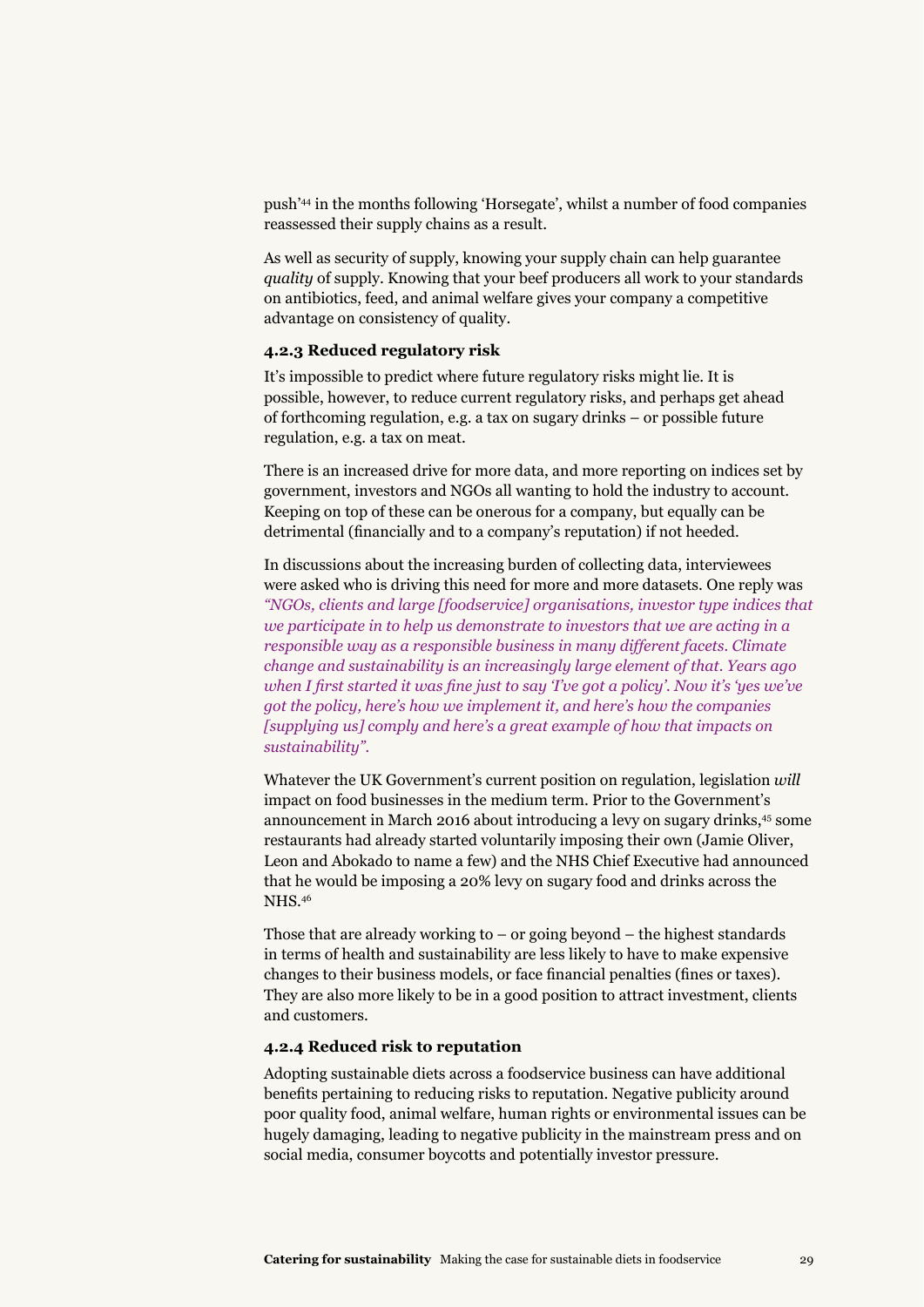One example of how a company can reduce the risks to its reputation is the alliance between Greenpeace and McDonald's to help change the food industry's attitude towards soya from the Brazilian Amazon.<sup>47</sup> The partnership originally started as anything but – with Greenpeace 'invading' McDonald's restaurants in London with giant chickens to highlight the links between the production of chicken and the use of soya feed grown in the Brazilian Amazon. Within hours the company was talking to Greenpeace, and an alliance between the two (and other food retailers) was forged, which successfully pressured multinational commodities' brokers into signing a two-year moratorium on buying soya from newly deforested land in the Brazilian Amazon. This has been extended year on year.

NGOs play a key role in holding businesses to account. The Soil Association's *Out to Lunch* campaign highlighted the quality standards of children's food in restaurant chains. Garnering media interest, *Out to Lunch* has prompted a not insignificant number of high street chains to reprise their children's menus. As one interviewee reported: *"A couple of years ago we took part in the Soil Association's [Out to Lunch] menu survey. They looked at our menu and looked at a number of different criteria, sustainable diet etc. There were a number of areas we were meeting on their criteria, e.g. meat etc but we weren't shouting about it".*

Companies appearing at the bottom of these rankings are likely to be lambasted publicly, but there is a reputational benefit in moving up the rankings and in coming top. So working towards a standard (such as Food for Life) may enhance a company's reputation, act as a point of differentiation, perhaps reduce costs, and help a business think through current and future risks.

Social media plays a huge role in making or breaking a company's reputation. One interviewee explained that *"Transparency is growing exponentially because it's easier to ask questions on social media. You expect an answer straight away on an email or Twitter."* However, it is crucial that the company does not over promise – being honest about what it is trying to do can help to bring its customers along for the ride, increasing their loyalty and hopefully bringing more customers on board.

#### **4.2.5 Maintained licence to operate**

A social licence to operate is (essentially) the measure of confidence and trust society has in the business to behave in a legitimate, transparent accountable and socially acceptable way. It is often seen as a way for a business to "enhance legitimacy and acquire future operational certainty, realising opportunities and lowering risk for the business."48

Some foodservice companies take their social licence to operate very seriously; others not so much. However, it is a critical consideration in looking at the short, medium and long-term sustainability of any business – particularly as scrutiny from would-be investors and civil society intensifies. Key questions should routinely be asked internally about whether the company's activities to maintain profits are legally acceptable; whether it is complying with rules and regulations; and whether it maintains informal acceptance.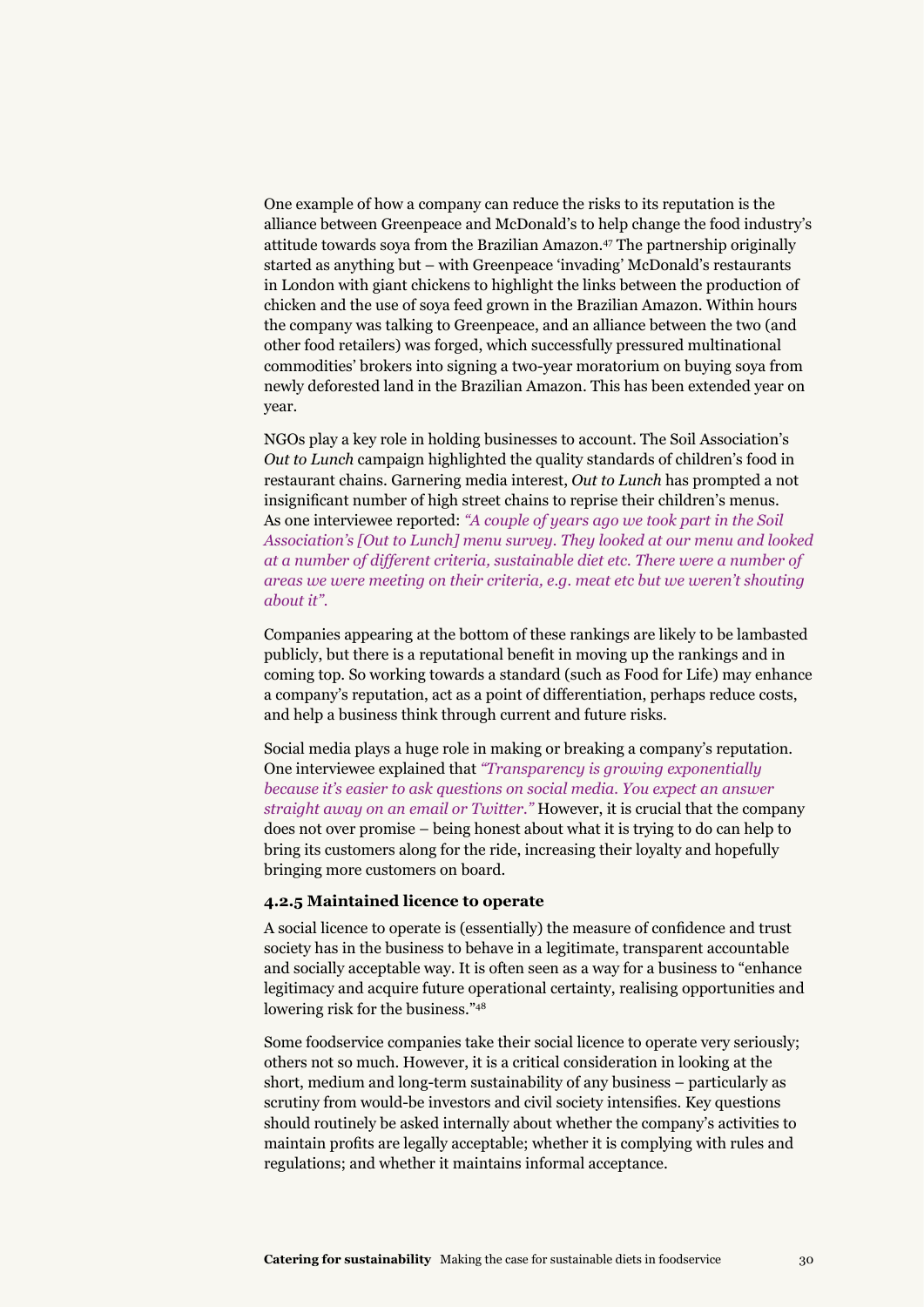Maintaining the *social* licence to operate can be just as important as maintaining the *legal* licence to operate (such as large companies paying minimal tax in countries where they operate). If clients or customers are unhappy with the route the company takes to profit making, then ultimately they will take their business elsewhere.

'Doing the right thing' and being vocal about it can positively affect a company's bottom line, but it may be intangible (at least at first). Over time, as has been demonstrated in this report, the company's social values may serve to secure customer loyalty and even increase market share. It could attract new investment and secure product lines. But it also gives the company a 'social licence to operate'.

Maintaining a licence to operate is inextricably linked with reputational and regulatory risks. If a company is reducing those two risks, it is likely that it can secure its licence to operate in the short to medium term. All foodservice businesses should conduct horizon scanning – ensuring they are aware of new threats to their licence to operate.

#### **4.3 Maintaining and improving profit margins**

A key focus for most foodservice businesses is how to manage cost pressures, of which there are many in an industry that relies on often volatile commodity prices, large wage bills and changing customer demands. Offering sustainable diets can help to stabilise – and in some cases improve – profit margins relative to competitors. Here are some reasons why:

#### **4.3.1 Improved staff motivation and retention**

In an industry that employs over a million people in the UK, recruitment and retention has a big impact on company profits – not just in headline recruitment costs, but also in management time, productivity and agency staff costs. A study by the Center of American Progress found that it costs about one-fifth of an employee's salary to replace them.49

A commitment to sustainable diets can improve staff motivation and retention. One interviewee reported that, in terms of promoting sustainable diets, he sees *"a lot of cooks and chefs retaining skills and learning new skills, which has social and economic benefits - employability and motivation."*

Several interviewees noted staff responses when they introduced aspects of sustainable diets. Staff reported being happier and more motivated at work, and pride and trust in the brand increased. Better staff retention results in lower staff turnover, lower recruitment costs and ultimately increased profits.

Offering healthier food can improve the health of the workforce, given that the majority of foodservice companies provide free or subsidised meals to their staff. Research suggests that employees who eat healthy meals and exercise on a regular basis have lower absenteeism and better job performance.50 In 2015, a NICE study estimated that obese employees take an average four extra days' sick leave per year.<sup>51</sup> For a company employing 1,000 people, this could result in over £126,000 a year in lost productivity. In the UK in 2013, the total cost of absences to businesses was £31.3 billion. $52$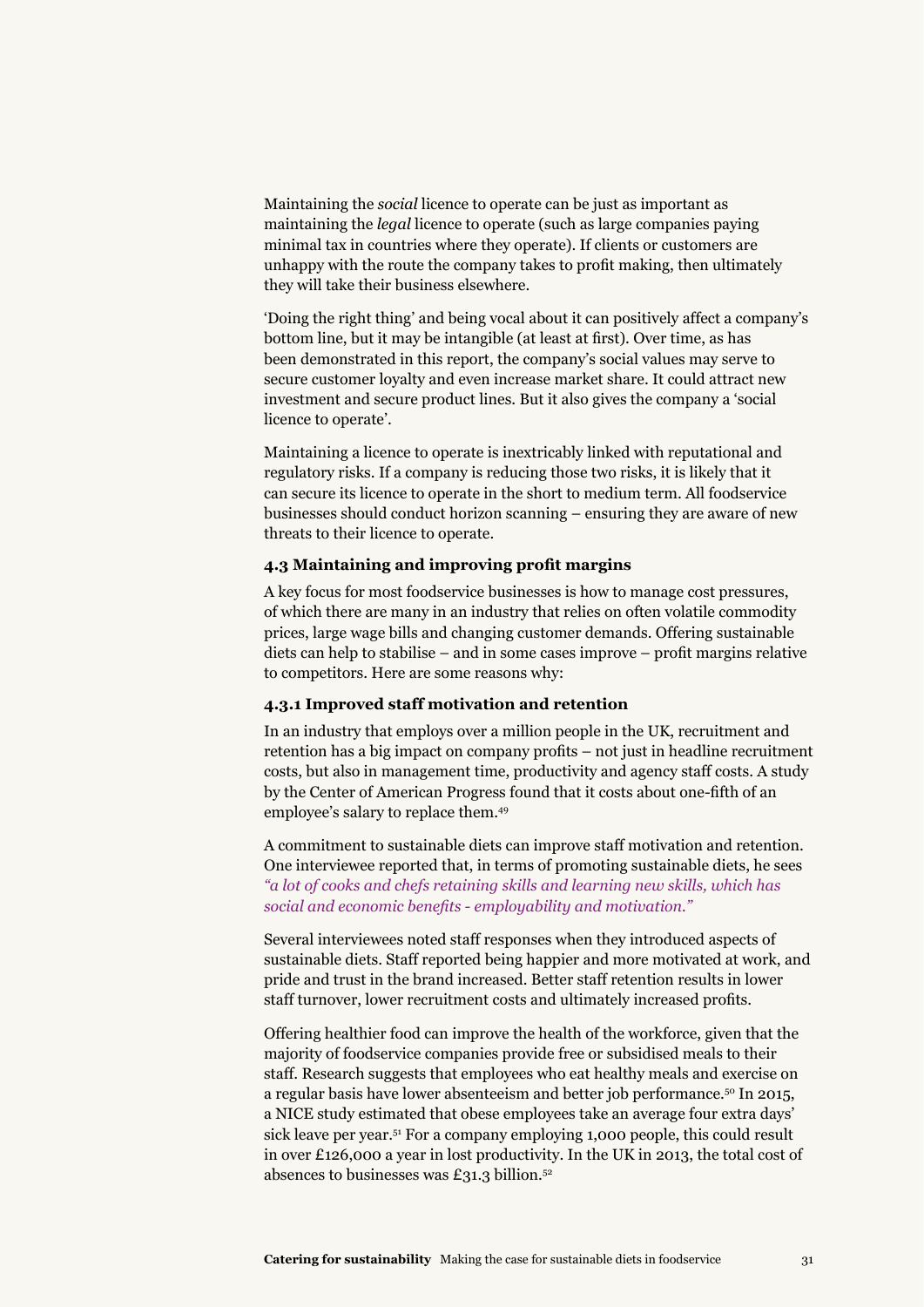An interviewee reported that *"[a healthy menu] is seen as a helpful way to help reduce absenteeism through illness …. In general, responsible employers are looking to improve their catering service and the perception of it by their workforce"*.

Almost half the UK's workforce (42%) wants to work for an organisation that has a positive impact on the world,<sup>53</sup> reaching 62% for millennials. Research found a 52% gap in operating income between companies with highly engaged employees compared to those whose employees scored low on engagement.50 Engaged employees are 87% less likely to leave than their disengaged coworkers.

Another report suggests that UK businesses adopting key management principles (including sustainable practices, strong and inspiring leaders, a strong set of values, recognising and rewarding performance) can gain 108% efficiency, with a potential addition of £84 million in the UK (across businesses from a small to large scale).54

One interviewee explained that *"responsible employers look after their staff – service charges, living wage etc. They're all inextricably linked. If they want*  to offer the right kind of diet and the right kind of food, in the right way, they *need the right kind of staff."* 

#### **4.3.2 Efficiency savings**

Many foodservice companies are making efficiency savings via reduced food waste and water and energy use. Responsibility for efficiency savings usually falls under Corporate Responsibility.

According to WWF-UK's Livewell principles, tackling food waste is one key part of sustainable diets, but not enough on its own. Some organisations interviewed for this project knew about (and some were working with) the Livewell principles, but the majority still saw efficiency savings as the 'sustainability' piece, and a totally separate issue from what goes into the food on the plate.

WRAP research estimated that more than 1.3 billion meals are wasted annually in the UK's foodservice and hospitality sector, costing £2.5 billion per year in 2011, rising to £3.0 billion per year by 2016.<sup>55</sup> WRAP has been working with around 230 hospitality and foodservice companies to help them reduce food waste and recycle more.

The Hospitality and Foodservice Agreement (now incorporated into Courtauld 2025) was a voluntary agreement that supported the sector in reducing waste and increasing recycling. Any size of company could join, as well as trade bodies and distributors. Between 2012 and 2014, project participants reported a reduction in food and packaging waste of 3.6%, while 57% of food and packaging waste was recycled or composted (a 12% increase from 2012 baseline).<sup>56</sup> This represented savings of £3.6 million.

An interviewee explained that *"… resource efficiency, our carbon footprint, our use of fossil fuels, our use of water; anything where we can be more sustainable drives benefit – both in terms of cost and waste – to everybody … [and] reduces the price we pay for things; it drives massive benefit on an economic level."*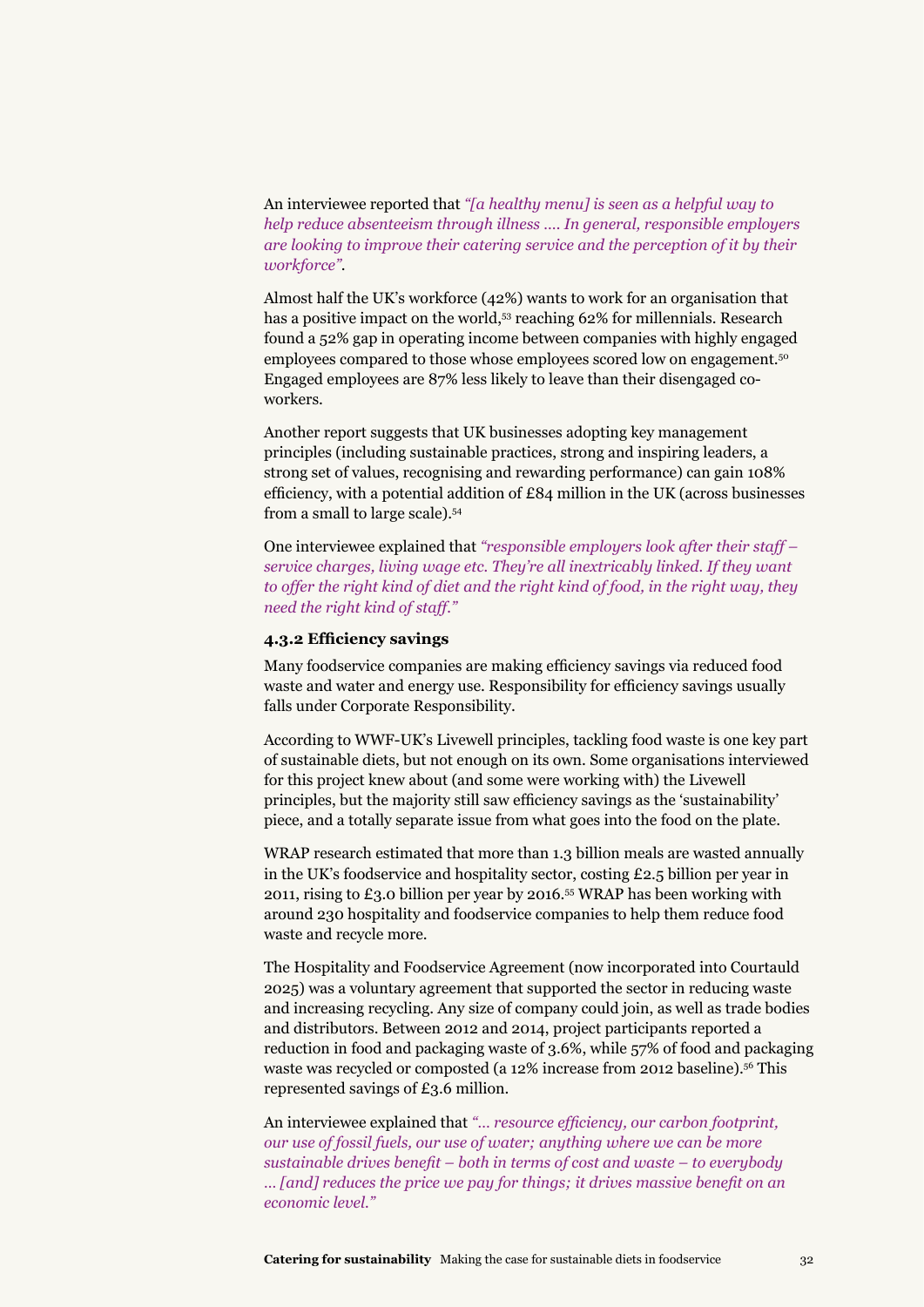#### **4.3.3 Lower cost or same cost ingredients**

Although some individual elements of sustainable diets (like higher welfare meat) are indisputably more expensive than the status quo, looked at in the round, sustainable menus can be cheaper or the same cost.

Looking at overall cost benefits of sustainable diets can help make a persuasive business case. Reducing food waste, cutting energy bills and offering more plant-based foods may offset the higher costs of buying sustainably reared meat. Selling higher volumes of a product at a smaller profit margin may increase the company's overall turnover.

For example, at the end of 2015, Sodexo piloted 10 new recipes in eight independent schools with almost 20,000 meals served over a six-week trial period as part of its new 'Green & Lean'57 meals. Following 10 simple principles around nutrition and environment, they cost no more than the original recipes.58 During the trial period more than one tonne of fruits, vegetables and pulses were added to the meals, replacing around three quarters of a tonne of meat. The amount of wholegrains used in the meals also increased.

Research carried out in the US compared two seven-day meal plans, one based on the USDA My Plate meal, and the other being a plant-based olive oil meal. The latter turned out to be 27% cheaper than the former.59

Innovative thinking can help to lower costs *and* reduce the environmental implications of food waste. One example is sourcing imperfect ('ugly') fruit and vegetables which would otherwise be unused as a means to reduce the company's food waste – and ingredients – bill.

While this idea of using cosmetically less pleasing produce is not new, as shown by action by supermarkets including Intermarché, Asda, Tesco and Waitrose, it would be very welcome to see it spread across the whole foodservice sector.

In 2014 in the US, Bon Appétit launched its Imperfectly Delicious Produce initiative to identify opportunities to rescue produce that would otherwise go to waste, and develop menus to incorporate them.<sup>60</sup>

The example of the foodservice company that innovated to use the outer leaves of spinach shows how innovation benefits the company and helps it be more sustainable. *"[We made a] joint investment with the suppliers to change the process of how [the leaves] were going to be collected, washed and bagged more quickly, and now we use that for when we are going to shred it for salads and sandwiches because the cosmetic bit doesn't matter."*

In the UK, Nottingham City Hospital has its own kitchen. Its chefs prepare  $28,000$  meals per week,<sup>61</sup> and 77% of its raw ingredients are locally sourced. The cost increase of using organic milk was offset by reduced food waste. The overall switch was cost neutral and unlocked £2 million per year to be reinvested in local sustainable businesses.<sup>62</sup>

As demand for sustainable diets increases, and more sustainable meals are offered, they will become cheaper. The economies of scale dictate that as input volumes increase, the average costs of production decrease. Current cost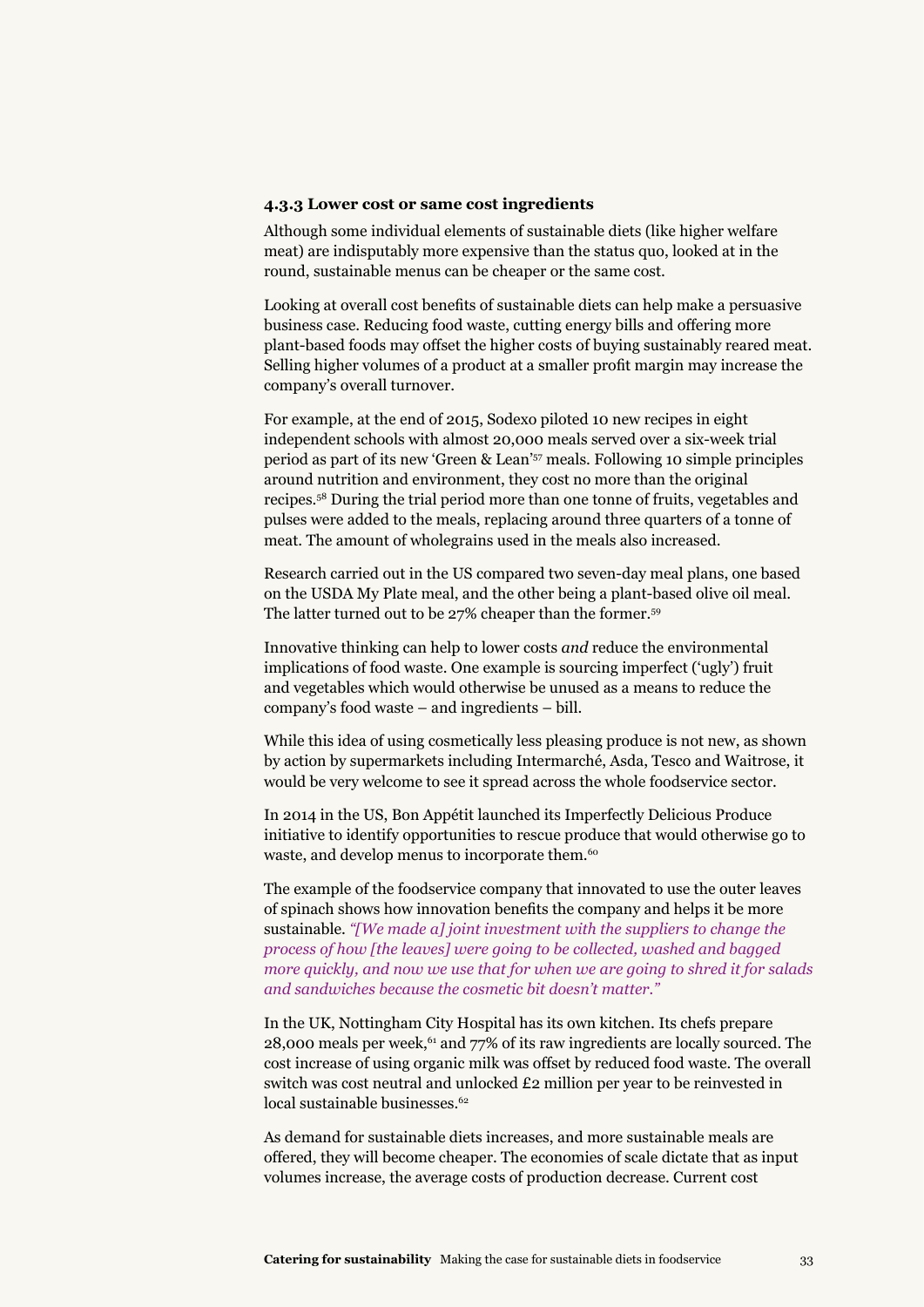barriers will be overcome by sheer volumes of sustainably produced foodstuffs. As one interviewee explained: *"There is a tipping point as with any trend."*

The interviewee described how this can work: *"…certain [cleaning] products that were perceived to be greener … were at a premium. Then the demand and supply model kicked in … the suppliers lost the ability to premium charge, because it became business as usual, so the cost model went back to normal and it became the standard product. [With] products that promote a sustainable diet we are seeing something similar … some premium price products are settling down quite a bit now."*

#### **4.3.4 Reframing costs**

When the true cost of food is reflected, healthy and sustainable products are relatively cheaper to buy than unhealthy and unsustainable ones. Research has found that the true cost of food (i.e. taking into account costs associated with public health, wellbeing, social justice and the environment) is about 30% more than what customers pay at the till.<sup>63</sup> The annual cost to the environment of the UK's food system has been estimated at £7.2 billion.

Some progressive foodservice companies are reframing the 'cost' of food, and beginning to consider its true cost. As one interviewee said: *"Non-sustainable food may cost less, but only from a financial point of view. We also need to take into account nutritional impacts, environmental costs, etc. People only talk about financial costs today but for our business, we take all costs into account."*

They went on to explain how their company is reinventing the idea of financial return: *"Sustainability and financial viability are not mutually exclusive. In fact, they are usually very good together. There is a need to understand this new mind set, to be comfortable with organic growth, and how long it takes until you see financial return."*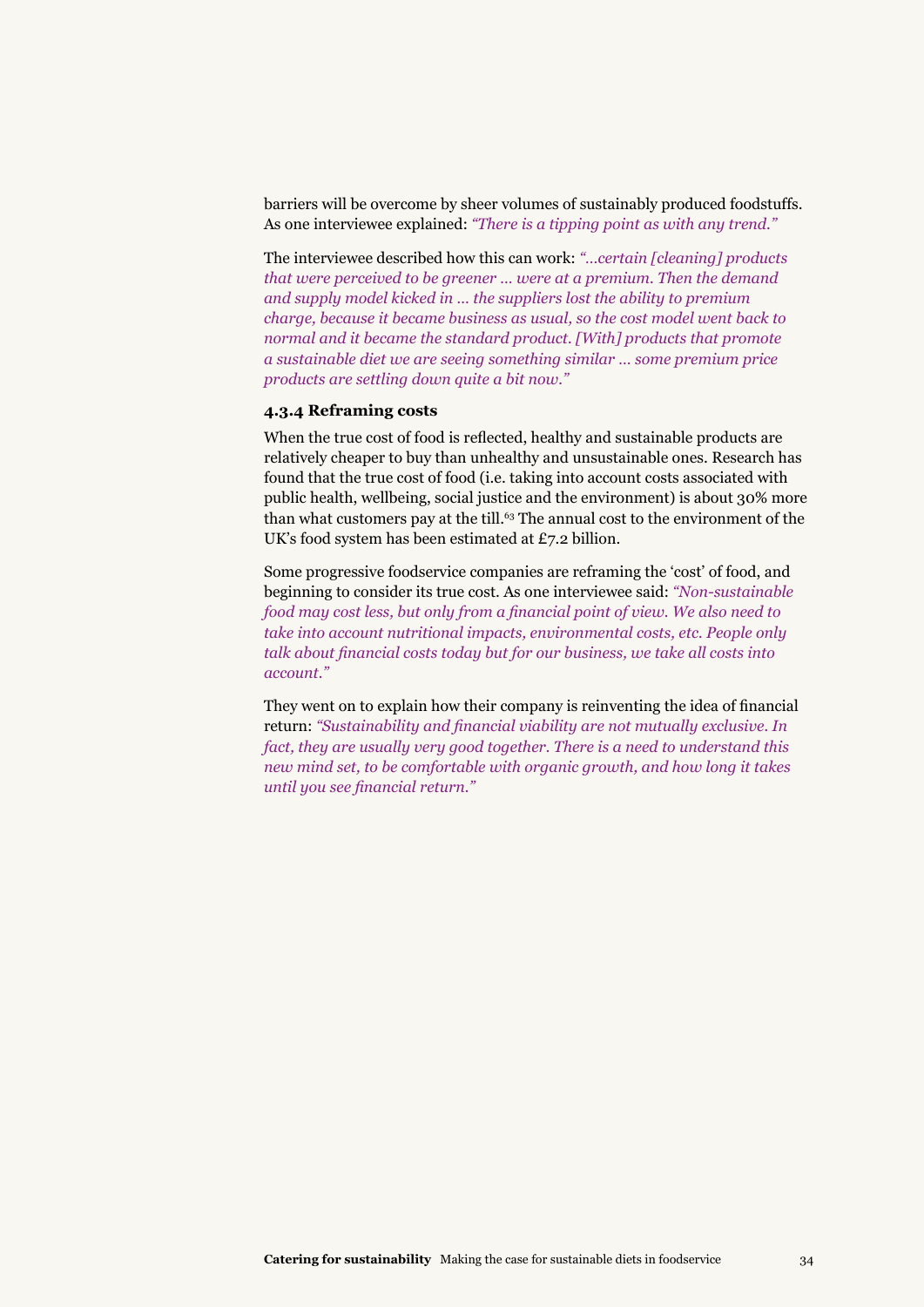#### case study: IKEA Food

#### **Background**

IKEA is a global retailer founded in Sweden, with 375 stores in 47 countries. The IKEA restaurants, IKEA Bistros, Swedish Food Markets and co-worker restaurants are part of the IKEA Food business. 16,500 co-workers work for IKEA Food and in the last fiscal year IKEA Food Services AB had a turnover of €1.78 billion.

#### **Key initiatives introduced that support sustainable diets**

For the first time, IKEA Food has linked health and sustainability in a three to five year framework that recognises the synergies between planetary and personal health.

IKEA Food's approach to sustainable diets partly focuses on inspiring customers to eat alternatives to meat, and in so doing, to reduce its impacts on environmental and human health. The company revealed this new direction in April 2015, with the launch of veggie balls and chicken meatballs.

The company also focuses on food safety, food quality, animal welfare and environmental standards. Currently, about 50% of its pork comes from outdoor bred pigs. IKEA Food is actively looking to influence its supply chain to ensure it can source ethical food long term. The company is taking one step at a time, and plans to look into beef next.

A series of new projects around sustainable meals will follow, including:

- A balanced meal tool to ensure that IKEA Food products and dishes are developed with nutritional values in mind.
- Nutritional and sustainability information menu boards in all restaurants (calories, allergens and certification logos – ASC and MSC for all 23 varieties of fish it serves<sup>64</sup> and UTZ for coffee and tea). Nordic Fruit Water with half the sugar of traditional soft drinks has replaced full sugar sodas in self-serve drink stations in IKEA restaurants and IKEA Bistros.

#### **Why? The business rationale**

The main pull is customer demand and the IKEA vision of creating a better everyday life for everyone. IKEA Food believes that customers increasingly want sustainable diets, and is responding to that trend. IKEA Food is a key part of IKEA and has great potential to contribute to customers' perception of the company. Anything that IKEA Food does that resonates with its customers is likely to positively impact the IKEA brand. IKEA Food has a high conversion rate of people shopping and eating at IKEA stores. IKEA Food believes that, by embracing sustainable menus, it attracts more customers and generates more sales because customers realise they can buy healthy food.

Secondly, global food demands are increasing, and will not be met by increasing production alone. By diversifying its food sources, IKEA Food wants to increase resilience against an uncertain future, either from impacts of climate change on food production or economic shifts in the market. Accordingly, it has set sustainability targets.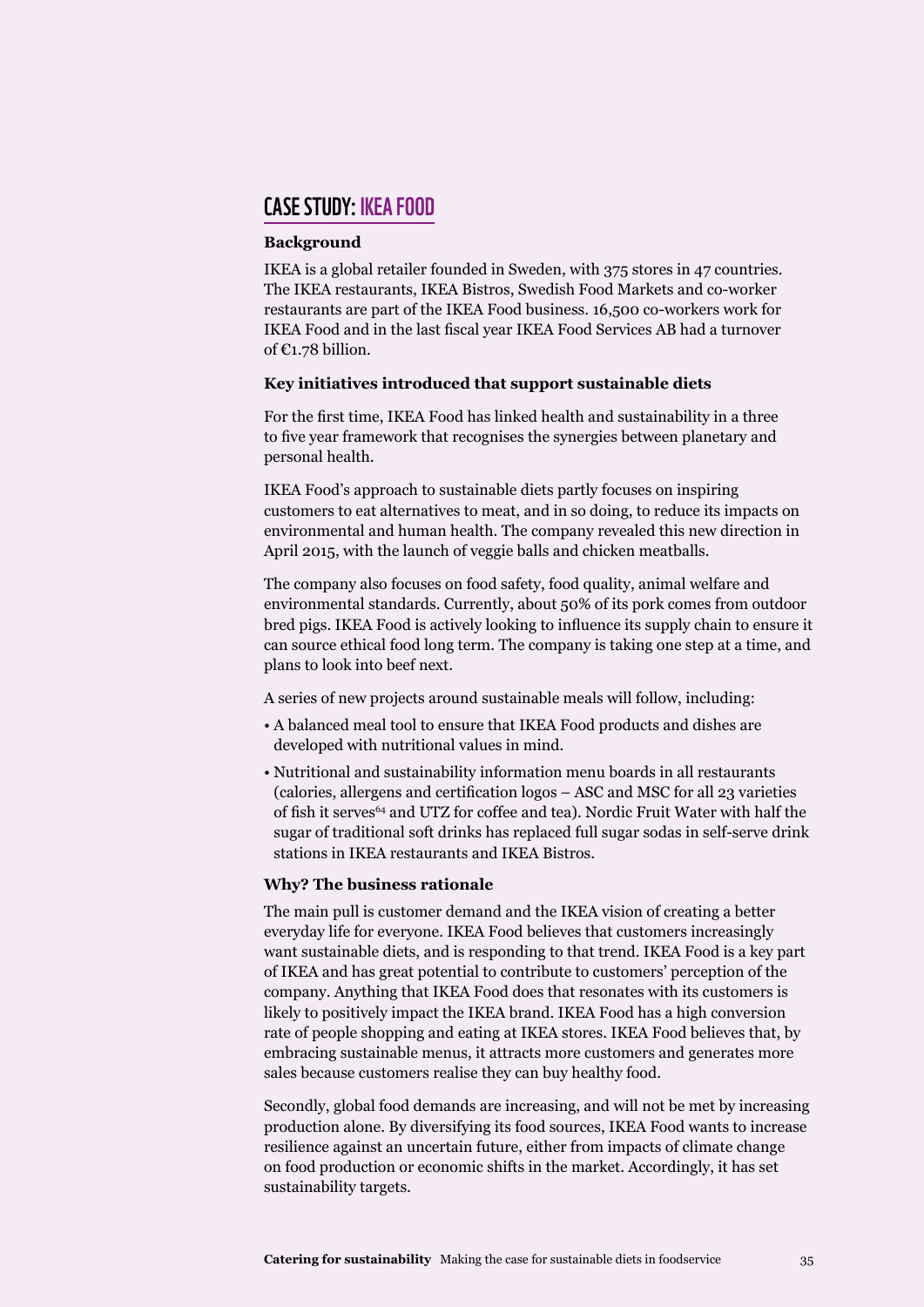And finally, IKEA Food believes that there is simply a moral case to offer sustainable menus to its customers.

#### **How successful has it been?**

According to IKEA Food, its veggie balls have been very successful. In the first half of 2015, IKEA Food sales rose 11% in the UK alone, partially due to the introduction of veggie balls and increasing demand for its popular meatballs.<sup>65</sup> Media coverage of the veggie ball launch reached 277 million people globally. From a sustainability standpoint, the carbon footprint of veggie balls has been calculated to be 30 times less than its meat equivalent.

IKEA Food's step-by-step strategy for promoting sustainable diets has three strands: focus on what's most impactful; work out how to achieve the best results; and change the industry along the way. IKEA Food doesn't merely divert supply to a new farm or get certified by 3rd party auditors, it works in partnership with suppliers to create changes.

#### **What are the challenges?**

Challenges lie within product development: all new IKEA products have to follow the company's democratic design with its five cornerstones of quality, function, form, affordability and sustainability. A new IKEA Food product (e.g. the veggie ball) must score equally on all five points – a high quality product, with great taste, taking health and sustainability (form and function) into account and being affordable. IKEA Food hopes that all five aspects together inspire customers to choose healthy options.

Whilst it has made a number of positive strides, it is important to note that its menus are not yet 100% consistent with sustainable diet principles.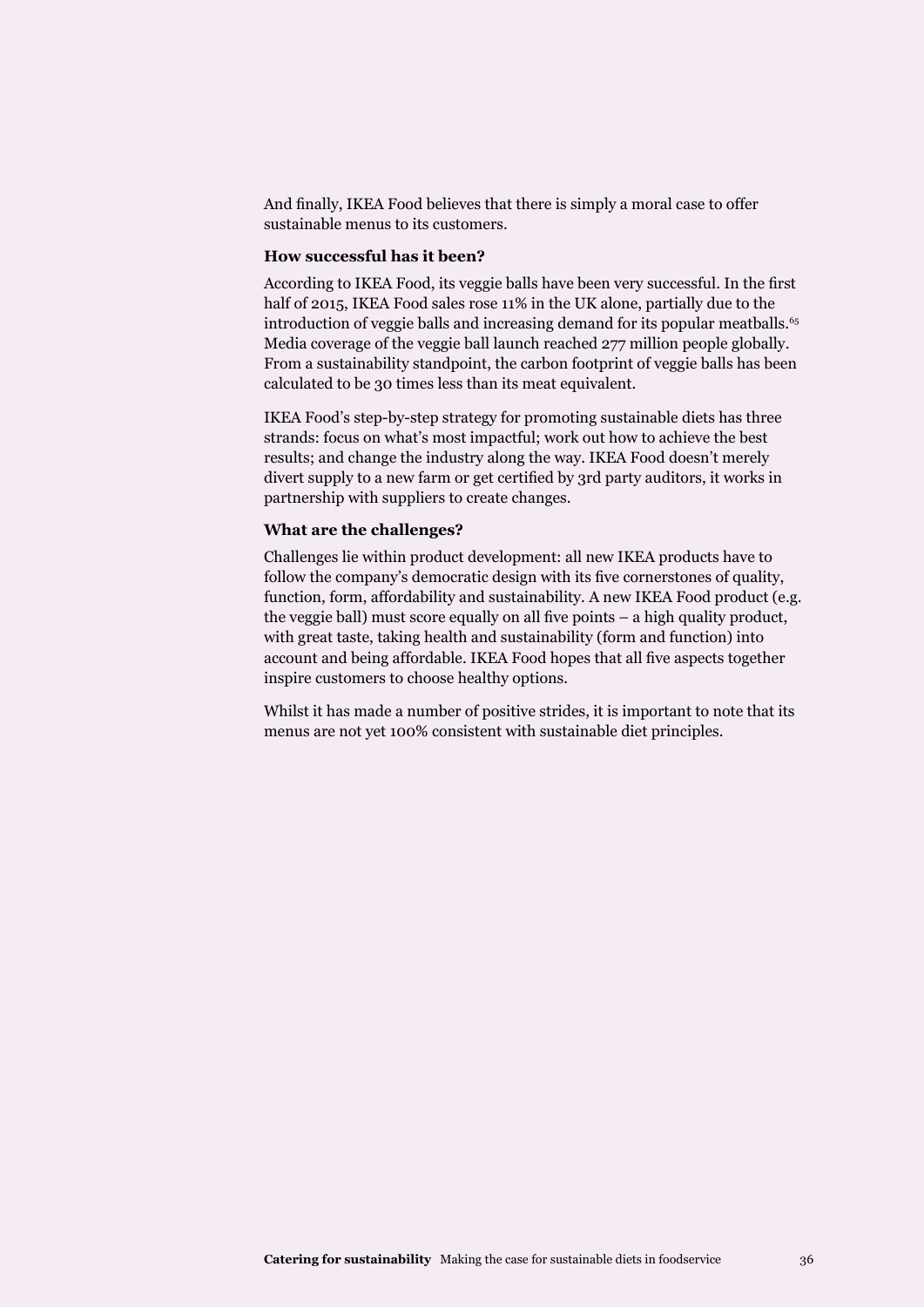## **CHAPTER 5: BARRIERS TO ADOPTION** of sustainable diets

#### **5.1 Cost barriers**

Despite increasing demand from customers and investors for sustainable diets, the senior foodservice sector personnel interviewed for this report identified a number of barriers to making a watertight business case for adopting them.

It is well known that the foodservice industry is very cost conscious, and many businesses believe that offering sustainable diets will be more expensive and might adversely affect their margins. As foodservice executives told us: *"Cost can be a barrier. There are parts of our business that are more cost conscious, but as a company we are trying to break that down…."* And *"If you're working in a cost sector… where there are increasing cost pressures, there is always an element of trade off against price. Everybody wants it, the question is, is everybody always prepared to pay for it? That's not to say that ethical and sustainable always costs more, it most certainly doesn't, but there are occasions when it most certainly does."*

Linked to that is the perception that clients and customers won't want to pay a premium for sustainable meals. One interviewee explained: *"It's the price point for us – you put 50p on a chicken breast and you have to add profit to that, so it adds up to £2 on a chicken dinner. People wouldn't pay more for organic chicken, we tried two years ago."*

Costs are closely linked to 'value for money'. One interviewee said: *"At the moment there is a significant middle market sector which is interested in everything being big portions. That's value for money for a lot of people and that trend isn't changing."* The interviewee went on to explain: *"Meat is the value for money part of a meal out. When meat became very expensive two years ago we suggested people might shift to a smaller weight in steaks but nobody wanted that. They think that if meat isn't a big part of the meal, they're not getting value for money."*

Clients (particularly in workplace canteens) are driven by a similar desire to offer 'value for money' to their customers so they are being seen to offer a good service. Because the foodservice market is so competitive, clients can drive the price down. An interviewee explains: *"It's a very contested market; we're all fighting for the same contracts […] we're starting to kill our industry because we're pushing down prices and fees. Together we should stand firm and say we want to be more valued."*

#### **5.2 Supply chain constraints**

One argument against sustainable diets is that if the entire foodservice industry switched to sustainably sourced products (e.g. fish or meat), there would not be enough to go round. Some interviewees pointed to a lack of certain categories of MSC certified fish (e.g. sea bass). Another respondent believed there would not be enough sustainably produced meat if all caterers wanted to switch.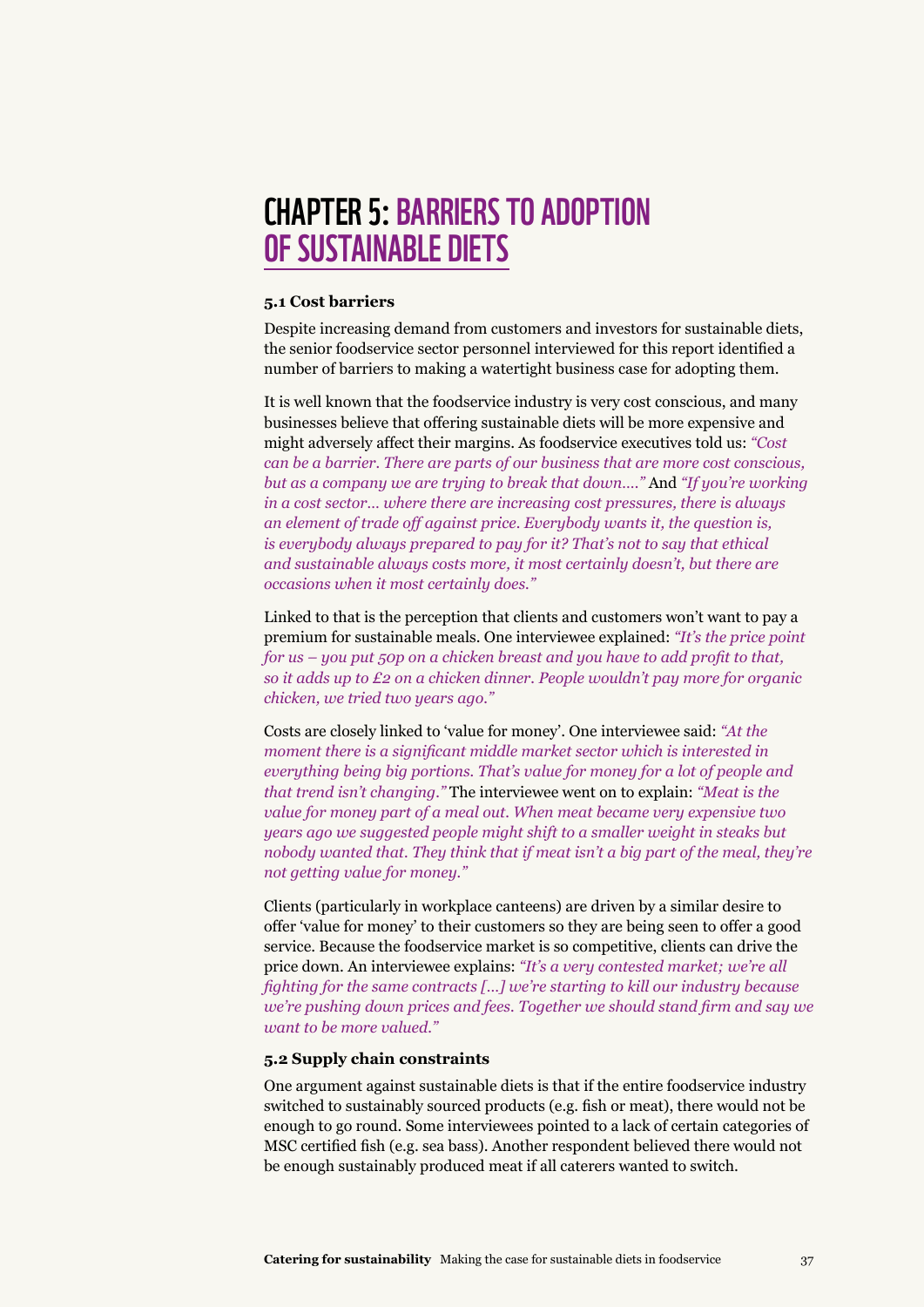Other supply constraints raised by interviewees included the fact that many smaller suppliers were unable to comply with increased levels of reporting, or to meet other standards that government, the industry, or watchdogs expect. *"It's a huge challenge"* reported one interviewee, *"because suppliers are not set up in the main, even quite large ones, to provide the level of data that clients are asking contractors for and therefore contractors are asking suppliers for."*

#### **5.3 Adds to organisational complexity**

Another barrier to offering sustainable diets is the belief that they add complexity to the organisation, particularly in terms of keeping track of supply chains. Because different products require different strategies (increasing the complexity of action) it may become even more challenging to make the business case for sustainable diets.

*"When you talk about some of the major foodservice suppliers,"* pointed out an interviewee, *"you've got pretty lengthy global supply chains in certain areas … The reality is as we're becoming more aware of where the risks are, certainly the work we've done with ETI [Ethical Trading Initiative] ... adds more complexity – another factor to build into supply chain decisions. When you look at all those tiers of things you've got to tick off in terms of price, quality, ability to make the specification, reliable supplier, food safety, environmental standards – what we're doing now is overlaying another set of almost restrictions or tests for people to get through – I think that becomes a challenge."*

#### **5.4 Lack of awareness and misunderstanding of the term 'sustainable diets'**

Although the FAO and others have defined 'sustainable diets', the concept is not widely known. Some of the foodservice executives interviewed for this research had a good understanding of the term. Others commented that although they had a fairly good *personal* understanding, their company's definition was narrow or confused.

It can be difficult to make a compelling business case for sustainable diets without a clear – and arguably shared – definition of sustainable diets within a business and across the foodservice sector.

Sometimes, a finance director or buying director of a company might not see the point of offering sustainable diets if the issue is not understood as impacting all areas of the business.

Related to this issue is the plethora of standards and certification schemes that different businesses use. From MSC certified seafood to the MCS Red List, from Red Tractor to 'RSPCA Assured' (formerly 'Freedom Food'), confusion abounds. How can individuals within businesses make a business case without a level playing field across the sector? As one interviewee put it: *"… we need to be careful that we don't have [too many] badges and accreditations and people trying to set themselves up to be something more. It can become confusing to clients and consumers."*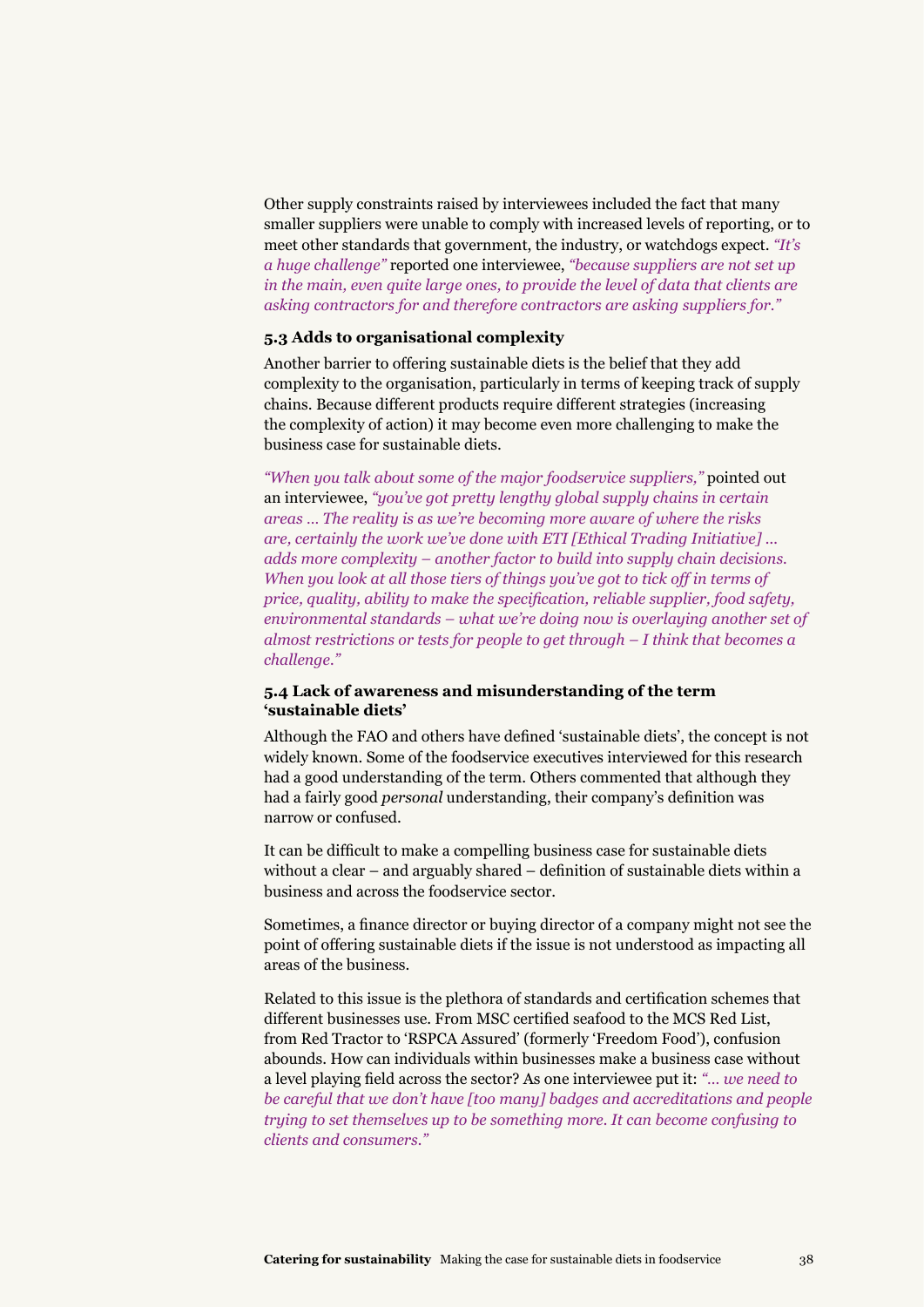#### **5.5 Competition law**

Many companies believe that if they collaborate they may fall foul of competition law. There appears to be a nervousness even about exploring whether collaborations for sustainability would be legally difficult. This can be detrimental to encouraging change within the sector. An interviewee explained what has to happen even before collaboration can begin: *"The first thing we will have to do when we get together is to agree a statement that says we are not colluding to fix prices."*

This raises several questions. Firstly, what role should larger businesses have in sharing their experience with the "mass middle market"? And secondly, how can it be made easier to collaborate? These questions touch on the next section, because they are – to a greater or lesser extent – within the gift of the government.

#### **5.6 Customer demand**

Some foodservice companies report that they are not being pushed by their customers to provide sustainable menus. There is a belief in some areas of the industry that customers only want food that is cheap and fairly healthy (and sometimes just cheap). Other businesses worry that customers might see sustainable diets as a cynical excuse to make money by cutting portion sizes or bulking meat dishes out with extra vegetables. Hence it is sometimes claimed there is not a strong enough 'customer pull'.

Finally, some businesses report that – notably in restaurants – customers want to 'treat themselves' when they go out to eat, and not feel guilty about choosing the unhealthier options. It should be noted that contract caterers do not have this issue – rather, they report that customers want them to offer healthier alternatives.

These examples of perceived lack of customer demand can make it hard for individuals within an organisation to get other senior department heads on board, particularly if the evidence to the contrary is anecdotal.

#### **5.7 Lack of government incentives and regulation**

Large-scale foodservice companies interviewed for this research spoke repeatedly of the mass middle market (pubs, cafes, quick service restaurants and very small-scale caterers), all operating in an extremely competitive environment. Despite a few outliers, the majority are competing on price alone. Due to a lack of national government incentives on health and sustainability, and funding cuts to local authority health and safety and environmental safety units, this market is largely under-regulated.

Under these external conditions, why should operators in this cut-throat market make changes and adopt sustainable diets? Can it ever make sense for them to do so?

Some larger foodservice companies sign up to voluntary agreements and believe they do not need to go further. But interviewees for this report repeatedly said that voluntary agreements, whilst useful, do not go far enough. They say that in some areas (particularly around resource efficiency and public health),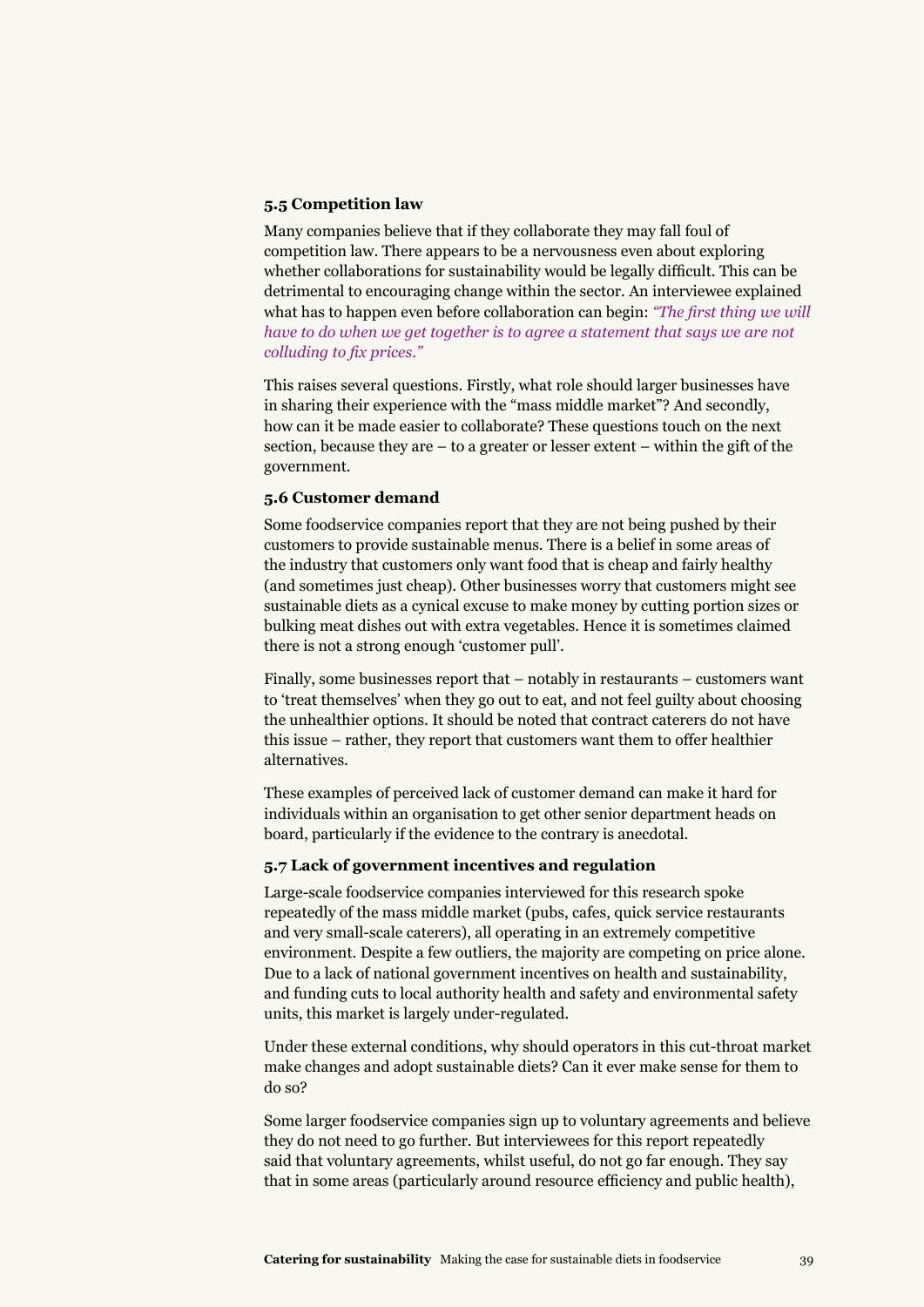only regulation can create a level playing field. What is the point of only a few companies going the extra mile if the rest of the industry does not bother?

It could be argued that public sector government standards are too narrowly focused on the more 'visible' sectors like schools and hospitals – and only where there is a massive push from civil society (and the media) to clean up its act. Other foodservice sectors like care homes fly under the radar. Without an increase in government standards, where is the incentive to change?

#### **5.8 Limitations to the business case**

Sometimes it can be hard to make a direct financial case for adopting sustainable diets or indeed adopting any sustainable practice. Finance directors want to see a direct link between an activity and increased revenue or cost savings. Because sustainability requires innovation and new ways of thinking, it can be hard to prove the financial case before trialling the activity. It can be a leap of faith too far for some senior executives. Others, however, recognise the limitations to the business case and take the bold step of making changes because *"it's just the right thing to do".*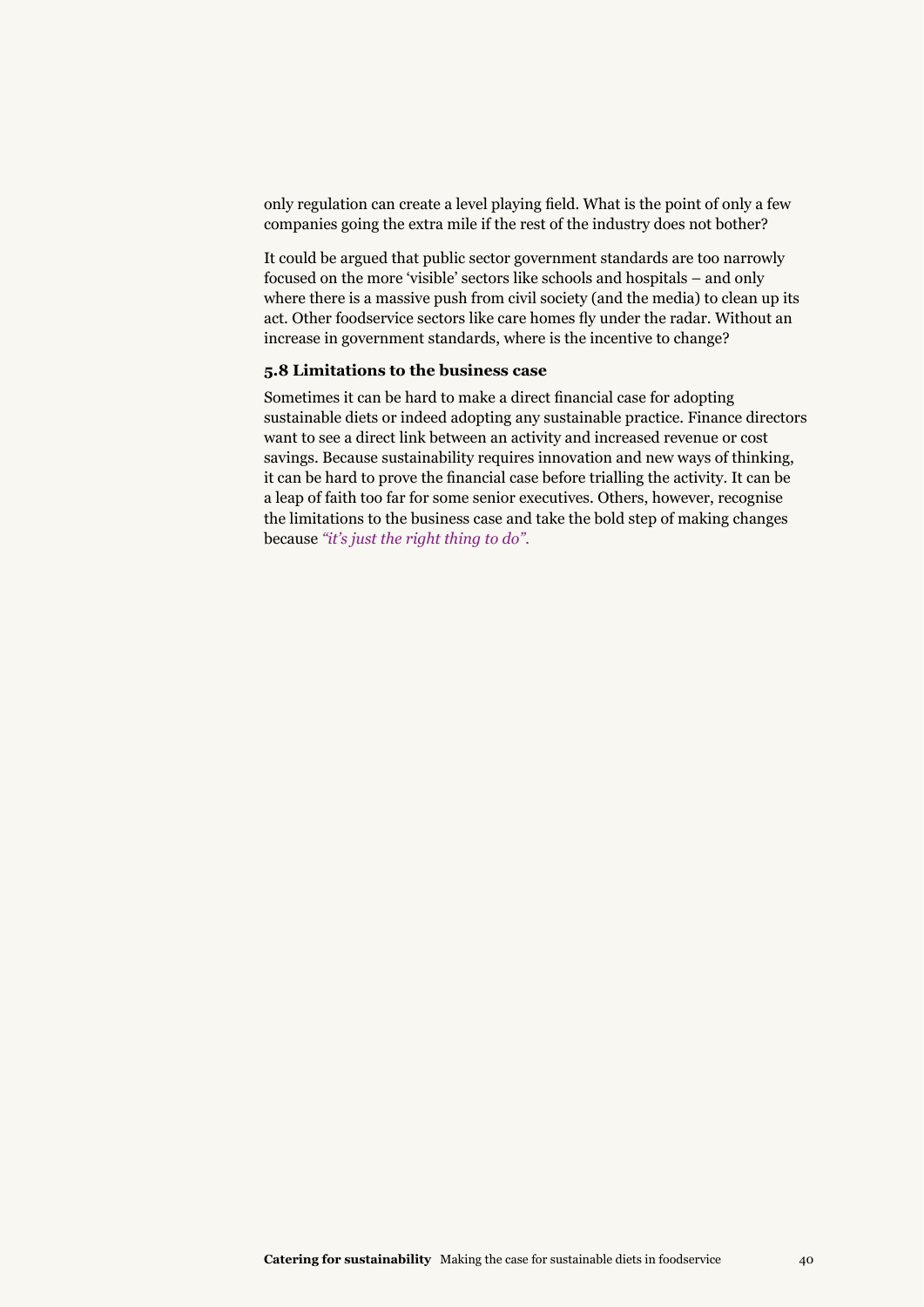#### **CASE STUDY: BON APPÉTIT MANAGEMENT COMPANY**

#### **Background**

Bon Appétit Management Company is an on-site restaurant company offering foodservice management to corporations, universities, museums, and specialty venues. Headquartered in California, USA, it operates more than 650 cafes in 31 states. The company was established in 1987, and acquired by Compass Group in 2002.

Its definition of sustainable diets, or as the company calls it, "food service for a sustainable future", is "flavorful food that's healthy and economically viable for all, produced through practices that respect farmers, workers, and animals; nourish the community; and replenish our shared natural resources for future generations." 66

#### **Key initiatives introduced that support sustainable diets**

In 1999 the company launched 'Farm to Fork' throughout the company, requiring chefs to buy at least 20% of their ingredients from small-scale producers within 150 miles of their kitchens. The company now spends tens of millions of dollars annually on its network of more than 1,400 suppliers. In 2007 it launched the **Low Carbon Diet program** to reduce greenhouse gas emissions in partnership with NGOs and scientists, acknowledging the significant impact of food on climate change.

In 2015, the initiative was re-launched as the **Low Carbon Lifestyle**, building on lessons learned. The Low Carbon Lifestyle has allowed the company to refine and extend its commitment while focusing on four key focus areas relevant to the company and longer term goals. Firstly, to tackle impacts from beef and cheese, it prioritises plant-based protein. Secondly, it focuses on reducing food waste, in kitchens and at source, aided by the company's Imperfectly Delicious Program.<sup>60</sup> Deforestation and transportation are the other two focus areas.

These initiatives dictate the principles and sourcing standards used by all chefs, which include:

- Menus based on seasonal and regional fresh products, that (whenever possible) are produced locally using sustainable and organic practices
- Healthy menu items as a mainstream offering
- Plentiful vegetarian options at every meal

Staff have regular training on the initiatives and the importance of environmental and human health issues. Menus across Bon Appétit's kitchens change daily, with no standard corporate recipes, giving freedom to chefs to create their own menus following the training and the company-wide "kitchen principles."

#### **Why? The business rationale…**

Bon Appétit stresses the importance of taste to its business. In the late '90s the search for tasty, high quality ingredients led the company to revisit its food sourcing, which shed light on the complexities of the food supply chain, most of which could be linked to sustainability. The company began to investigate those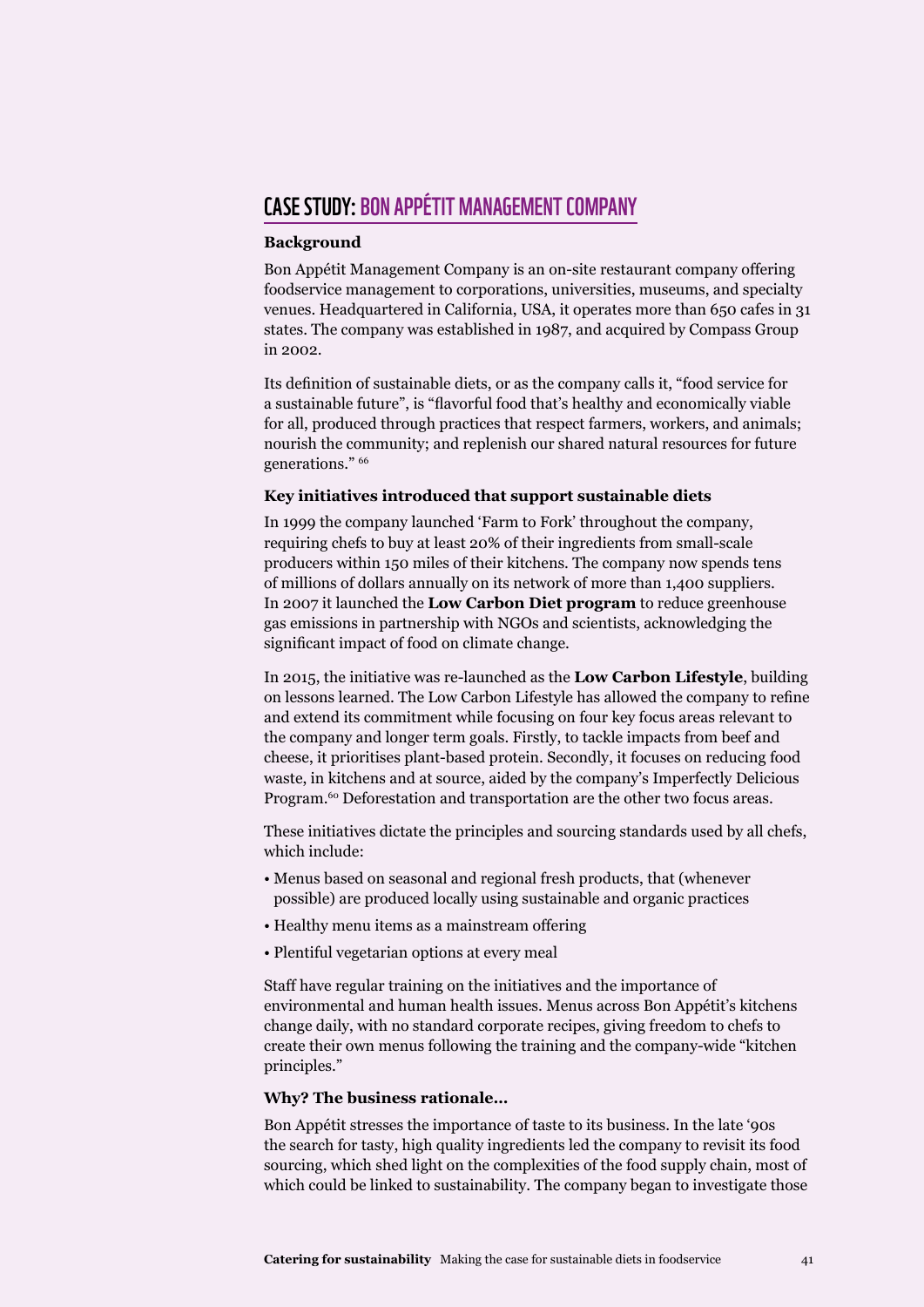issues, starting with local purchasing, talking to NGOs and adding more topics to the company's radar.

Bon Appétit released its first public statement on sustainability in 2004, and since then US customer demand for sustainable and healthy food has increased exponentially. Now, the majority of contract proposals received by the company include sustainability criteria. Customers (and clients) whose values mirror Bon Appétit's (community, health, sustainability) come back more often, thus **protecting the company's market share**, and even **attracting new customers**. Focusing on sourcing and other sustainability issues in the early 2000s gave Bon Appétit **a point of differentiation** against competitors, attracting clients and employees with similar values.

#### **How successful has it been?**

Bon Appétit reports three key benefits. Firstly, a general 'esprit de corps' among employees. Giving chefs the freedom to develop their own menus nurtures and develops their skills and makes them feel part of a larger mission. This has resulted in greater retention of happy employees and makes recruitment easier.

Secondly, differentiation in the marketplace. Clients are apparently drawn to the company because of its attention to quality and its clearly articulated values, especially its sustainable criteria.

Thirdly, the company has profited financially, doubling its clients and revenues since the early 2000s.<sup>67</sup> Although some initiatives have cost more than the 'business as usual' equivalent (gestation-crate-free pork, Fair Trade tea, wild salmon), others have been cheaper (Imperfectly Delicious Produce, replacing cod with pollock, plant-centric meals), with the final balance being close to financially neutral.

Bon Appétit's Low Carbon Diet initiative resulted in a 33% drop in beef purchases over five years, a positive result for sustainability and the financial health of the company.

#### **What are the challenges?**

The biggest challenge was the sheer complexity of the supply chain: the company has almost a thousand chefs making different menus every day, with 100,000 products at any given time. The scale of operations makes having information on all products impossible, forcing the company to prioritise and focus its attention on key focus areas. At the end of 2015, the company launched the Food Standards Dashboard, a company-wide tracking and reporting tool to bring together sustainability, culinary, and wellness commitments together, for chefs and managers to use.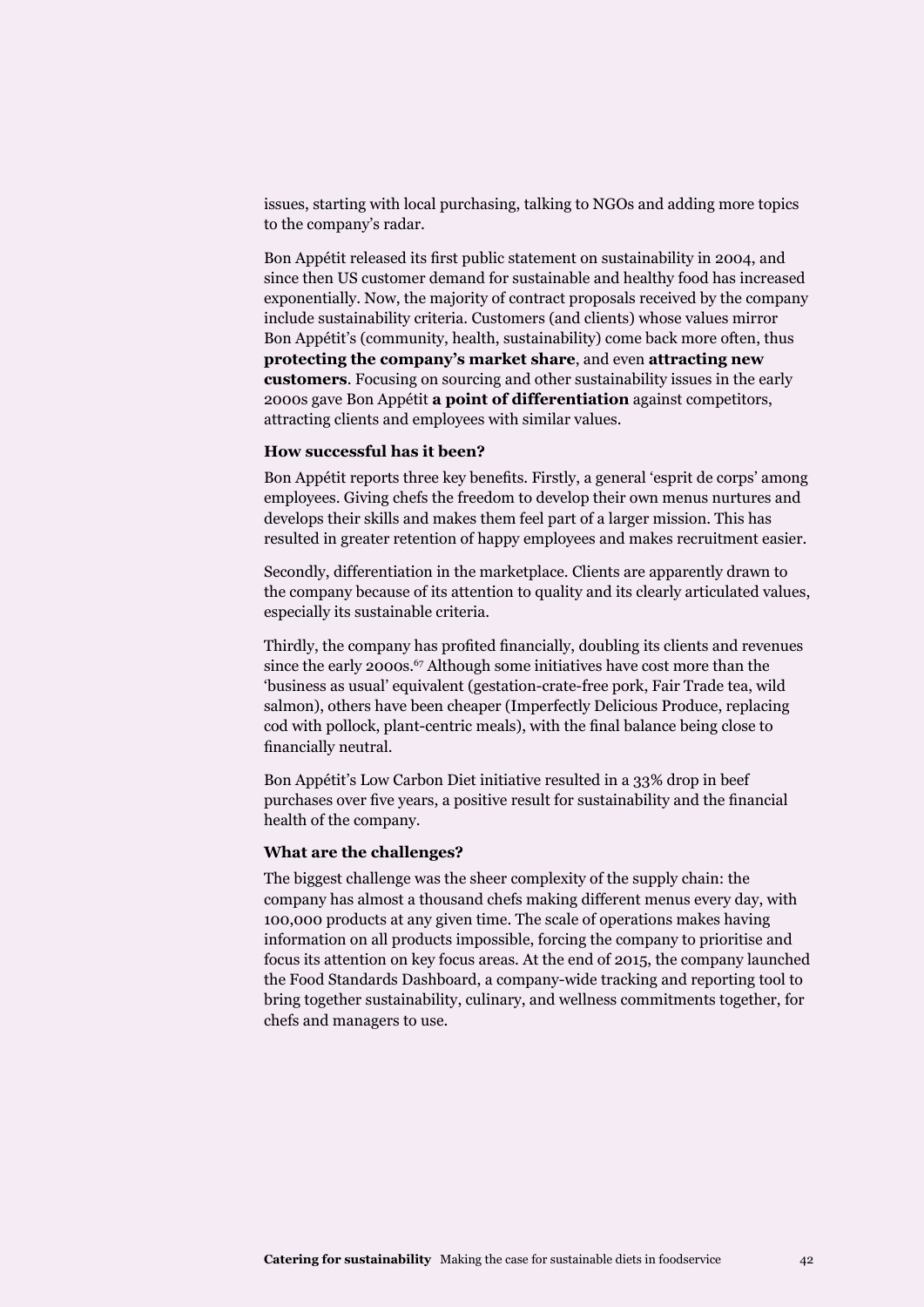## chapter 6:What else is needed to promote sustainable diets?

This chapter looks at what else is needed for sustainable diets to be widely taken up.

#### Within your organisation

#### **6.1 A supportive business culture**

Anecdotally (looking at the breadth of interviewees and the desk research for this report) one can say that businesses that separate out their responsibilities for health and nutrition, supply chain integrity, buying standards and CSR are less advanced along the road to sustainable diets than those who give one senior member of staff an overview of all these.

Silos create complexity. Joined up thinking dismantles it. One interviewee said: *"We talk about sustainability and about health and wellbeing but rarely in the same sentence. They do feature, but in two separate agenda points. Can you [deliver] both, health and green – in one thing? At the moment we are on separate agenda points. I need to bring them together more."*

A supportive business culture can catalyse culture change at all levels within the business. This should include appropriate performance measures for sustainable diet outcomes.

It can be easy to dismiss sustainable diets as being too 'difficult' to offer, especially when a caterer has thousands of products, all of which will need to meet certain sustainability criteria. Some foodservice executives argue that offering sustainable diets means having to work with more (and smaller) suppliers, with all the associated complexities.

The foodservice companies that are offering sustainable menus have nurtured an internal environment that works through these complexities rather than labelling them as 'too difficult'.

They might, for instance, work with regional hub partners who take on the burden of compliance. *"[We're seeing] consolidation of supply chains"* reported one foodservice interviewee. *"You have to make sure the due diligence trail is right. … the hub suppliers make sure everything is up to speed but we can still source from local suppliers."* This allows the company to offer more product innovation and differentiation without the added administrative burden.

Or they might opt to work more closely with small suppliers to take them through the complexities of working with larger contractors and to help them get to grips with monitoring and reporting requirements. One respondent talked about how their company monitors labour practices across the supply chain: *"[it] is a huge area. We go into it very extensively [in] our code of conduct … we don't have third party auditors, we have entire teams to spend with people as a partnership to help them to meet our requirements, and a whole different team*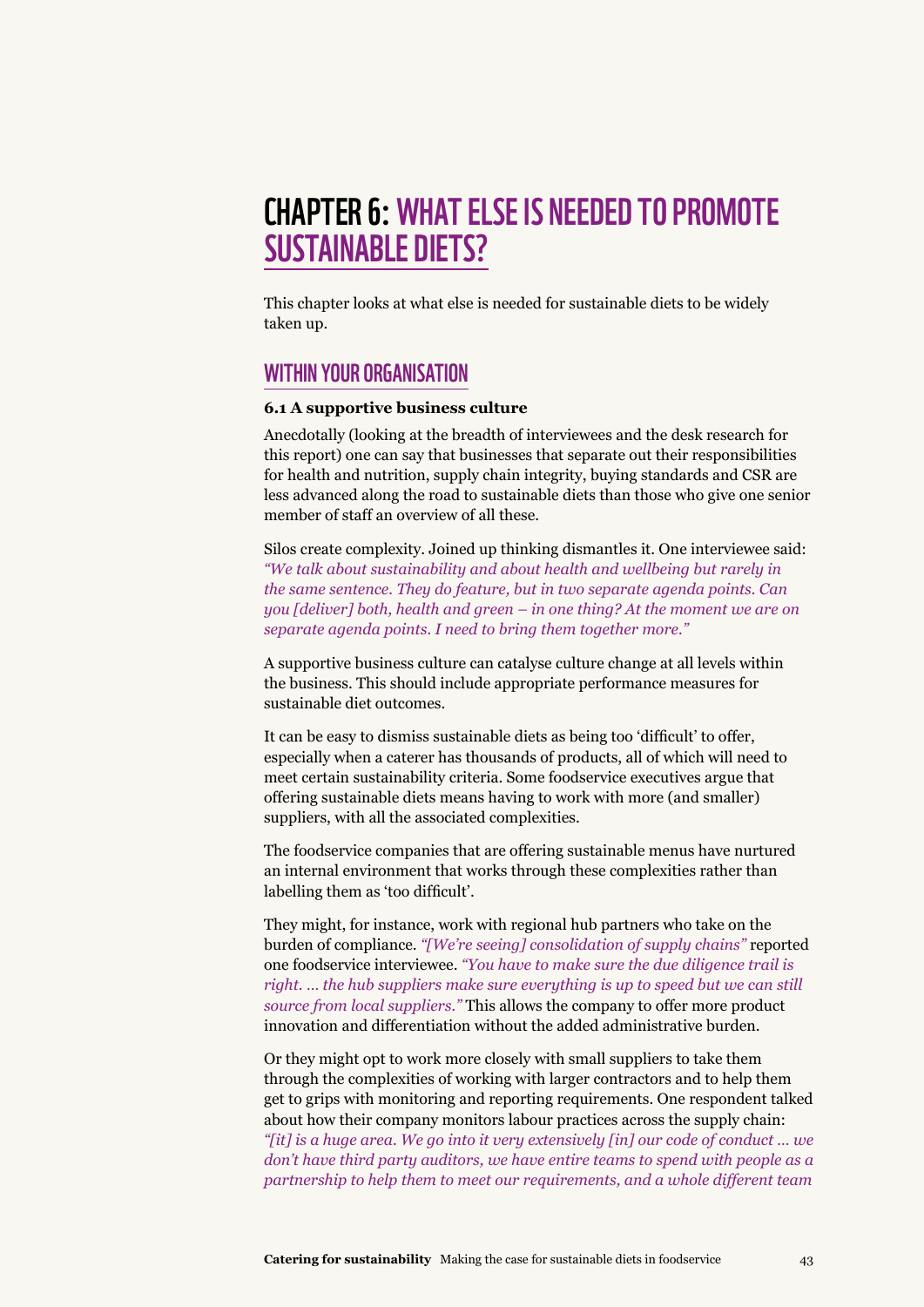*does the audit. So it's a real team thing, we work with them."* The company's next step is to use this model to monitor and improve animal welfare standards.

Evidence suggests that the more foodservice companies demand, educate and work alongside their suppliers, the bigger the mutual benefit. In addition, the company begins to develop transparent supply chains and associated increased levels of customer trust in the brand.

#### **6.2 Values-driven organisation**

As we have seen, there is still a long way to go in integrating sustainability and nutrition within foodservice companies. Although some companies have identified the links between the two issues and started to create joined up policies and initiatives, the majority of companies still tend to silo them.

To break out of this mentality, companies need to nurture passionate people whose values can help change the business culture, and whose visions go beyond the 'business as usual' case. *"In order to be successful and make true change, you have to be value driven. You have to involve your head and your heart,"* said one interviewee. In an interview with the Guardian, Paul Polman, CEO of Unilever, said he believes "a return to core values is essential in order to address key sustainability challenges such as climate change and food security."68

Inspirational and passionate leadership is as important in the public sector as it is in the private sector. Given the brief of developing a local and organic food offering for Nottingham County Council's catering service, Donna Baines revamped the menus and supply chains, found small, local and organic suppliers, engaged with them and helped them through the steps needed to become suppliers. The service now supplies ingredients for 65,000 meals a day.<sup>69</sup>

What drives individuals and companies to search for new business cases for sustainable diets? One interviewee puts it well: *"it's just the right thing to do. We are a very conscientious company wanting to do the right thing by all our stakeholders. We need to make a profit, but our whole ethos is around quality of life for the people that we touch."*

#### **6.3 Bold leadership**

It takes a bold leader to make decisions that go beyond 'business as usual'. However, taking those risks can sometimes lead to big rewards. Foodservice leaders brave enough to put sustainable food on the menu are likely to find that there is a latent demand amongst their customer base.

Many companies – foodservice included – are often nervous about being the first to adopt a new business practice, but there are 'first mover' advantages. Taking prompt action on an emerging issue can put a business ahead of the competition (and regulation), potentially strengthening its reputation, securing customer loyalty and gaining new sales.

There is an enduring myth that *"you've got to be 10% ahead of your customer. Any further than that you're likely to lose them"* as one interviewee described it. But identifying the 10% is an imprecise science, and sometimes customers do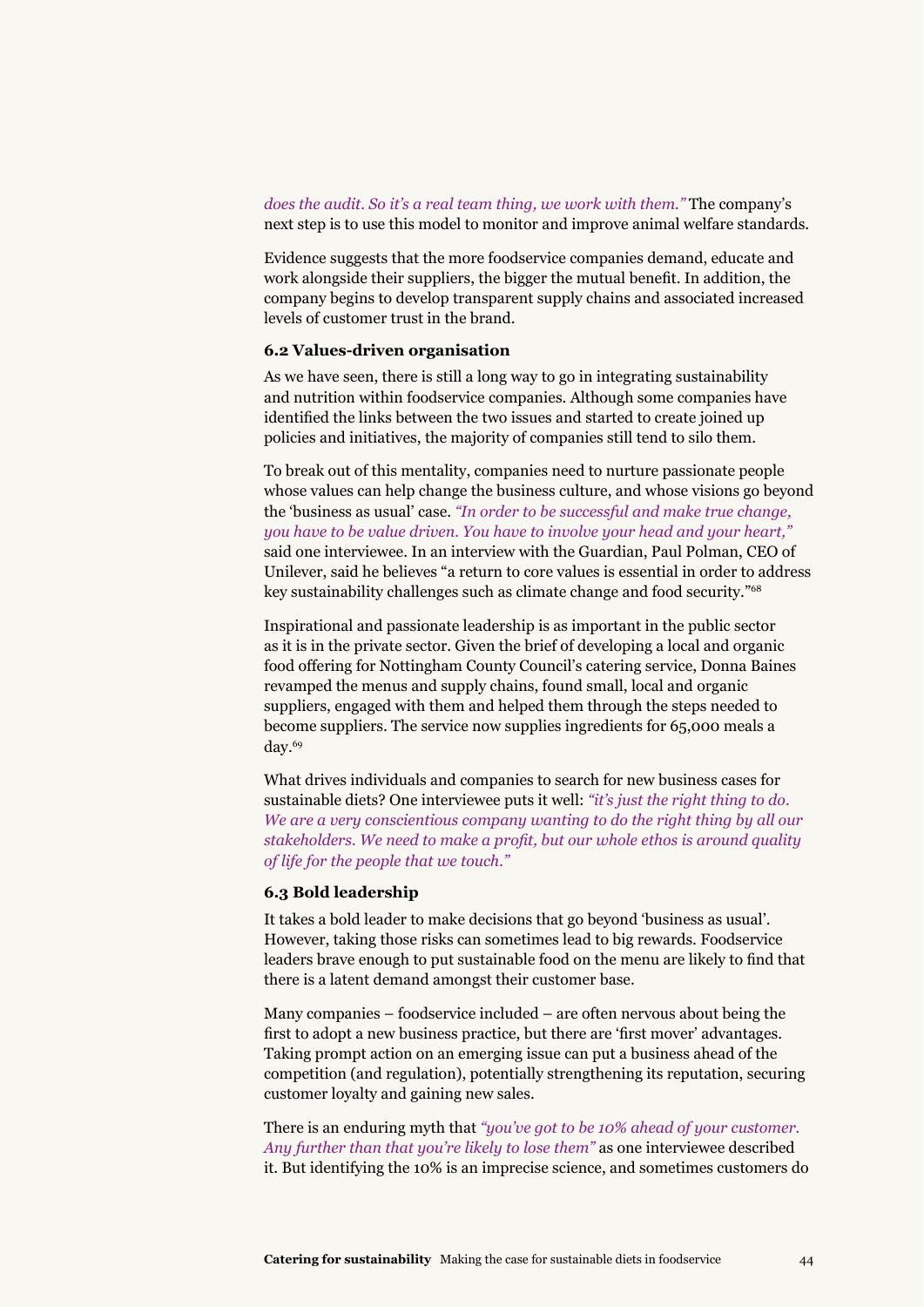not know they want something until they have tried it. As more young people flex their spending muscles, it is likely that businesses will find bolder and more innovative actions are expected of them.

#### **EXTERNALLY**

Some issues that are unlikely to be resolved by a single business acting alone, can be more successfully tackled as part of a group of likeminded companies. Other issues require policy or societal shifts. Below are some of the 'external' actions that are required to deliver sustainable diets across the foodservice sector.

#### **6.4 Industry collaboration**

Can the foodservice industry collaborate effectively? On the one hand the sector is competing in a highly developed and cost conscious market. On the other, larger foodservice companies are sitting down with their counterparts (and across other food industries such as retail) to discuss best practice and sometimes even to collaborate on projects.

#### **Two large-scale collaborations**

- **Plate2Planet**,<sup>70</sup> a new alliance between foodservice businesses in the UK that was set up to share best practice among the sector, and includes recommendations on how to design healthier menus.<sup>71</sup> It currently includes Bidvest Foodservice, Unilever, Premier Foods, Delifrance UK, Vegware, Planet First, and Jacobs Douwe Egberts.
- **Menus of Change**<sup>72</sup> in the USA was launched by the Culinary Institute of America and Harvard School of Public Health in 2012, to bring together people working in foodservice from chefs to nutritionists to executives, with other stakeholders including environmental scientists, fisheries experts and policy makers. Its menu concept covers similar ground to what might constitute 'sustainable diets'.

Senior managers in the larger foodservice companies take part in voluntary initiatives such as the Roundtable on Sustainable Palm Oil (and previously initiatives including the Public Health Responsibility Deal), which many interviewees report as being very useful. An interviewee fed back about the parameters of their regular collaboration with competitors. *"As long as it isn't connected to a specific client activity or contract, that's where it clearly gets difficult. But if it is a general industry approach, then yes it is a collaborative industry and we collaborate fairly well. Maybe not so much in this area [sustainability] right now, but in general we do very well, health and wellbeing being one of them."*

For others, practical collaboration might be contentious, but sharing best practice is invaluable: *"Any research people have that demonstrates successful practice and sharing it [is helpful]; bringing together leaders who are doing interesting things, seeing how that dialogue plays out. We maybe couldn't collaborate, but demonstrating the business case is really important."*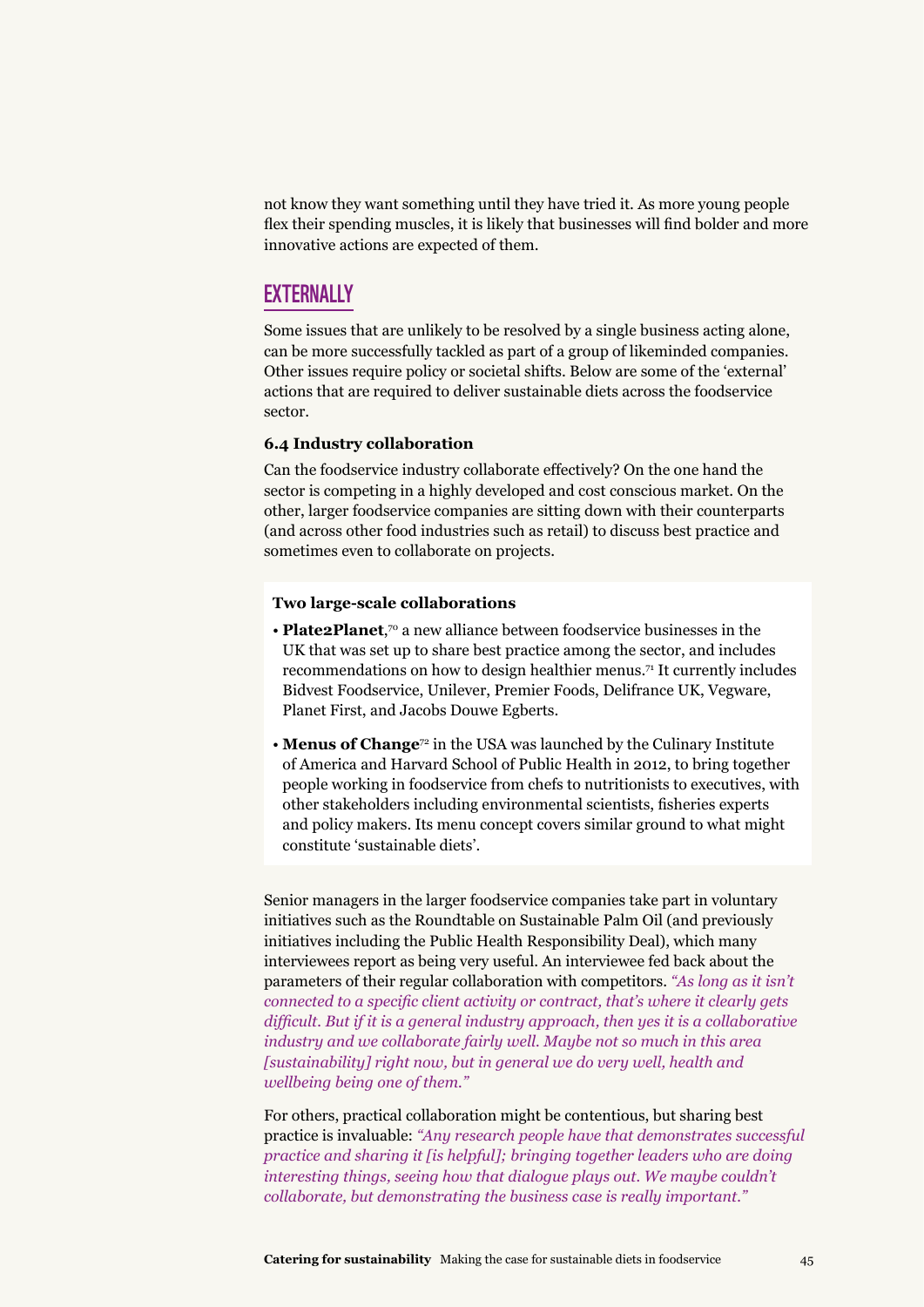Interviewees suggested that collaboration and sharing experiences are easier for larger companies. This, one interviewee explained, is because the middle market is so contested: *"we're all fighting for the same contracts, and as much as we'd like to think we're there for the greater good … at the end of the day we're competitors".*

A 'standard of standards' could be a helpful development for the sector, which in effect is what the Soil Association's Food for Life partnership is working towards. Uniquely, it operates across many different sectors within the industry, from the highly visible public sector schools and hospitals' contracts, to the much less high profile care home and nursery sectors.

NGOs, investors and the public are demanding more information from companies relating to their social and environmental performances. Therefore, it makes sense to collaborate – both across the industry and with organisations that are holding the sector to account.

#### **6.5 Consistent metrics, reporting and definition of sustainable diets**

As investors demand more information from companies relating to their social and environmental performances, it will force them to have a better understanding of the impacts of their supply chains. This can only be a good thing. When Bon Appétit began to work with external consultants and NGOs to look at the impacts of its company on one area of sustainability, it quickly discovered that there were many more that also needed to be investigated. Today Bon Appétit is amongst the leaders in the US on its actions around sustainable diets.

Other initiatives are developing. The Sustainable Restaurant Association provides "knowledge, advice, best practice, case studies and a way of measuring sustainability – all of which helps restaurants and foodservice companies to improve." It already campaigns on issues, but plans to go further, bringing customers into the debate and conversation, highlighting the problems and the best practice, and putting pressure on operators to get better.

Some companies have taken advantage of this new trend to develop toolkits for the industry. The Eaternity app<sup>73</sup> is a management tool for the supply chain designed for the restaurant industry. It is currently working with 74 restaurants (to date) in Switzerland. Another company, Nutritionix, has launched a series of tools for restaurants to organise and publish nutritional data.

A note of caution here – clearly metrics and reporting can help to create transparency within foodservice businesses, and help create a level playing field across the industry. If, for instance, everyone can see each other's levels of food waste it can motivate them to do better. But it could be argued that there are too many metrics, some competing for the same territory and the same business. As one interviewee pointed out, a whole industry has sprung up around supply chain reporting, which can make it very expensive for the companies and very confusing for customers. As such, it is important not to run the risk of 'accreditation fatigue'.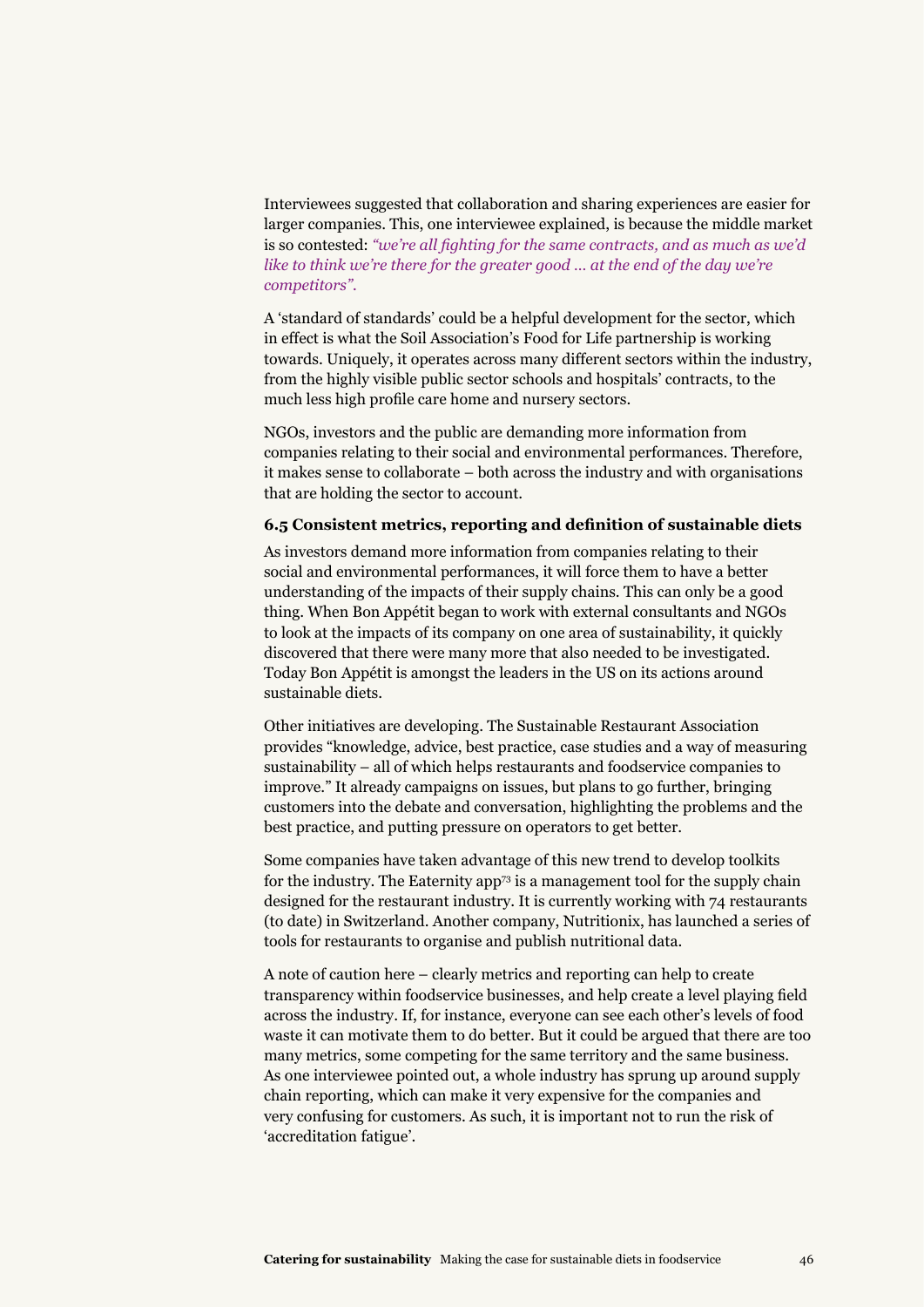Reporting is increasingly becoming an integral part of every foodservice company's business, but making sure that customers, clients and suppliers understand why it is important, and encouraging more within the foodservice industry to sign up to indices, can really help to raise standards across the industry.

One piece of collaborative work that would be beneficial for the foodservice industry as a whole, and the promotion of sustainable diets in particular, is to agree a shared definition of sustainable diets. A common understanding of the term does not seem to exist in the sector, or indeed amongst suppliers, clients and customers.

An accepted definition across the industry would make it easier for organisations to understand how the issue relates to their own business models, and also easier for companies to benchmark against each other across the industry. Clarity of definition aids the education piece as well – it is easier to talk about a widely accepted concept (think Fairtrade) than to make the case for a nebulous set of ideas that are different for each eating establishment.

Here is what one senior foodservice executive had to say on the matter: *"I'm not sure there is a great understanding specifically about sustainable diets, [a definition that is] consistent everywhere in our industry. Perhaps that would be a good output of your report – it takes time to embed a concise albeit generic definition, and would not be unhelpful to the industry, because everyone thinks it is something different."*

A common reference or a framework to talk about sustainable diets can work very well. It could be developed through industry collaboration, or by an NGO. One example of such a framework is the School Food Plan and associated school food standards. An interviewee explained how it worked: *"[It] set out a plan and set standards for the sector. That worked really well. It was accessible, really easy to engage with. It wasn't unrealistic. And it gave everybody a framework and terms of reference to talk about sustainability."*

#### **6.6 Government action: a supportive policy and regulatory environment**

Could government go further in encouraging sustainable diets in foodservice, or does it go far enough already?

Government buying standards could be strengthened, and could be applied to private as well as the public sector caterers.

Some interviewees felt that government buying standards and public procurement guidelines are already effective in driving up public sector standards, and would like to see this replicated across the private sector, including in 'hidden' areas like care homes. Others argue that the standards need to include sustainability standards more explicitly, as in Sweden and Brazil.

In 2015, the Swedish Food Agency launched its new dietary guidelines, which can be summarised as "Eat greener, not too much and be active."74 The most significant change since its 2005 predecessor has been the inclusion of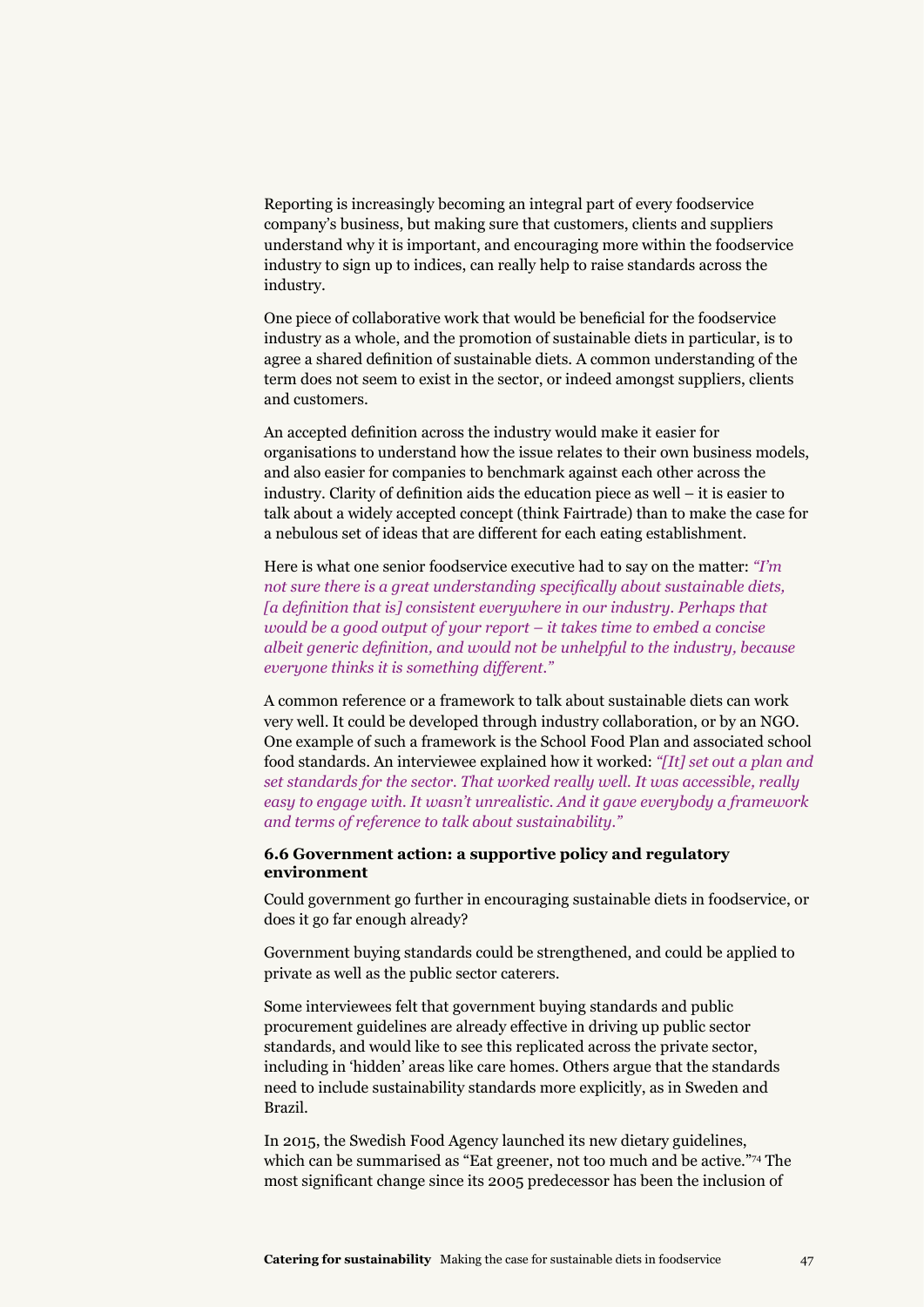environmental factors. The guidelines now include nine recommendations around fruits and vegetables, fish and shellfish, whole grain, meat, fats, dairy, salt and sugar, exercise, and intake/expenditure balance. This comes after almost 10 years of debate on issues around sustainable food in Sweden, which involved trade associations and industry from the beginning.75 This not only shows that a government initiative can work, but that industry awareness and backing is key.

Public Health England says that whilst its advice on diets supports and encourages healthier eating, it is equally compatible with achieving sustainability benefits, as highlighted in the Eatwell Guide published in March 2016.76 In a recent blog, it highlights its advice for caterers on delivering healthier and more sustainable food. It writes: "Our advice takes this major opportunity to simultaneously improve public health and the environment, which is so crucial to climate change."77

The majority of foodservice insiders interviewed for this report agreed that the UK government needs to create a level playing field across the sector. Regulating for sustainable diets would be better than voluntary guidelines, which most interviewees agree are not strong enough to be effective. Nutritional standards and voluntary agreements *"need to be made mandatory: not enough companies sign up to them, there's not enough commitment. It's not challenging enough if it is voluntary. You need a level playing field where all restaurants are working towards the same targets."*

The government needs to provide a clear, coherent and joined up message on sustainable diets so that large foodservice companies can confidently deliver those messages to their smaller counterparts (and across their supply chains). There appears to be a high level of frustration with government over what the industry perceives as 'mixed messages'. One interviewee said: *"Government doesn't know how to tackle these issues [of health and environment] in foodservice and sees us as a conduit to some of the harder to reach areas of foodservice. But quite what they want us to do I don't know".*

Another said: *"My problem with public policies is that there are so many of them, and some work against each other. They're so not joined up and it drives me mad! We need more sound and consistent advice."*

And echoing their concerns, a third lamented: *"When it comes to government, there are lots of different departments trying to achieve different things, for example the FSA [Food Standards Agency], Defra, Public Health England, [the Department of Health]; all trying to get messages across to foodservice operators. It isn't very joined up and sometimes they work against each other."*

Central government cuts to local authorities and executive agencies are affecting food safety regimes. Several interviewees expressed concern about an increasing lack of inspection and enforcement of smaller foodservice operations. This can cause real problems in terms of food safety and environmental standards, as an interviewee explained: *"For this middle ground, the supply base or the outlets themselves, without increased enforcement … [standards are] getting worse. The Food Standards Agency has got fewer people and more cuts, and*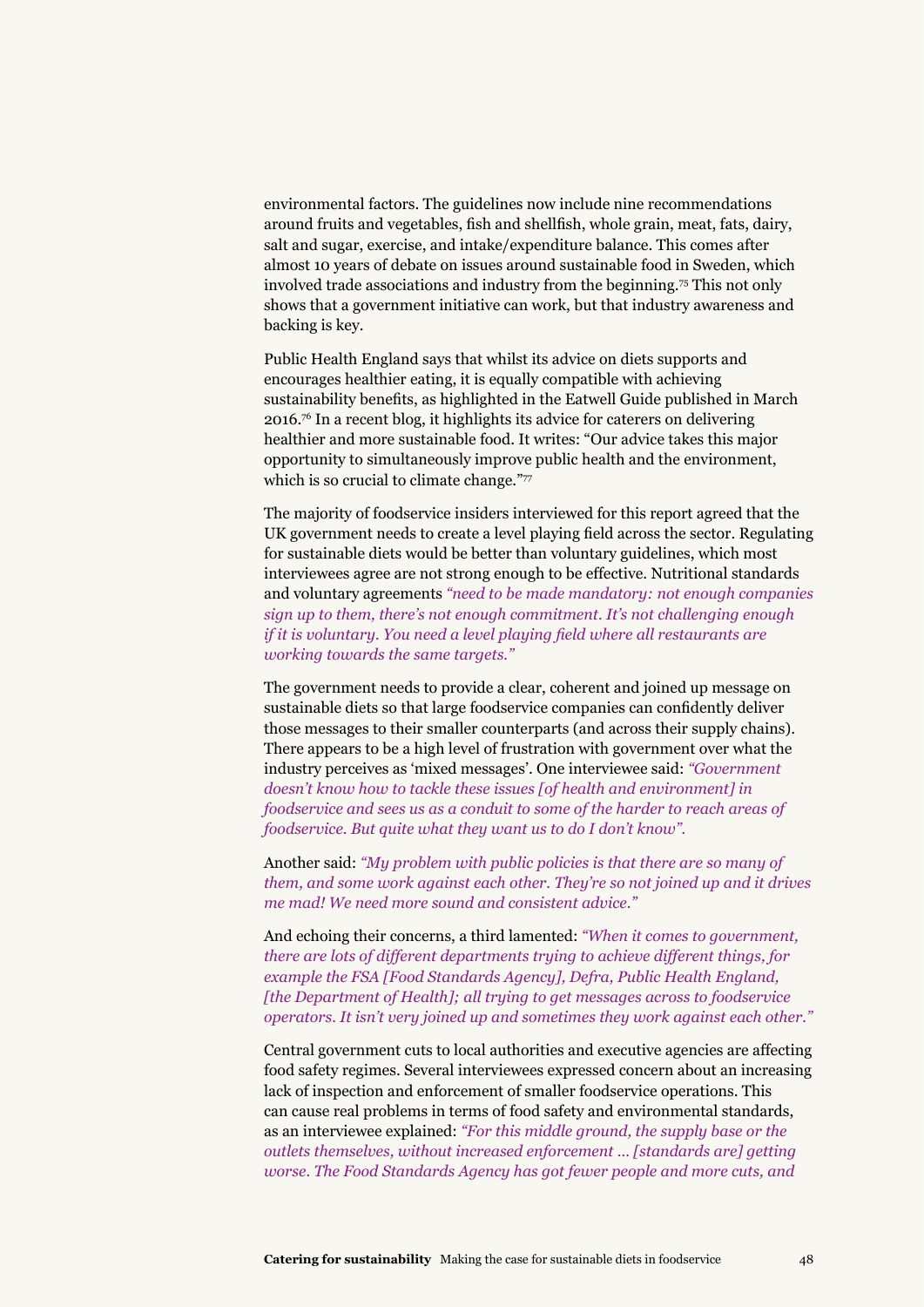*the local authorities [too], which is where a lot of the work would have been done historically … If there was more practical stuff about healthy eating programmes, and rating restaurants around healthy eating and sustainable diets … there aren't people who can do that now, these programmes are being dropped off and withdrawn. A lot of these smaller places get no visits and very little enforcement."*

Finally, if just sitting around a table talking about a collaborative project has to trigger a visit to the lawyers, something is very wrong with competition law. Many interviewees expressed their extreme nervousness about falling foul of this complex area of legislation, and their wish that the government would allow them to collaborate for health and sustainability. *"Government should look at [competition law] legislation to develop a framework to enable businesses to work together to find solutions to the problem"* explained an interviewee, echoing the sentiment of many others interviewed for this report.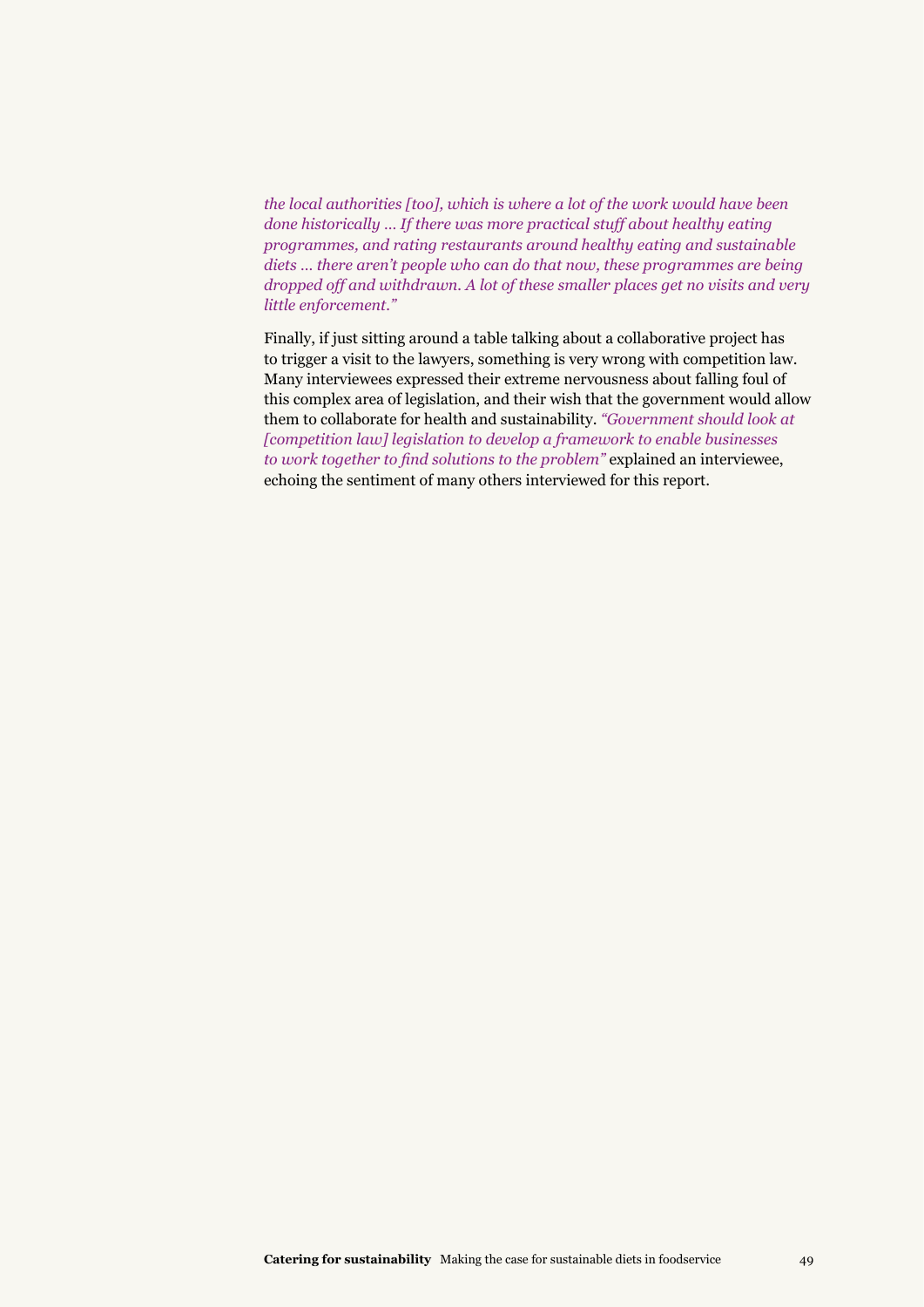## **CHAPTER 7: CONCLUSIONS AND RECOMMENDATIONS**

#### **7.1 Key conclusions**

Whilst most of the foodservice sector is yet to adopt sustainable diets, a growing number of restaurants and contract caterers are taking positive steps, including the introduction of measures to reduce food waste, sustainable certification schemes and interventions such as 'red-meat free day' campaigns.

More progressive foodservice companies are developing comprehensive strategies for delivering sustainable diets and tangibly changing menus so that they are better for human health and the environment (as well as animal welfare and the treatment of people involved in producing the food). Their reasons for doing so are varied, from seeing it as something that customers will increasingly demand, to ensuring that their business is insulated from future shocks (for example extreme events linked to climate change), including supply chain integrity and reputation management.

There are three main groups of business cases for implementing and promoting sustainable diets. When 'done well', sustainable diets can:

#### **(i) Deliver turnover growth**

- Differentiate the product offer
- Enhance brand reputation and build customer loyalty
- Secure investment

#### **(ii) Mitigate risks and increase resilience**

Key short and long-term risks that sustainable diets can help mitigate include:

- Ensure security and quality of supply chains
- Reduce regulatory risk by staying ahead of regulation
- Reduce (negative) risk to reputation
- Maintain (legal and social) licence to operate, and long-term viability

#### **(iii) Maintain and improve profit margins**

- Improve staff motivation and retention, and reduce recruitment costs
- Deliver efficiency savings, particularly from reducing food waste
- Lower cost or same cost ingredients

Alongside financial benefits for individual foodservice companies, sustainable diets can bring the co-benefit of adding societal value, supporting greater public policy engagement and dialogue. This makes the conditions more conducive for others to adopt sustainable diets in the future.

There are clear business cases, but there are also some strong barriers to overcome. The strongest barrier is perhaps the perception that sustainable diets might be more expensive (a particular issue because of the cost focus of certain foodservice sectors). Another argument put forward is that there is not yet a strong enough customer pull for sustainable diets – albeit, as we have already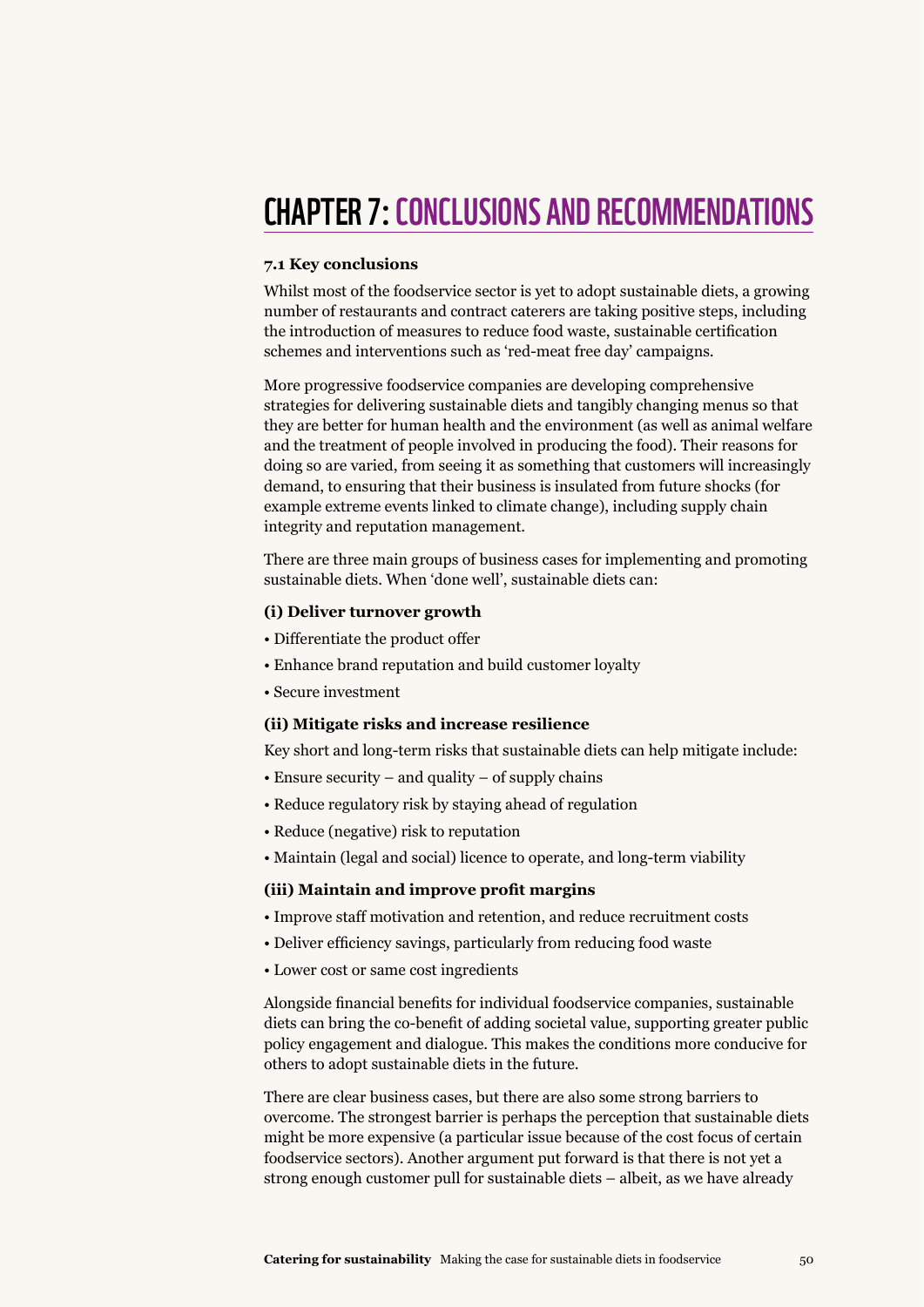seen, this may not be the case, and will certainly change as younger generations exert their buying power.

But the question remains, should all the different elements of a sustainable diet be overtly explained to the customer? There can be a danger in that, as one interviewee told us: *"It's a tricky balance to get right. I would love to be more active about what we do, why, what we're trying to do, talk about climate change and how we ought to eat far less meat. We do plan to be more active in the future. However, you've got to be careful not to sound preachy and switch people off. You can set yourself up for a fall too – there is a sweet spot that is hard to get right."*

There are however good opportunities for forward-looking foodservice companies to positively shape the market in future. Below are a series of practical actions that foodservice company executives can take to help make sustainable diets the new norm, and show leadership in this growing area of business.

#### **7.2 Ingredients for change**

#### In your business

- **Integrate** sustainable sourcing and health & nutrition across departments, freeing them from the silos of Corporate Responsibility, buying and nutrition. Unifying these functions will enable more rapid progress to be made on sustainable diets
- **Pilot** conduct sustainable menu pilots to test out the feasibility of, and demand for, healthy, sustainable food – and, if successful, roll them out across all your outlets
- **'Bundle' costs** look at the overall costs and benefits of introducing a sustainable menu, not the cost of individual products. If you buy free range meat but use less, the overall change might be cost neutral or even cost less than the original menu
- **Develop staff** that are passionate about sustainable diets. Nurture staff by providing them with the space, tools and incentives to deliver them. This might include adopting sustainable diet *principles* and allowing chefs the flexibility to develop their own menus that adhere to those principles (rather than necessarily dictating fixed menus from head office)
- **Tailor business cases** for sustainable diets to the specific circumstances of your company (and/ or the interests of your key directors). Identify which pillar of a sustainable diet (health, environment, cost) is most relevant to your customer base and communicate around that, rather than potentially confusing people with messages they may not understand
- **Horizon scan** assess the impacts of geopolitical and societal shifts on the medium and long term health of your company
- **Remove worst offenders** Choice edit/rule out ingredients that are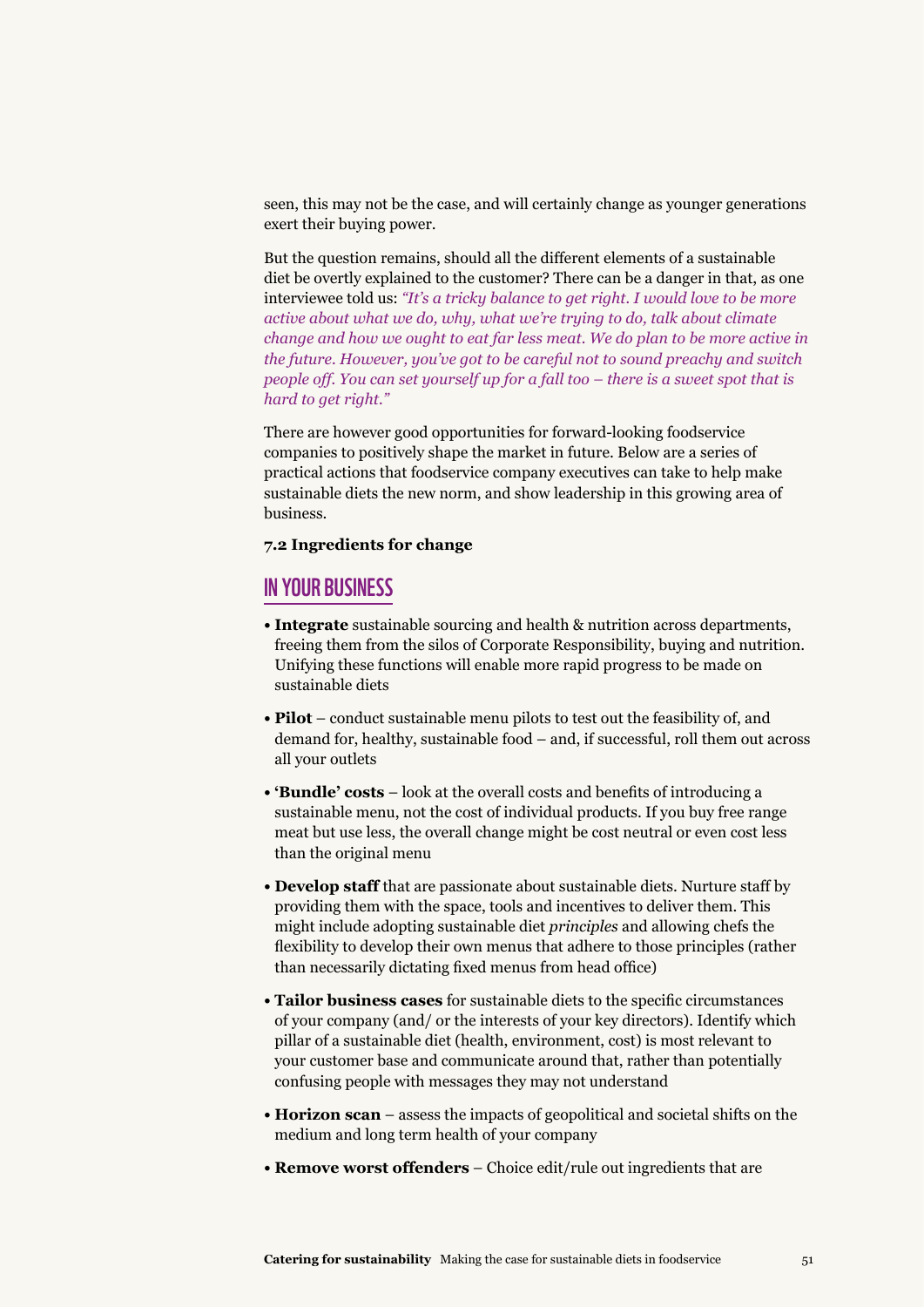unsustainably sourced e.g. fish species from Marine Conservation Society's 'fish to avoid list'

#### Across your stakeholders

- **Educate and build demand** tell customers, clients and suppliers why sustainable diets are important
- **Invest in your sustainable supply chains** risk assess key ingredients, commit to sourcing 100% of key ingredients from sustainable sources (using credible certification schemes that are independently recognised as being of a high standard)
- **Open up your supply chains to scrutiny** be transparent. Ask 'would your customers still eat your food if they knew where it came from, how it was made, and what its health and sustainability credentials were?'
- **Promote your values** tell stakeholders why sustainable diets matter to you

#### Across your industry

- **Share best practice**, including non-commercially-competitive information about the business cases that have worked for you
- **Agree on a shared definition** (or common principles) for sustainable diets, so that everyone in the sector understands them, which will help create a level playing field when implementing them
- **Collaborate** for sustainable diets go beyond zero-sum competitiveness and join forces with others in your supply chain and with peers to promote the benefits of sustainable diets
- **Advocate** to national government for a level playing field (including the development of Hospital Food Plans and Care Home Food Plans along the lines of the School Food Plan); a change to competition law; incentives for sustainable diets through regulation; and agree an industry-wide definition of sustainable diets

#### **7.3 Final word**

Foodservice businesses that are only interested in the next meal, the next week or even the next quarter – look away now. Foodservice companies embracing sustainable diets are those that want to survive and prosper in the long-term – and in doing so, make positive contributions to the health of people and the planet. By promoting sustainable diets, foodservice companies can get shortterm reputational benefits, but more fundamentally can future-proof their business: ensure their product offer is ready for the customers of tomorrow; make sure their supply chains are fit for the future; and ensure their staff are ready, fit and motivated for what lies ahead.

In the past, the market has been heavily stacked so that the short-term business case for promoting cheap, unhealthy, unsustainable diets felt strong, even if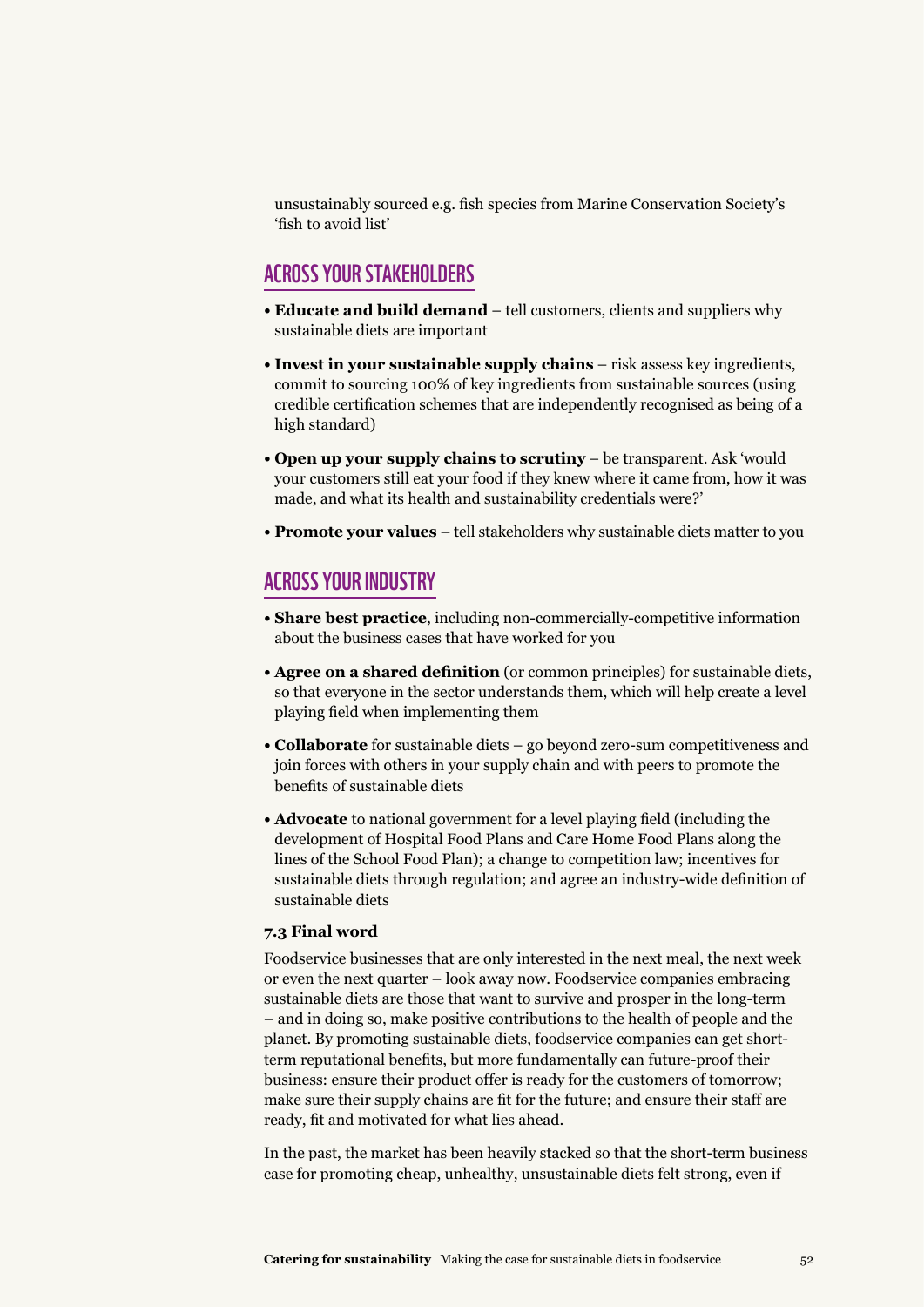in reality the long-term case was weak. It is not surprising therefore that until recently relatively few foodservice companies had begun to adopt genuinely sustainable diets. But change is coming – and fast.

Civil society organisations are increasingly holding businesses to account, both in terms of industry-wide actions, and individual companies. The Soil Association's *Out to Lunch* campaign highlights the power of these high profile initiatives and their ability to attract media attention. It is not far-fetched to imagine an initiative similar to Oxfam's widely recognised 'Behind the Brands' scorecard for the foodservice industry (or at least some sectors within it), ranking the contribution that companies make to sustainable diets.

Levels of transparency and customer scrutiny will only increase and the short-sighted 'business case' for promoting unhealthy, unsustainable diets is becoming ever weaker. As an interviewee pointed out: *"I leverage transparency a lot to develop my agenda. They can say it doesn't matter to my customer base, and there may be some customers who don't care, but the question is, how much longer will that continue?"* The business cases for promoting sustainable diets are growing stronger every day, as more and more companies are demonstrating the short and long-term benefits – to the company and society – of doing so.

With pressure from customers, clients and investors, it is inevitable that sustainable diets will become a much larger part of – and ultimately the only – offering on the menu of food providers big and small.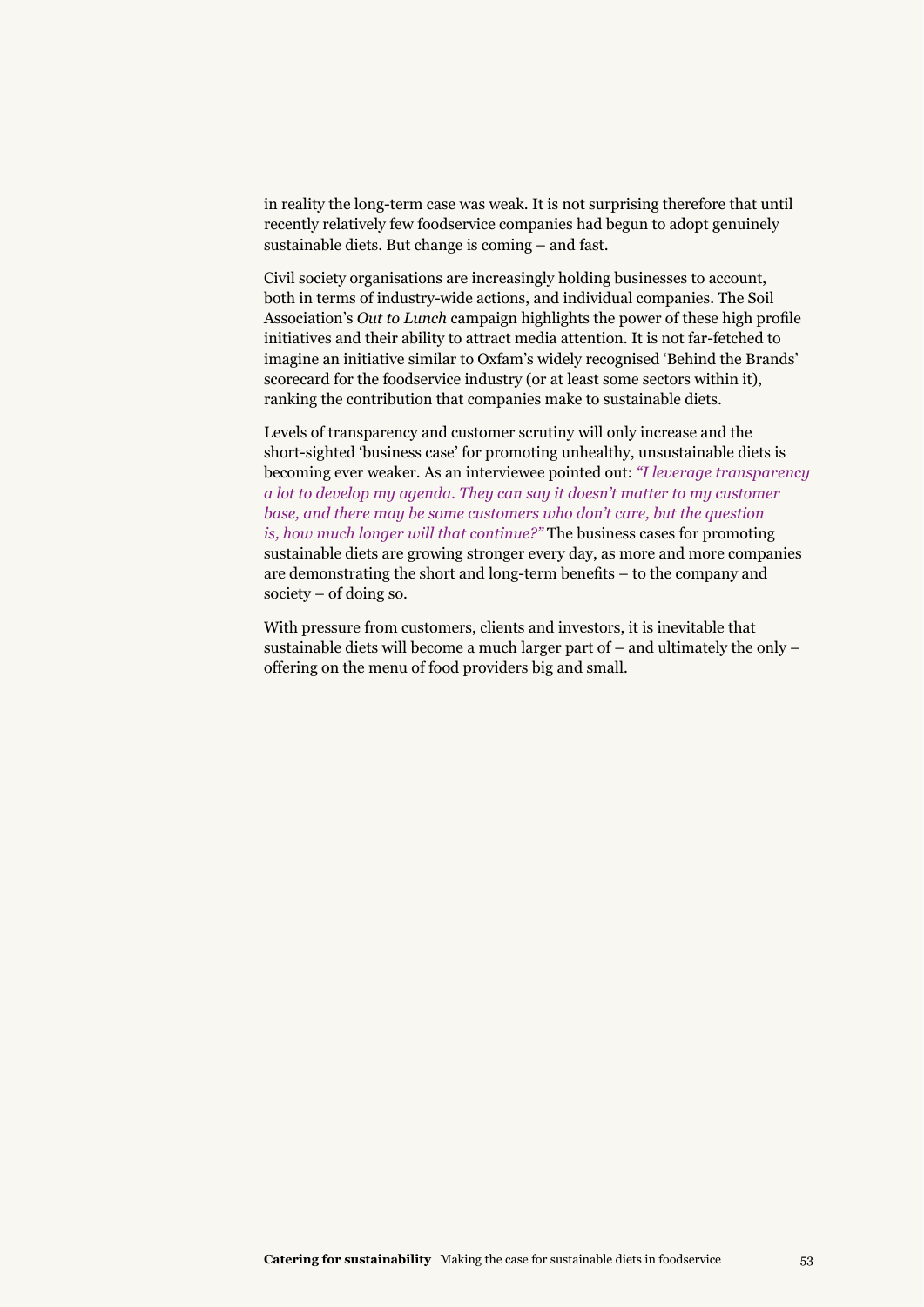**Report Authors:** Liz Barling, Dan Crossley and Anna Cura

**Report Date:** May 2016

#### **ACKNOWLEDGMENTS**

The authors would like to thank the following people for contributing their time and expertise to this research:

- Nicki Crayfourd, Director of Health, Safety and Environment, Compass Group PLC
- Sue Dibb, Coordinator, Eating Better
- Caroline Fry, Deputy Chief Executive, CH&Co Group
- Maisie Ganzler, Chief Strategy and Brand Officer, Bon Appétit Management Group
- Stephen Holder, Director of Food Service Design, Sodexo
- John Isherwood, Head of Sustainability, Pret A Manger
- Anthony Kingsley, Lead Sustainability and CSR, Vacherin
- Jo Lewis, Strategy and Policy Director for Food for Life, Soil Association
- Mark Linehan, Managing Director, Sustainable Restaurant Association
- Jacqueline Macalister, Head of Health and Sustainability, IKEA Food
- Laura Matthews, Head of Nutrition, Jamie Oliver Group
- Vera Mertes, Corporate Communication Specialist, IKEA
- David Read, Chief Executive, Prestige Purchasing
- Christopher Ritson, Emeritus Professor of Agricultural Marketing, Newcastle University and member of the Food Ethics Council
- Kirsty Saddler, Marketing Director, Leon
- Lee Sheppard, Director of Public Policy & External Affairs, apetito UK
- Diana Spellman, Managing Director, Partners in Purchasing Limited
- Eileen Steinbock, Head of Health and Nutrition, Brakes
- Richard Watts, Senior Catering Mark Manager, Soil Association
- Aoife Wycherley, Buyer & Sustainable Procurement Manager Supply Management, Sodexo UK & Ireland
- Laky Zervudachi, Director of Sustainability & Epicurean, Direct Seafood's London

This report's contents are the responsibility of the authors. The inclusion of a list of participants does not imply their endorsement of the views and recommendations contained herein.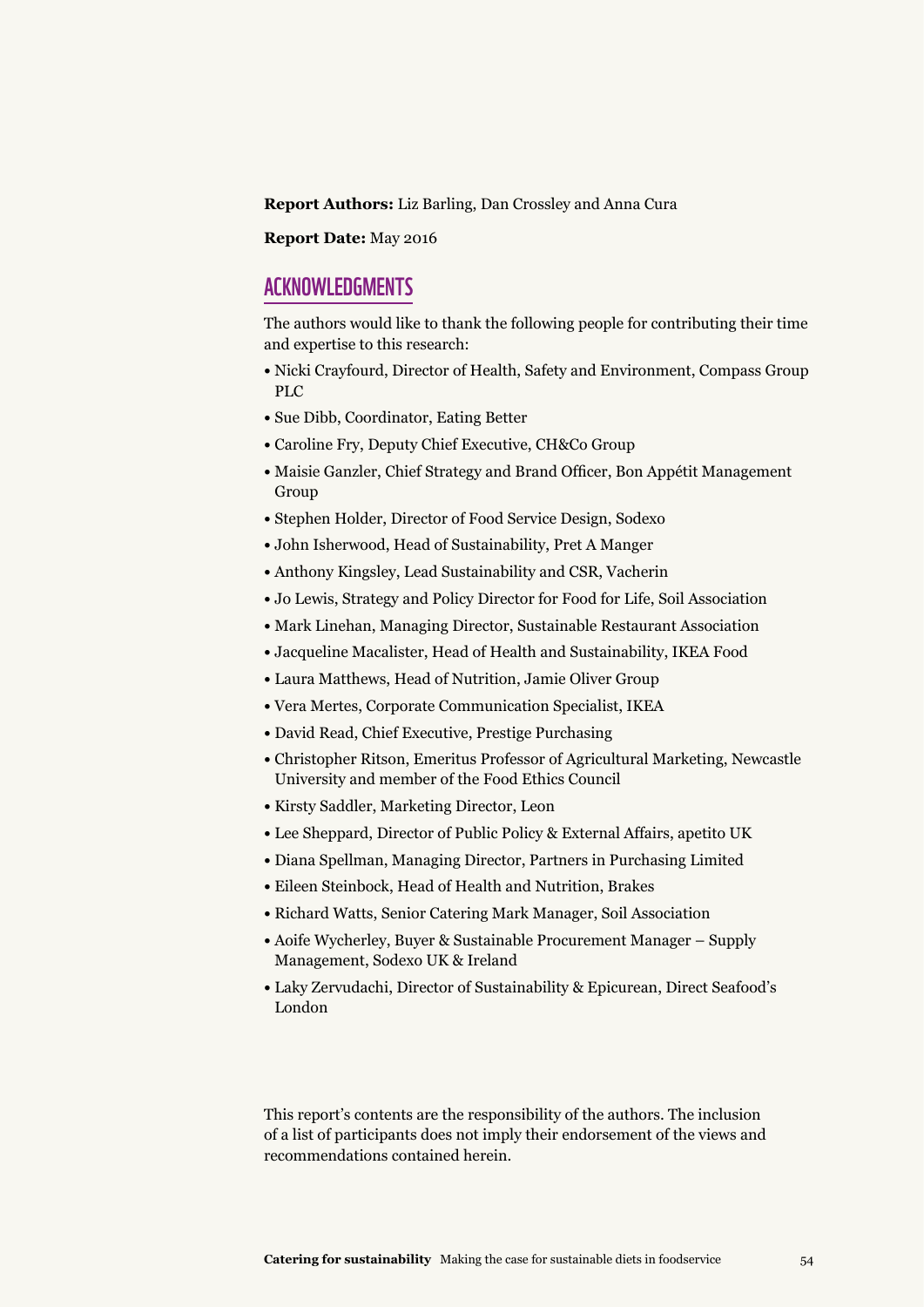#### **REFERENCES**

- <sup>1</sup> Gerber, P.J., Steinfeld, H., Henderson, B., Mottet, A., Opio, C., Dijkman, J., Falcucci, A. & Tempio, G. (2013) T*ackling climate change through livestock – A global assessment of emissions and mitigation opportunities*. Food and Agriculture Organization of the United Nations (FAO), Rome. www.fao.org/3/i3437e.pdf
- 2 World Health Organization (2015) Fact sheet N°394: Healthy Diets. www.who.int/mediacentre/factsheets/fs394/en/ (accessed 17.03.16)
- 3 World Health Organization (2015) Press release n°240: *IARC Monographs evaluate consumption of red meat and processed meat.* www.iarc.fr/en/media-centre/pr/2015/pdfs/pr240\_E.pdf
- 4 Department for Environment, Food and Rural Affairs (2015) *Food Statistics Pocketbook 2015* (in-year update), https://www.gov.uk/government/uploads/system/uploads/attachment\_data/ file/512112/foodpocketbook-2015report-31mar16.pdf (accessed 25.04.16)
- <sup>5</sup> National Institute for Health Research (2015) One in five UK adults eat meals out or order takeaways in each week, 12.08.15. sphr.nihr.ac.uk/blog/one-in-five-uk-adults-eat-meals-out-ororder-takeaways-in-each-week (accessed 17.03.16)
- 6 Burlingame B. and Dernini S. (2010) *Proceedings of the International Scientific Symposium 'Biodiversity and sustainable diets united against hunger*, 3–5 November 2010, FAO Headquarters, Rome. www.fao.org/docrep/016/i3004e/i3004e.pdf
- 7 WWF (undated) The 6 Livewell Principles. www.wwf.org.uk/what\_we\_do/changing\_the\_way\_ we\_live/food/livewell\_2020 (accessed 17.03.16)
- 8 Shaping Tomorrow (2014) Gen Z emerging and driving change, 25.03 2014, www.shapingtomorrow.com/home/alert/170739-Gen-Z-emerging-and-driving-change (accessed 17.03.16)
- 9 Scarborough P., Allender S., Clarke D., Wickramasinghe K., Rayner M. (2012) Modelling the health impact of environmentally sustainable dietary scenarios in the UK, E*uropean Journal of Clinical Nutrition*. www.nature.com/ejcn/journal/v66/n6/pdf/ejcn201234a.pdf
- <sup>10</sup> AQUASTAT (2015) Water uses www.fao.org/nr/water/aquastat/water\_use (accessed 17.03.16)
- <sup>11</sup> World Ocean Review 'State of fisheries worldwide' worldoceanreview.com/en/wor-2/fisheries/ state-of-fisheries-worldwide (accessed 17.03.16) www.worldoceanreview.com/en/wor-2/fisheries/state-of-fisheries-worldwide
- 12 Garnett T. (2014) *What is a sustainable healthy diet?* www.fcrn.org.uk/sites/default/files/fcrn\_what\_is\_a\_sustainable\_healthy\_diet\_final.pdf
- 13 Ten Live (2015) *The UK Food Service Sector trends and opportunities*. www.tenlivegroup.com/ blog/wp-content/uploads/TenLiveUKFoodServiceSectorTrendsOpportunitiesAugust2015.pdf
- 14 Oxford Dictionaries (2014) "Business Case". Oxford University Press. www.oxforddictionaries.com/definition/english/business-case (accessed 17.03.16)
- <sup>15</sup> WWF LiveWell for LIFE www.wwf.org.uk/what\_we\_do/changing\_the\_way\_we\_live/food/livewellforlife (accessed 17.03.16)
- 16 Pizza Express Corporate Social Responsibility www.pizzaexpress.com/about-us/playing-fair (accessed 17.03.16)
- 17 YouGov (2013) *Food Provenance report*. https://d25d2506sfb94s.cloudfront.net/cumulus\_uploads/document/wsg2fmzlhi/Food%20 Provenance%20-%20The%20Meaning%20of%20local.pdf
- <sup>18</sup> National Farmers' Union (2015) Diners 'more concerned about meat sourcing', 03.12.15, www.nfuonline.com/news/latest-news/diners-more-concerned-about-meat-sourcing (accessed 17.03.16)
- <sup>19</sup> Elior You & Life. youandlife.co.uk/
- 20 Lussmanns (2015) Press Release: Lussmanns Fish & Grill named Sustainable Small Group of the Year for second year. www.lussmanns.com/images/stories/pdfs/press-releases/Lussmanns-Double-SRA-Award-Winners-2015.pdf
- <sup>21</sup> Lussmanns Sustainability. www.lussmanns.com/Sustainability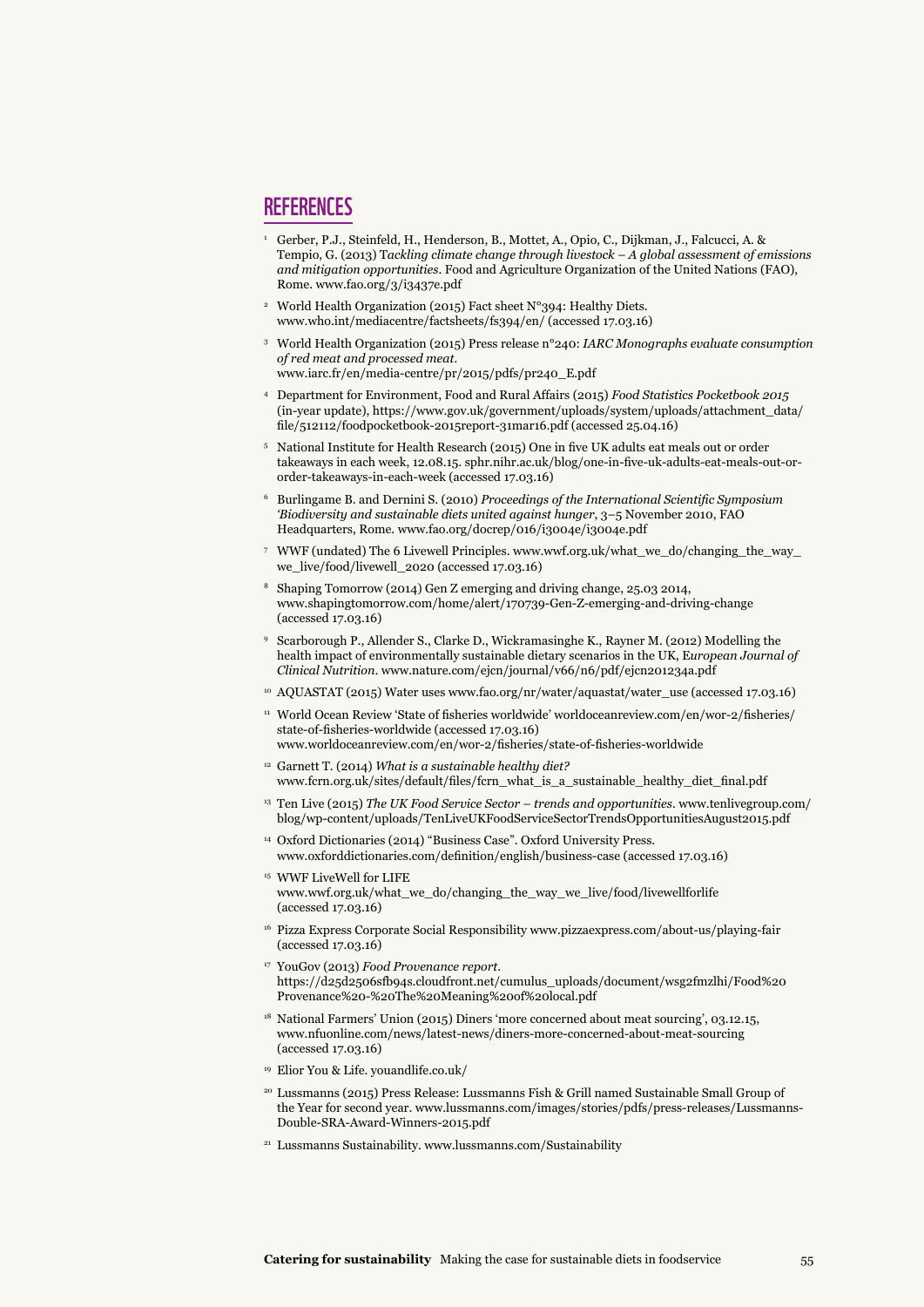- <sup>22</sup> IKEA (2015) IKEA introduces Veggie balls, 08.04.15, www.ikea.com/gb/en/about\_ikea/newsitem/veggie-balls-fy15 (accessed 17.03.16)
- <sup>23</sup> Mara Seaweed website www.maraseaweed.com (accessed 17.03.16)
- <sup>24</sup> Quorn website www.quorn.co.uk (accessed 17.03.16)
- 25 Food Manufacture (2015) Quorn lifts capacity by 50% to meet surge in US sales, 07.09.15, www.foodmanufacture.co.uk/Manufacturing/Quorn-boosts-production-by-50-as-US-sales-surge (accessed 17.03.16)
- 26 Evening Standard (2015) Scorpions, ants and grasshoppers can be the next big superfoods, say chefs, 21.09.15, www.standard.co.uk/goingout/restaurants/scorpions-ants-and-grasshopperscan-be-the-next-big-superfoods-say-chefs-a2952306 (accessed 17.03.16)
- 27 National Restaurant Association (2014) *2015 culinary forecast*. www.restaurant.org/Downloads/PDFs/News-Research/WhatsHot2015-Results.pdf
- <sup>28</sup> Webster M. (2015) Menus of Change "Changing Consumer Behaviors and Attitudes" presentation from Datassential.
- www.restaurant.org/Downloads/PDFs/News-Research/WhatsHot2015-Results.pdf <sup>29</sup> Pret A Manger (2015) How can Pret create more delicious vegetarian food? 29.07.15,
- www.pret.co.uk/en-gb/the-great-vegetarian-debate (accessed 17.03.16)
- 30 Pret A Manger (2015) Feedback and responses, 14.08.15, www.pret.co.uk/en-gb/results-of-the-great-vegetarian-debate (accessed 17.03.16)
- <sup>31</sup> Sustainable Brands (2013) Report Says Demand for Sustainably Sourced Foods on the Rise, 27.08.13, www.sustainablebrands.com/news\_and\_views/food\_systems/report-says-demandeco-foods-rise (accessed 17.03.16)
- 32 Goldman Sachs Data Story: Millennials www.goldmansachs.com/our-thinking/pages/millennials/ (accessed 17.03.16)
- <sup>33</sup> Clark G.L., Feiner A., Viehs M. (2015) *From the stockholder to the stakeholder: How sustainability can drive financial outperformance*. University of Oxford. Arabesque Partners. www.arabesque.com/index.php?tt\_down=51e2de00a30f88872897824d3e211b11
- 34 Behind the brands Company Scorecard March 2015 www.behindthebrands.org/en/company-scorecard (accessed 21.03.16)
- <sup>35</sup> Access to nutrition Index (2016) www.accesstonutrition.org/about-index (accessed 21.03.16)
- <sup>36</sup> Farm Animal Investment Risk & Return www.fairr.org (accessed 21.03.16)
- 37 International Business Times (2016) Gourmet Burger Kitchen U-turns on offensive Tube ad campaign after vegan and vegetarian backlash, 18.01.16, www.ibtimes.co.uk/gourmet-burgerkitchen-u-turns-offensive-tube-ad-campaign-after-vegan-vegetarian-backlash-1538602 (accessed 21.03.16)
- 38 Waste, Resources and Action Programme (WRAP) (2015). *Food Futures: from business as usual to business unusual*. www.wrap.org.uk/sites/files/wrap/Food\_Futures\_%20report\_0.pdf
- 39 Menus of Change (2015) Changes in investment standards for the food industry among professional investors. www.menusofchange.org/images/uploads/pdf/MOC15\_Report\_ InvestmentinFoodservice.pdf
- 40 Bates B., Lennox A., Prentice A., Bates C., Page P., Nicholson S. and Swan G. (2014) *National Diet and Nutrition Survey: Results from Years 1-4 (combined) of the Rolling Programme (2008/2009 – 2011/12): Executive Summary*, Public Health England, Food Standard Agency
- 41 Business News Daily (2013) You are what you eat…Even at work, 8.01.13, www.businessnewsdaily.com/3699-healthy-eating-worker-productivity (accessed 17.03.16)
- 42 BBC (2013) Tesco shares hit by drop in sales, 05.06.16, www.bbc.co.uk/news/business-22778145 (accessed 21.03.16)
- 43 The Guardian (2013) Burger King reveals its burgers were contaminated in horsemeat scandal, 31.01.13, www.theguardian.com/business/2013/jan/31/burger-king-horsemeat (accessed 21.03.16)
- 44 Marketing Week (2014) Horse meat scandal has had a lasting effect on how food is marketed, 15.01.14, www.marketingweek.com/2014/01/15/horse-meat-scandal-has-had-a-lasting-effect-onhow-food-is-marketed (accessed 21.03.16)
- 45 HM Treasury (2016) Budget 2016: some of the things we've announced, 16.03.2016, www.gov.uk/ government/news/budget-2016-some-of-the-things-weve-announced (accessed 30.03.2016)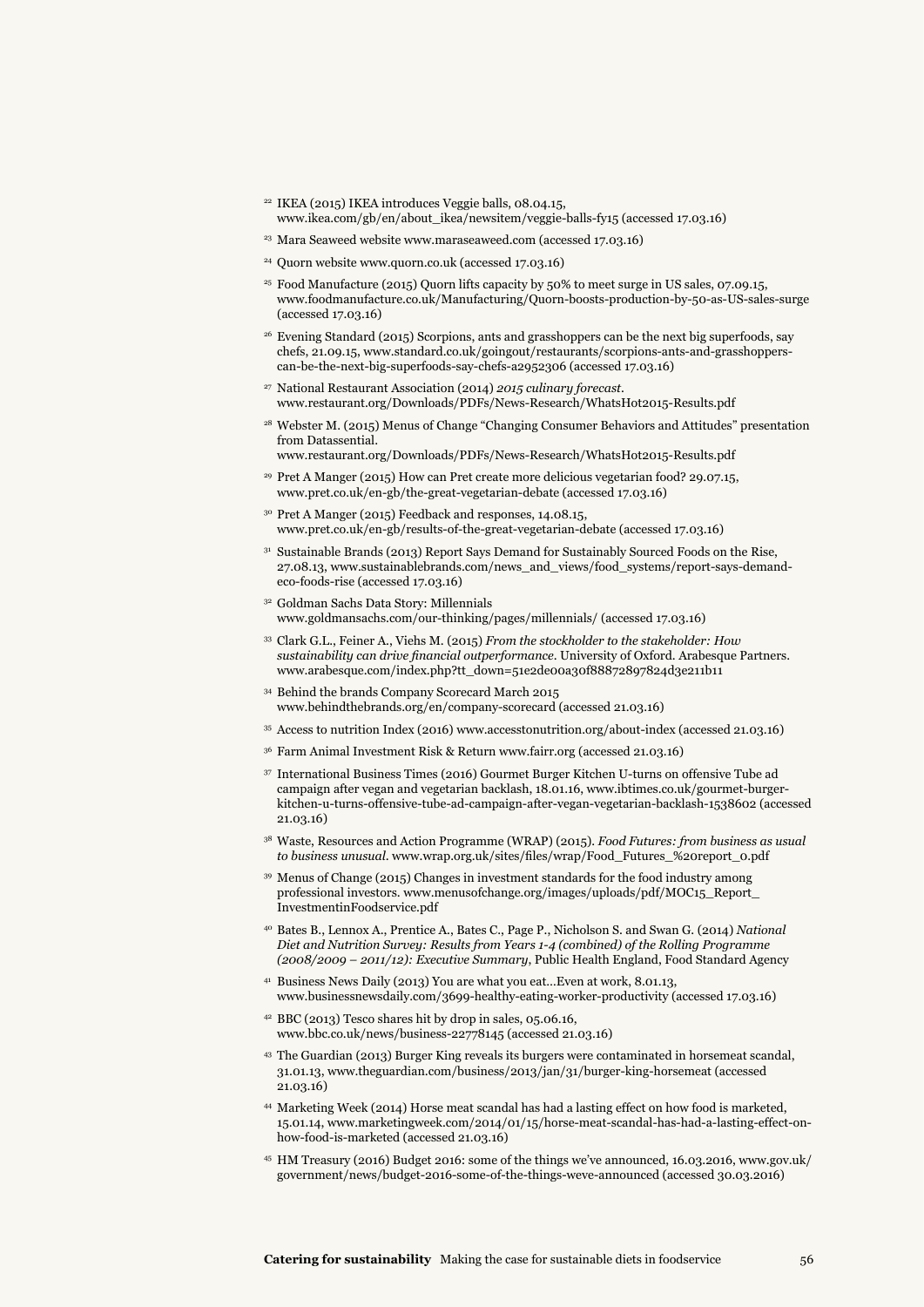- 46 The Guardian (2016) NHS chief to introduce sugar tax in hospitals to tackle UK obesity crisis, 17.01.16, www.theguardian.com/society/2016/jan/17/nhs-sugar-tax-hospitals-tackle-uk-obesitycrisis-simon-stevens (accessed 21.03.16)
- 47 Greenpeace (2006) The odd couple: how Greenpeace and McDonald's are working together, 02.08.06, www.greenpeace.org.uk/blog/forests/the-odd-couple (accessed 21.03.16)
- 48 SBC (2013) Social licence to operate paper, Sustainable Business Council, WBSCSD, Business NZ. https://www.sbc.org.nz/\_\_data/assets/pdf\_file/0005/99437/Social-Licence-to-Operate-Paper. pdf
- <sup>49</sup> Center for American Progress (2012) There Are Significant Business Costs to Replacing Employees www.americanprogress.org/issues/labor/report/2012/11/16/44464/there-aresignificant-business-costs-to-replacing-employees (accessed 21.03.16)
- 50 Bolton R., Laing-Baker T., and Gomez K. (2011) *The real value of engaged employees: New thinking on employee engagement strategies*, KPMG LLP, UK. https://www.kpmg.com/US/en/ IssuesAndInsights/ArticlesPublications/Documents/real-value-of-engaged-employees.pdf
- <sup>51</sup> The British Dietetic Association (BDA) (2015) BDA Work Ready Programme: Workplace health nutrition interventions aimed at improving individuals' working lives. https://www.bda.uk.com/ improvinghealth/yourhealth/bda\_work\_ready\_programme\_-\_interim\_report
- $52$  pwc (2013) Rising sick bill is costing UK business £29bn a year PwC research, 15.07.13, pwc.blogs.com/press\_room/2013/07/rising-sick-bill-is-costing-uk-business-29bn-a-year-pwcresearch (accessed 21.03.16)
- 53 Global Tolerance (2015) *The Values Revolution*. www.globaltolerance.com/wp-content/ uploads/2015/01/GT-Values-Revolution-Report.pdf
- 54 Investor in People (2015) *People Management Benchmark: The impact of investing in people*. https://www.investorsinpeople.com/resources/more-about-investors-people/impact-investingpeople
- 55 WRAP HaFS Agreement (2012) www.wrap.org.uk/content/hospitality-and-food-service-agreement-3(accessed 21.03.16)
- 56 WRAP HaFS Agreement (2014) Progress 2 years on www.wrap.org.uk/content/hospitality-andfood-service-agreement-progress-2-years (accessed 21.03.16)
- 57 Green & Lean (2015) uk.sodexo.com/uken/corporate-responsibility/wellbeing/green\_and\_lean. aspx (accessed 21.03.16)
- 58 WWF (2015) Sodexo and WWF pilot Green & Lean meals, 18.11.15, www.wwf.org.uk/about\_wwf/press\_centre/index.cfm?uNewsID=7720 (accessed 21.03.16)
- 59 Flynn M. M. and Schiff A. R (2012), Economical Healthy Diets: Including Lean Animal Protein Costs More Than Using Extra Virgin Olive Oil, *Journal of Hunger and Environmental Nutrition*. www.tandfonline.com/doi/abs/10.1080/19320248.2015.1045675?journalCode=when20&
- 60 BAMCO Imperfectly Delicious Produce www.bamco.com/timeline/imperfectly-delicious-produce (accessed 21.03.16)
- 61 Department of Health (2009) *Sustainable Food: A Guide for Hospitals*. www.hospitalcaterers.org/news/2009/downloads/DH\_098880.pdf
- $62$  Nottingham University Hospital (2014) Gold award is a first for hospital food, 18.03.14, www.nuh.nhs.uk/communications-and-media/news/2014/march/gold-award-is-a-first-forhospital-food (accessed 21.03.16)
- 63 Devlin S., Dosch T., Esteban A. and Carpenter G. (2014) *Urgent recall: Our food system under review*. New Economics Foundation (NEF), London, UK
- 64 IKEA (2015) IKEA makes responsibly produced seafood available to over 600 million food customers, 22.0915, www.ikea.com/us/en/about\_ikea/newsitem/092215\_IKEA-makesresponsibly-produced-seafood-available (accessed 21.03.16)
- 65 Business Quarter (2015) Ikea sees UK sales surge, 25.11.15, www.bqlive.co.uk/2015/11/25/ikea-sees-uk-sales-surge (accessed 21.03.16)
- 66 BAMCO Sourcing Policy www.bamco.com/sourcing (accessed 21.03.16)
- 67 Thistlethwaite R (2010) Bon Appétit Management Co Case Study, *Development of the Innovative Business Models Case Study Series*. www.casfs.ucsc.edu/documents/business-models/CaseStudy\_no2\_BonAppetit.pdf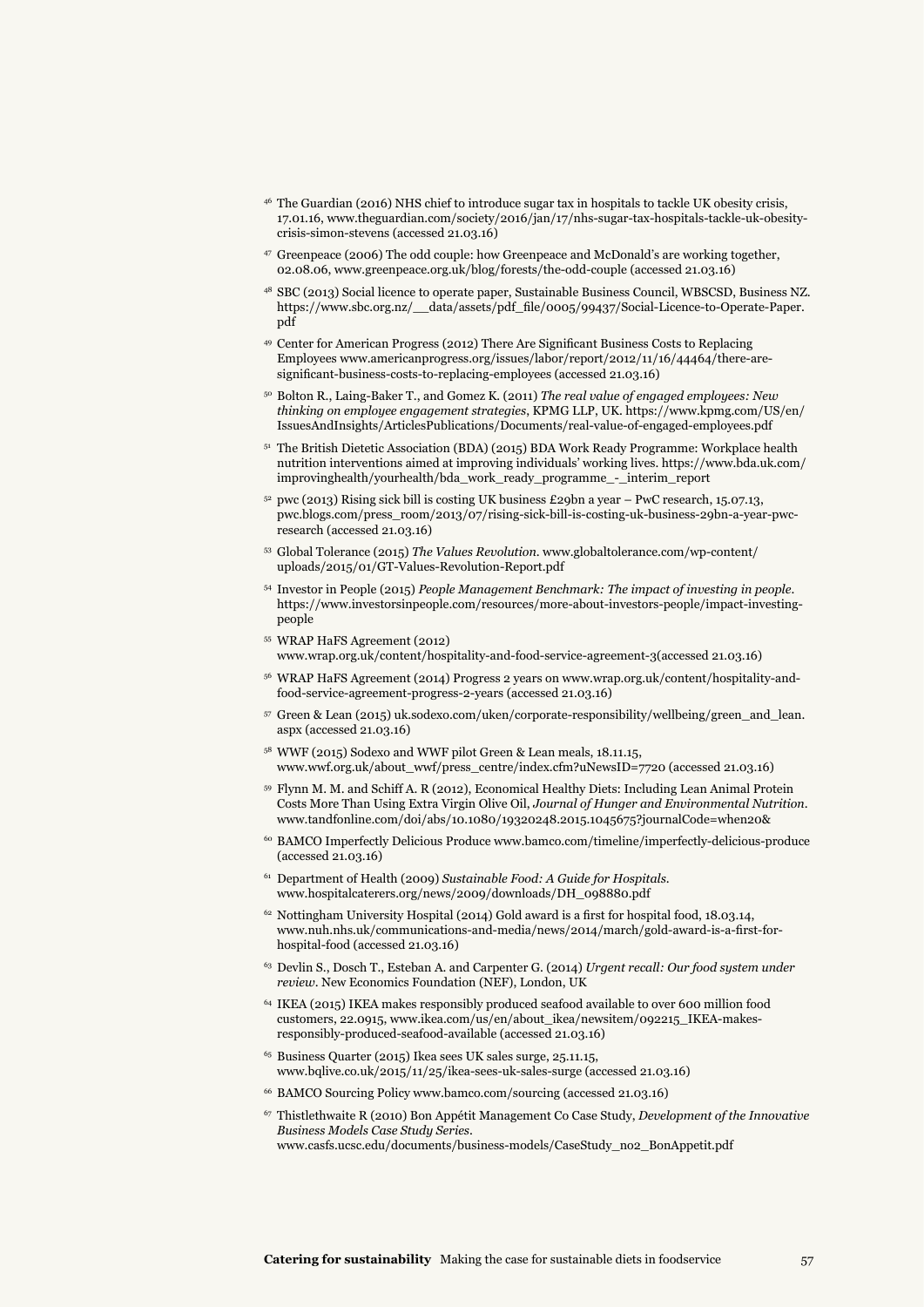- <sup>68</sup> The Guardian (2014) Embedding sustainability drives greater profitability, says Unilever CEO Polman, 27.05.14, www.theguardian.com/sustainable-business/embedding-sustainability-drivesprofitability-unilever-polman (accessed 21.03.16)
- 69 BBC (2010) Interviews and BBC Radio 4 Food Programme: Sustainable Public Food and Nottingham, 01.11.10, www.bbc.co.uk/programmes/b00vkns1 (accessed 21.03.16)
- 70 Plate2Planet website www.plate2planet.co.uk
- <sup>71</sup> Plate2Planet (2015) 6 ways to healthier menus, 19.10.15, www.plate2planet.co.uk/6-ways-to-healthier-menus (accessed 21.03.16)
- <sup>72</sup> Menus of Change website www.menusofchange.org
- <sup>73</sup> Eaternity App www.eaternity.org
- 74 Livsmedelsverket (2015) *Find your way to eat greener, not too much and be active*. www.livsmedelsverket.se/globalassets/english/food-habits-health-environment/dietaryguidelines/kostrad-eng.pdf?id=8140
- 75 FCRN (2015) Environmental concerns now in Sweden's newly launched dietary guidelines, 11.06.15, www.fcrn.org.uk/fcrn-blogs/elin-roos/environmental-concerns-nowsweden%E2%80%99s-newly-launched-dietary-guidelines (accessed 21.03.16)
- $^{76}$  Public Health England (2016) The Eatwell Guide, Helping you eat a healthy, balanced diet. https://www.gov.uk/government/uploads/system/uploads/attachment\_data/file/510366/ UPDATED\_Eatwell-23MAR2016\_England.pdf
- $\,$  7 Public Health England (2016) How food procurement can make a climate difference, 22.01.16, publichealthmatters.blog.gov.uk/2016/01/22/how-food-procurement-can-make-a-climatedifference/ (accessed 22.02.16)